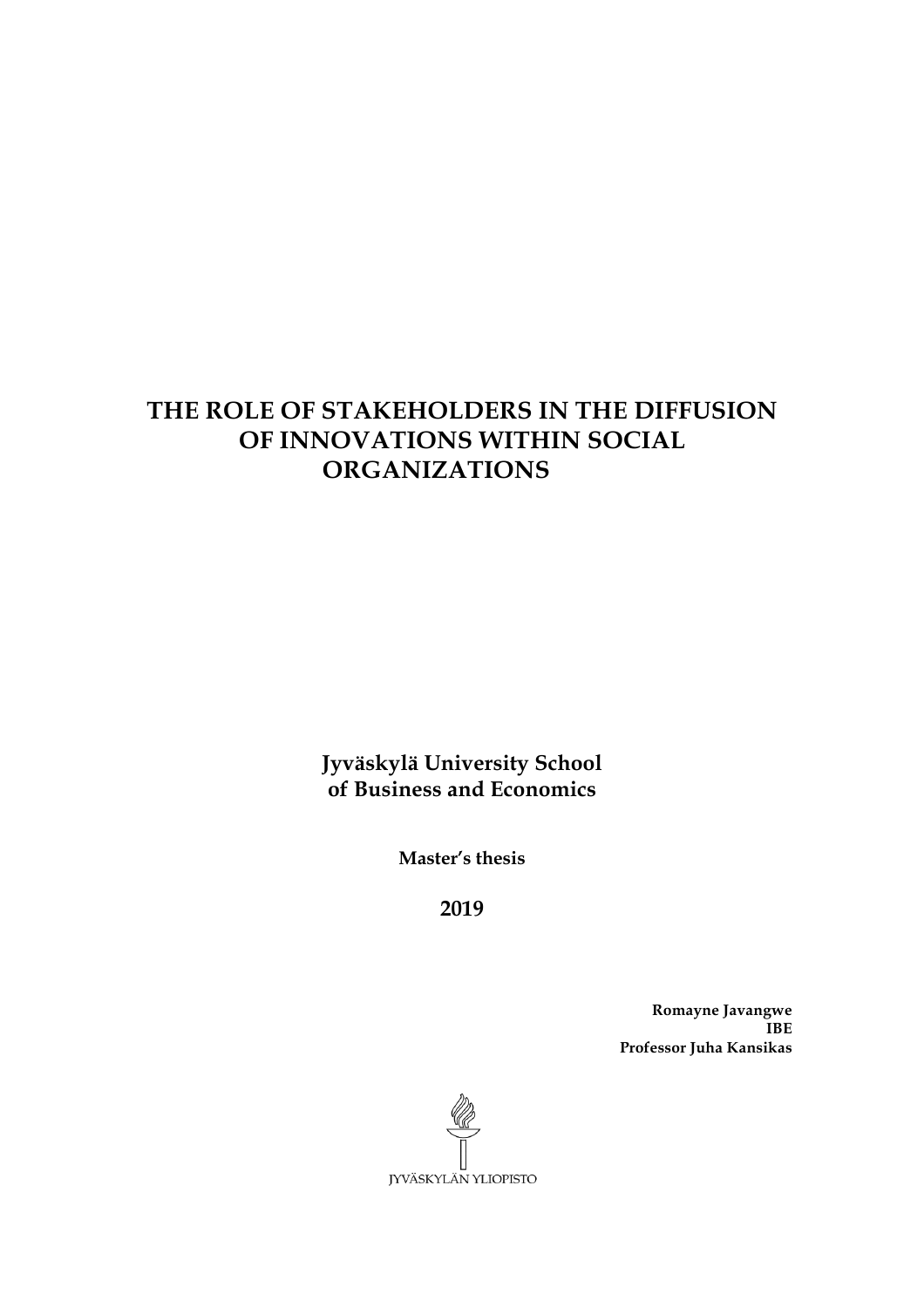# **ABSTRACT**

| Author                                                                               |                 |
|--------------------------------------------------------------------------------------|-----------------|
| Romayne Javangwe                                                                     |                 |
| Title of thesis                                                                      |                 |
| The Role of Stakeholders in the Diffusion of Innovations Within Social Organizations |                 |
| Discipline                                                                           | Type of work    |
| International Business & Entrepreneurship                                            | Master's thesis |
| Time (month/year)                                                                    | Number of pages |
| 02/2019                                                                              | 65              |
| Abstract                                                                             |                 |

The purpose of this study was to explore the role of stakeholders in the diffusion of innovation within social organizations. This research is in response to a rise in social challenges, which are beginning to negatively impact our economies and society as a whole. In order for social organizations to be effective, they need to be able to successfully spread ideas within the organization, while engaging all the relevant stakeholders, who are essential for the implementation of those ideas.

This research was conducted following a qualitative, multiple case study approach, within three case organizations. Furthermore, the study was conducted from a firmpoint view, analyzing how the case-organizations interacted with and were influenced by different stakeholder groups at each stage of the diffusion process.

The results give us insight into how different stakeholder groups influenced different stages of the diffusion process, and the basis for which they had the power to do so. The results of the study found that external donors, local governments and internal stakeholders were the three most influential stakeholder groups in the diffusion of social innovations. Interaction with beneficiaries often informs the innovation proposals, but access to resources combined with experimentation determined which innovations would be implemented. The study also revealed that the stakeholder group, which has access and control of financial resources, is the group with the strongest bases of power, influencing the decisions regarding which innovation will be implemented. Additionally, the results found that diffusion tactics were focused on internal stakeholders, since they were the most crucial stakeholder group for innovation implementation. Diffusion tactics were focused on establishing a common vision, relationship building and skills development.

Keywords

Innovation, Diffusion, Social Organizations, Stakeholders, Change Management Location: Jyväskylä University Library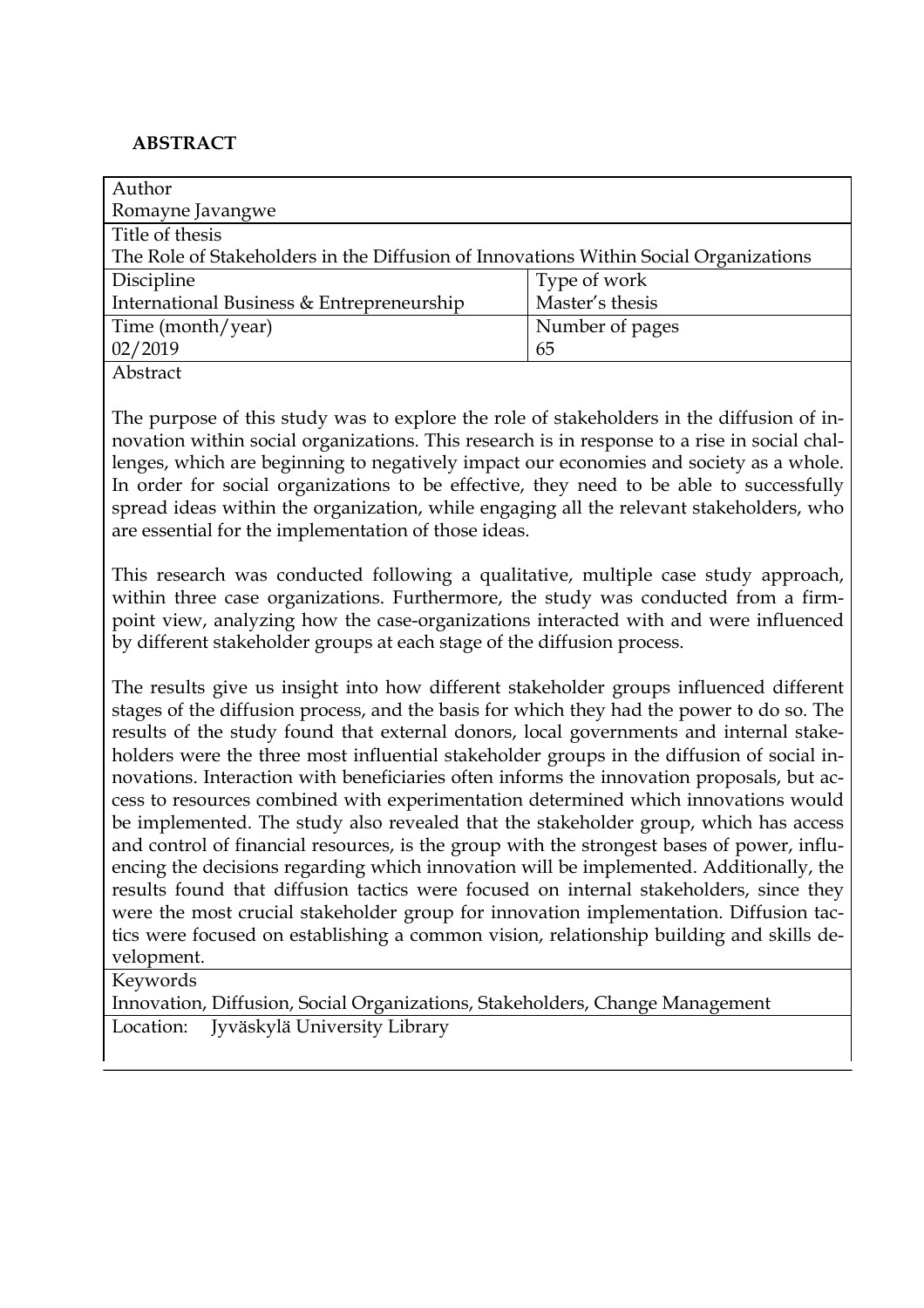# **TABLES**

| TABLE 2: CASE STUDY RESEARCH: DESIGN AND METHODS (YIN 1994) 24               |  |
|------------------------------------------------------------------------------|--|
| TABLE 3: SUMMARY OF ORGANIZATION CHARACTERISTICS (LOCAL OFFICES)  30         |  |
|                                                                              |  |
|                                                                              |  |
| TABLE 6: CASE COMPANY COMMENTS ON GOVERNMENT INFLUENCE 35                    |  |
|                                                                              |  |
| TABLE 8: COMMENTS ON PARTNER ORGANIZATION INFLUENCE IN ORGANIZATION 1  36    |  |
| TABLE 9: CASE COMPANIES COMMENTS ON THE ROLE OF THE INTERNATIONAL OFFICE  37 |  |
| TABLE 10: AGENDA SETTING ACTIVITY SUMMARY BY CASE COMPANIES 39               |  |
| TABLE 11: CASE COMPANY COMMENTS ON INTERACTION WITH LOCAL COMMUNITIES 40     |  |
|                                                                              |  |
|                                                                              |  |
|                                                                              |  |

# **FIGURES**

FIGURE 1: JOHNSON AND SCHOLES' (1999) POWER/INTEREST GRID..................................... 32 FIGURE 2: STAKEHOLDER INFLUENCE ACROSS ROGER'S (2003) PROCESS OF INNOVATION . 39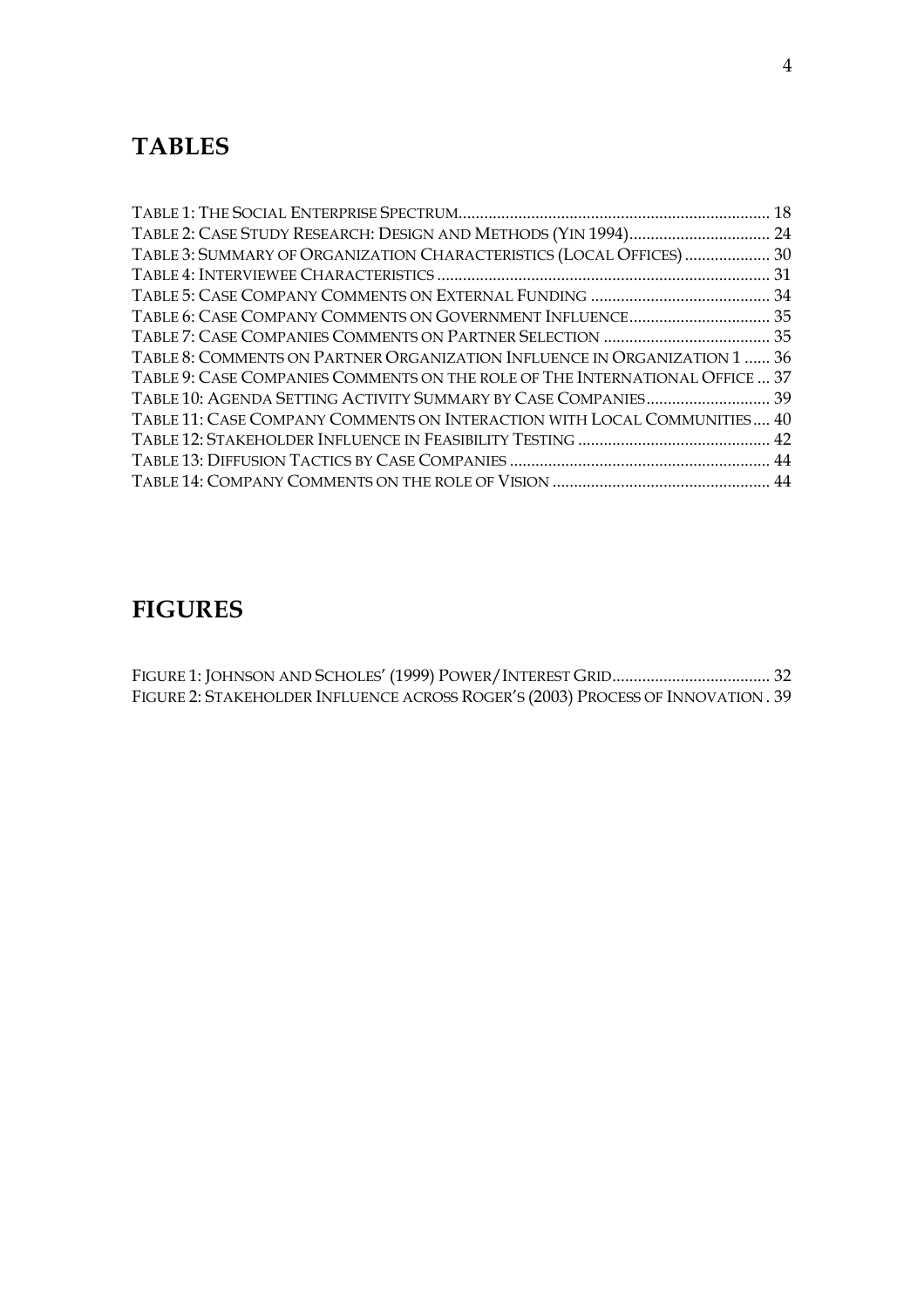# **TABLE OF CONTENTS**

| 1              | 1.1          |  |
|----------------|--------------|--|
| $\overline{2}$ |              |  |
|                | 2.1          |  |
|                | 2.2          |  |
|                | 2.3<br>2.3.1 |  |
|                | 2.4          |  |
|                | 2.5          |  |
|                | 2.6          |  |
| 3 <sup>1</sup> | 3.1          |  |
|                | 3.2          |  |
|                | 3.3          |  |
|                |              |  |
| 4              |              |  |
|                | 4.1          |  |
|                | 4.1.1        |  |
|                | 4.1.2        |  |
|                | 4.2          |  |
|                | 4.2.1        |  |
|                | 4.2.2        |  |
|                | 4.2.3        |  |
| 5              |              |  |
| 6              |              |  |
|                | 6.1          |  |
|                | 6.2          |  |
|                | 6.3          |  |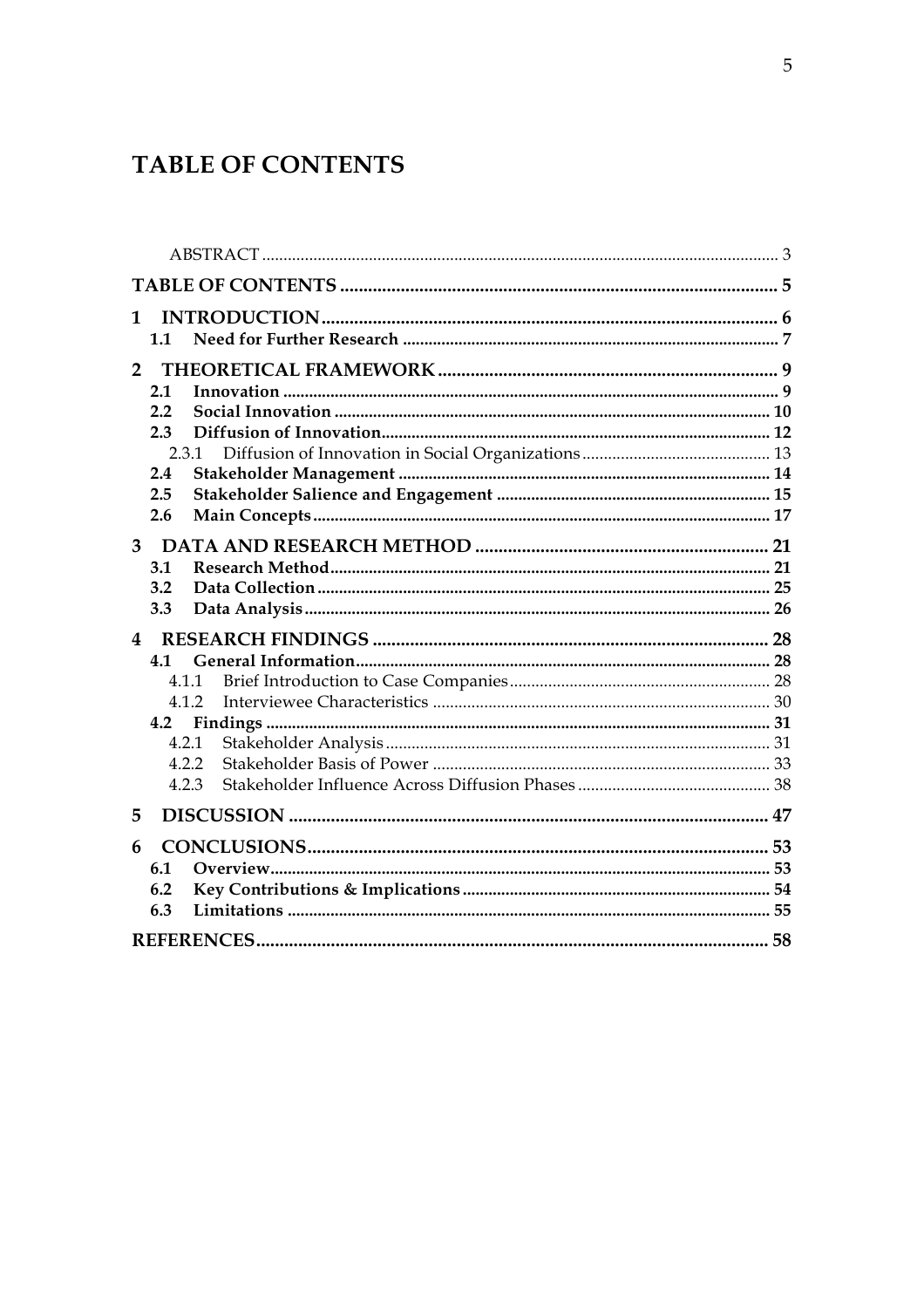# **1 INTRODUCTION**

Diffusion of Innovation theory examines how ideas are spread among groups of people over time. Individuals do not adopt innovations and ideas at the same time. Adopter categories range from early adopters to laggards, where the process of adoption is caused by human interaction and interpersonal networks (Rodgers 1971.) The importance of the study of innovation diffusion is evident in growing number of publications, where the subject has been explored in various disciplines such as management science, communication studies and marketing (Meade and Islam, 2006.)

Social innovation studies are also becoming more important, as challenges in how we relate to each other and how we relate to our environment are starting to have a global impact on our countries' economies and welfare. There is a greater need for innovative solutions in order to respond to current social and environmental needs around the world.

Mulgan (2006) predicted that the pace of social innovations would accelerate as more governments are taking the lead on social innovation and more money is flowing to NGOs. Unlike the business entrepreneur, the social entrepreneur is purely mission driven. Their success therefore rests on their ability to successfully spread an idea through their organization and to various stakeholders. The more we understand how ideas are diffused in social organizations, the more we are able to contribute to management studies.

Social innovations have also been found to have a direct impact on economic development (Elmustapha, Hoppe and Bressers, 2018.) Research for instance, shows a positive relationship between economic development and values such as tolerance and democracy (Grimm, Fox, Baines & Albertson 2013.) At least 10% of all European businesses belong to the social economy, employing more than 11 million employees (Arena, Azzone and Bengo 2015.) Social organizations are being recognized more and more as being essential for responding to social problems within our societies (Arena, Azzone and Bengo 2015.)

Growing diversity within regions requires creative solutions for integration. (Mulgan et al. 2007.) In Europe alone, integration challenges continue to arise as more and more people are migrating to the region. It is estimated that by 2050, at least 40 million people will have migrated to Europe. (Grimm, Fox, Baines and Albertson 2013.) Additional to that, are the challenges that are arising as a result of ageing populations. One of the main implications of an ageing population is higher dependency on government for pensions, which will in turn lead to higher taxes for the rest of the population (Grimm et al. 2013.) Other regions are battling with a widening gap between the rich and poor, as well as social needs resulting from behavioral problems such as obesity and addictions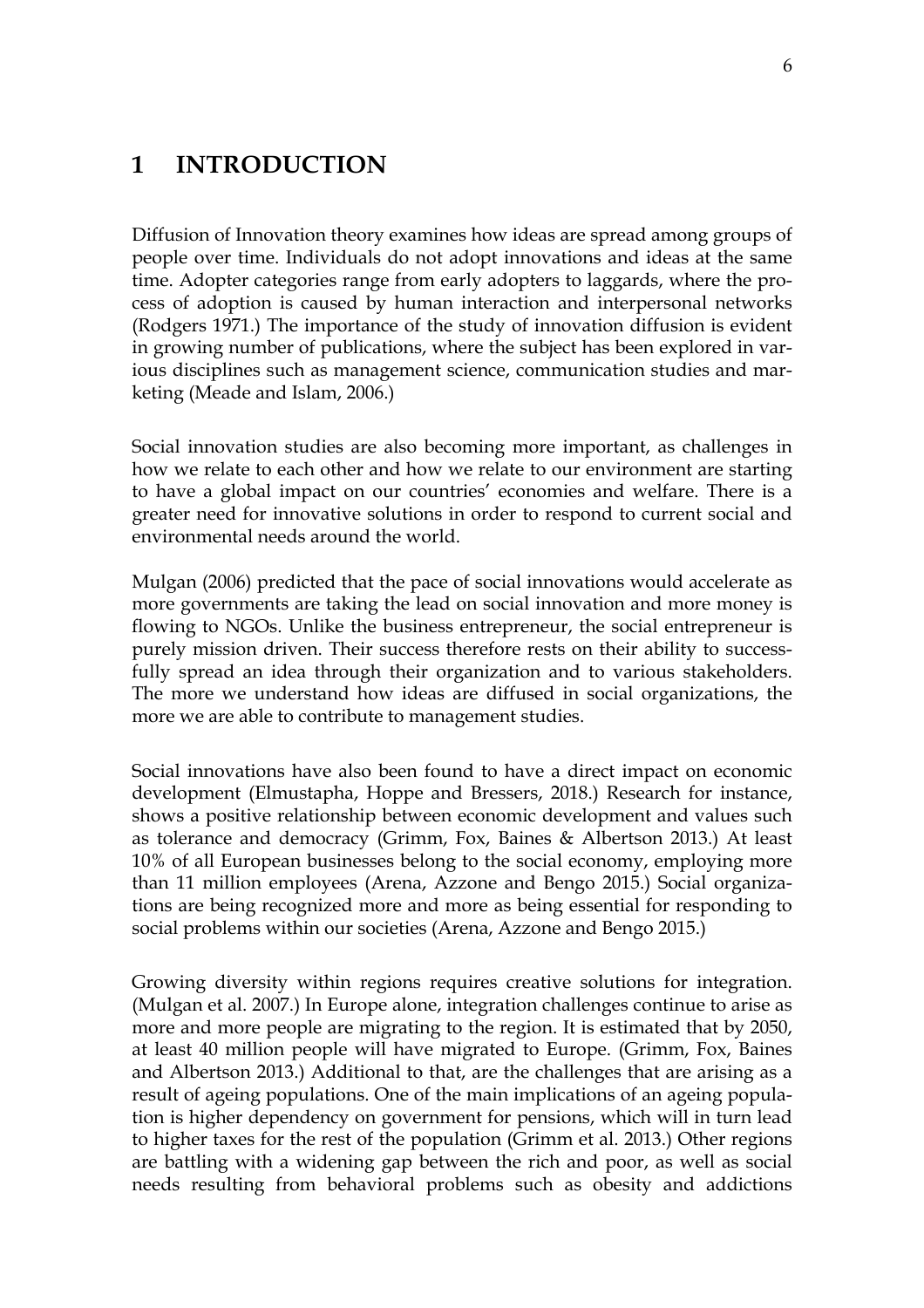(Grimm et al. 2013.) In order to meet all these social needs, the world requires a response, not just from government owned organizations, but also from society at large.

Due to the rise of social organizations and the positive impact they are considered to be having on societies and economies as a whole, more people are recognizing the need for research in the business models of such organizations. Additionally, social organizations need to remain innovative to maintain financial stability and avoid heavy reliance on donations (Balan-Vnuk and Balan 2015.) Balan-Vnuk and Balan (2015) propose that the lack of research in this area makes it difficult to prescribe which skills and capabilities are necessary for successful innovation within social business models. Mulgan, Tucker, Ali and Sanders (2007) also add that the lack of adequate research in the field leads to the lack of practice where even interested parties may become hesitant to explore social innovation due to lack of inadequate insights in the field.

# **1.1 Need for Further Research**

Social organizations tend to borrow applications from findings drawn from private company research. Though insights from for-profit organizations can be applied to socially motivated ones, Mulgan, Tucker, Ali, and Sanders (2007) agree that these are not sufficient since the characteristics of the two are significantly different. There is a need for research that is specifically focused on social organizations as they are unique in nature and face a unique set of challenges. Some of those features include the need to rely on external resources, heavy reliance on voluntary labor and in some cases needing political support (Austin, Stevenson and Wei-Skillern 2006.) Social organizations also have the challenge of not being able to clearly define success or adequately measure the extent of social impact (Jaskyte, 2011.) If we are able to find common patterns of success within these organizations, we will be better able to empower the bold pursuit of social innovation implementation.

Altuna, Contri, Dell'Era, Frattini, and Maccarrone (2015) propose that the development of social innovations be a responsibility shared by all sectors, as opposed to being a responsibility that is left to only non-profit organizations. Forprofit organizations have, in fact, increased their involvement in social innovation with studies showing that those companies, which were particularly successful, sourced ideas and involvement from other non-profit organizations (Altuna et al. 2015.) Further research into social organizations may therefore allow us to provide insights to other sectors that wish to participate in socially related activities.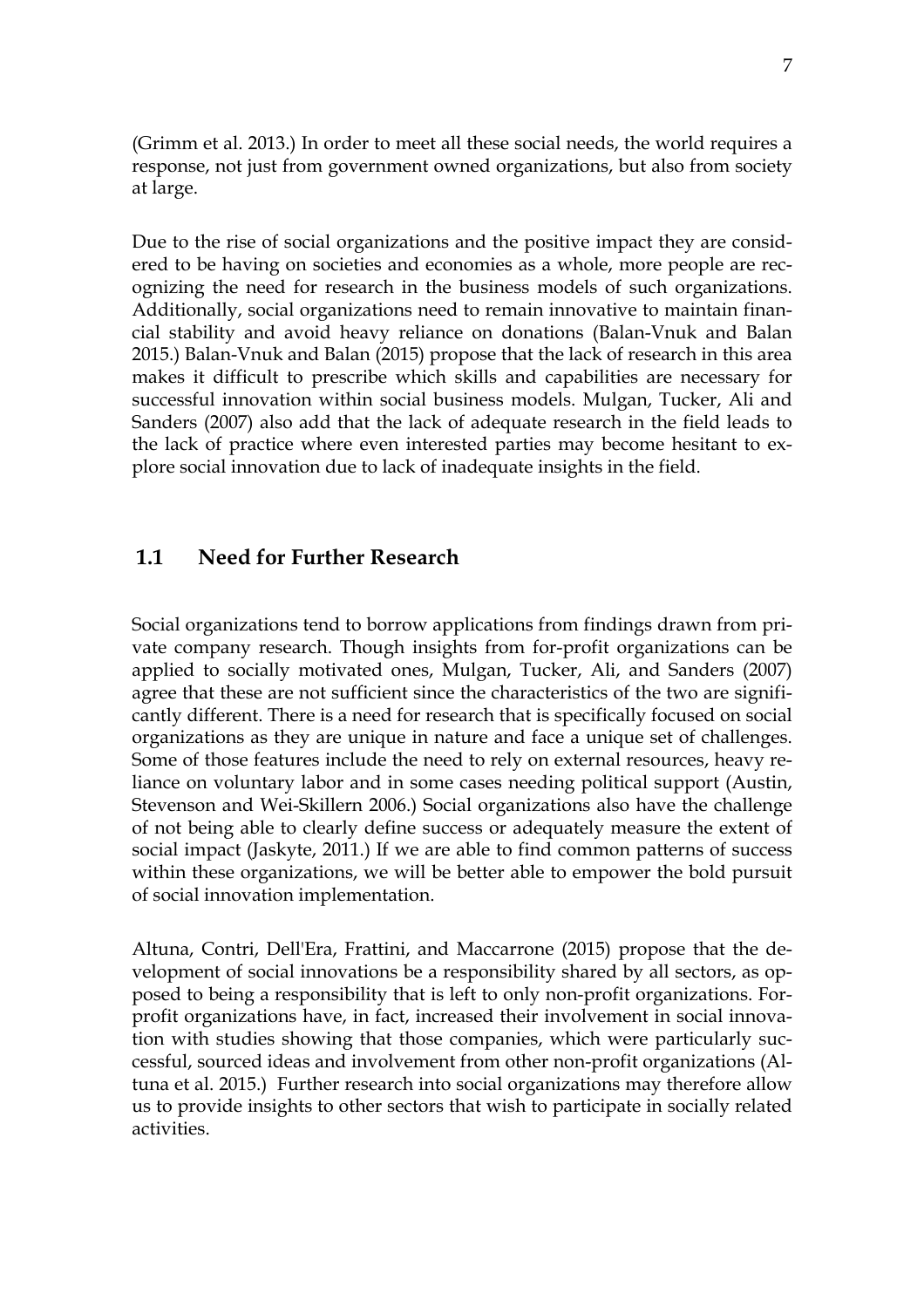Most social innovation literature has focused on the innovations themselves as opposed to the nature of the organizations within which the innovations take place and are diffused (Jaskyte, 2011.) Other literature has focused on individual case studies of how organizations engage with stakeholders in the non-profit sector, and less on common patterns within such organization. (Mulgan 2006.) Additionally some studies have shown diffusion patterns, where ideas are spread from one organization to another. None of the above is able to provide us with insight on patterns of diffusion within organizations nor do they give us insight into the role of stakeholders in that diffusion process.

This research topic will be focused specifically on the role of stakeholders in the dissemination of ideas within social organizations, providing us with answers to the following questions:

- 1. How do social organizations engage stakeholders in the diffusion of social innovations?
- 2. How do different stakeholder groups influence each stage of the diffusion process?
- 3. What kinds of tactics do social organizations use to diffuse innovations?

The purpose of the study is to analyze diffusion patterns across a number of social organizations and based on those findings prescribe how managers in similar organizations should manage different stakeholder groups. The study will allow us to empower individuals and organizations that are interested in pursuing socially related activities. This research will also be able to contribute to innovation implementation studies and organizational change management. Prabhu (1999) suggested that the more we understand how social organizations are created and managed, the more we will be able to contribute to the development of leadership studies.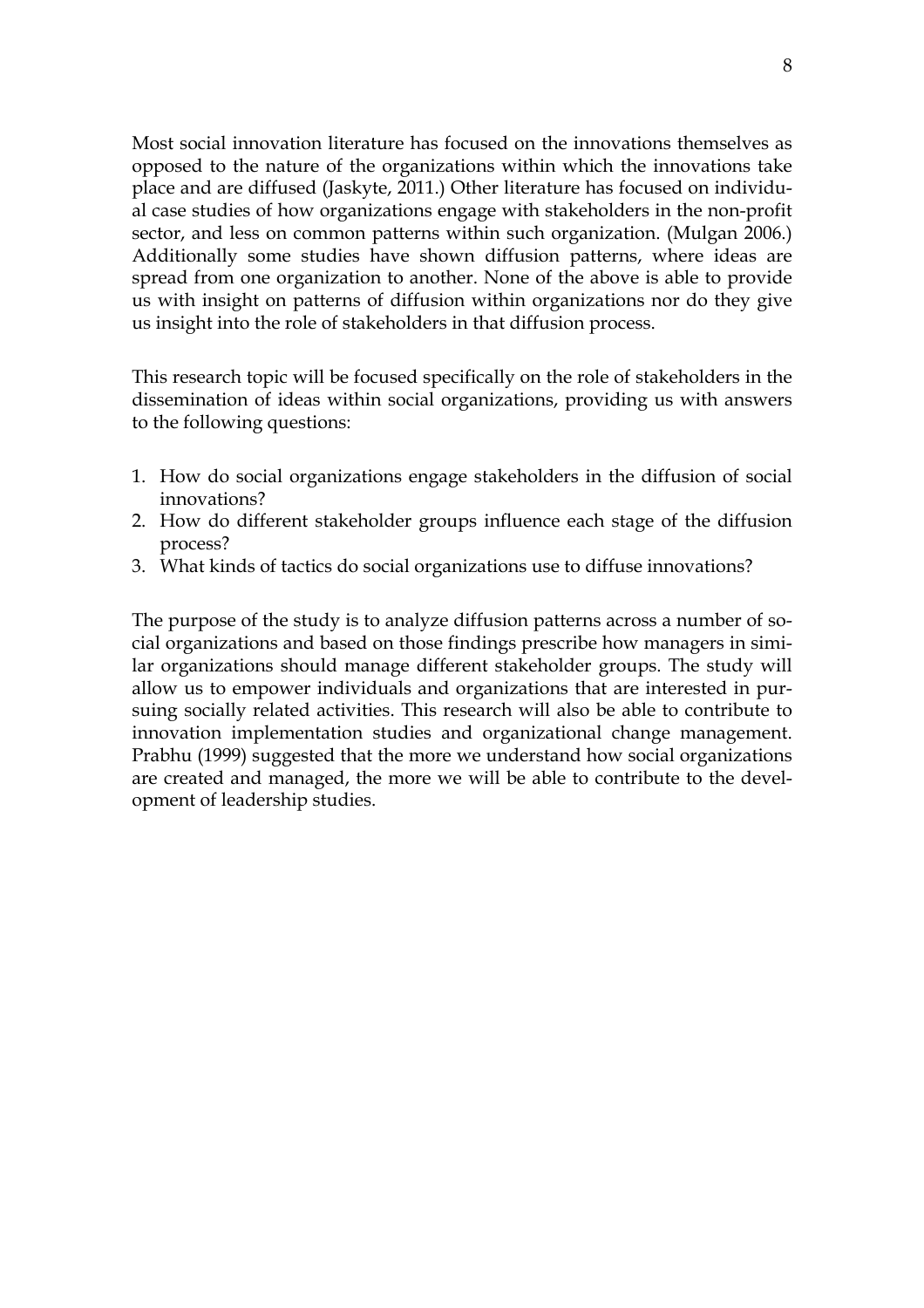# **2 THEORETICAL FRAMEWORK**

## **2.1 Innovation**

Previous research on innovation has explored the subject from various perspectives including human resource management, operations management, entrepreneurship and within research and development (Baregheh, Rowley and Sambrook 2009.) As a result, there have been several definitions for innovation, with each perspective emphasizing different characteristics most relevant to each field of study. Baregheh, Rowley and Sambrook (2009) propose a general definition, which is applicable to all disciplines. They argue the need for common meaning and shared understanding, as business and research are becoming more and more multidisciplinary, creating the need for a general definition applicable to all. Zairi (1994) and Cooper (1998) also add that the absence of a common definition undermines the nature of innovation.

Baregheh, Rowley and Sambrook, p.1334 (2009) define innovation as "the multistage process, whereby organizations transform ideas into new or improved products, services or processes, in order to advance, compete and differentiate themselves successfully in their marketplace." Central to most definitions of innovation, is the idea or concept of newness. Edison, Wang, Jabangwe and Abrahamsson (2018) add to this thought by differentiating innovation to corporate entrepreneurship; arguing that while corporate entrepreneurship involves the creation of new business, it can be achieved by imitating an existing product or service. Van de Ven et al. (1986) contrasted this view, suggesting that an idea need only be perceived as new in order to be considered innovative, regardless of whether the idea appears to be an imitation of something that previously exists elsewhere. Edison et al. (2018) however argue that in the absence of innovation, organizations will not be able to sustain their competitive positioning and growth.

Popadiuka, and Choo (2006) further contribute to this definition by highlighting the concepts of commercialization and/ implementation. Popadiuka and Choo (2006) add that in addition to the concept of novelty, an idea must also be transformed into a product, process or service, or it must be commercialized in order to be considered an innovation.

The meaning of the term innovation has changed over the years. In the 1960's and the 1970's, it was generally accepted that simply generating an idea was sufficient to be regarded as an innovation whereas now it is widely expected that a new concept have to be put in practice before it can be considered an innovation. (Cumming 1998.) Cumming (1998) therefore concluded that three events must take place in order for an innovation to exist. First; an idea must be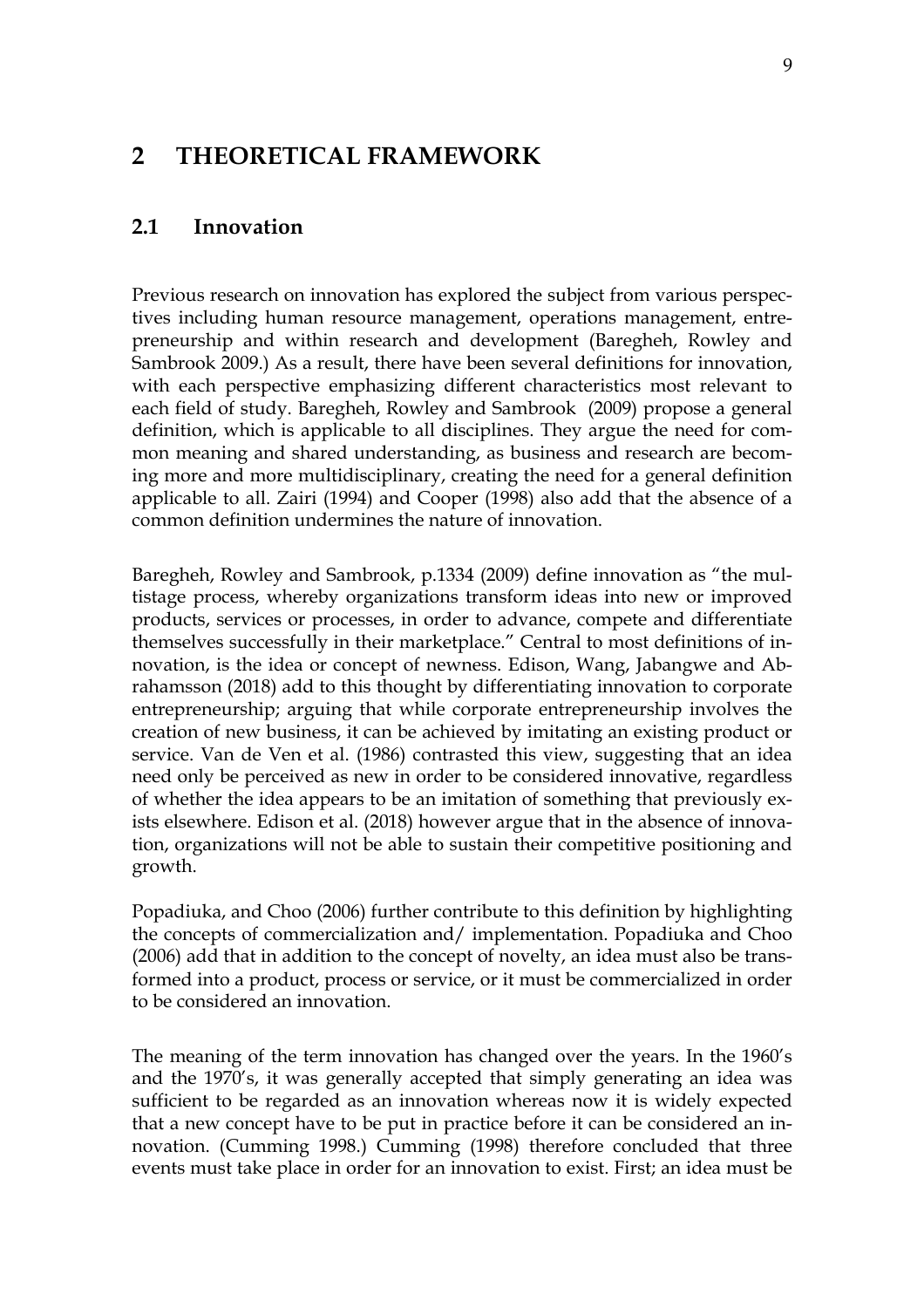generated; second; that idea must be successfully generated into a usable concept and third, the concept must be successfully applied.

Cooper (1998) identifies several dimensions of innovation of which the most prominent are radical, incremental, product, and process, administrative and technological. Several studies have also been conducted in order to determine the relationship between innovation characteristics and implementation. In innovation characteristics research, studies have shown a tendency of relationship patterns between innovation characteristics and the adoption and implementation of that innovation. Of those, three innovation characteristics have been the most highlighted: comparability, relative advantage and complexity (Tornatzky and Klein 1982.) By studying these patterns, researchers would be able to predict innovation adoption and implementation based on innovation characteristics. Tornatzky and Klein's (1982) study for instance, found that both compatibility and relative advantage had a positive relationship with innovation adoption while complexity was found to have a negative relationship (Tornatzky and Klein 1982.)

A positive correlation between diffusion innovation and relative advantage suggests that when innovations have a clear advantage and one that it unambiguous, those innovations tend to be easier to adopt and implement. A positive relationship between compatibility in innovation diffusion literature suggests that when the nature of an innovation is consistent with the values and norms of adopters, those adopters are more inclined to adopt/imitate the innovation. Complexity on the other hand negatively influences the willingness to adopt, with studies showing that the more simple the innovation is, the more receptive people are to adopt that innovation (Greenhalgh, Robert , Macfarlane , Bate , Kyriakidou 2004.)

Innovation processes within organizations are often discussed within the context of exploration and exploitation i.e. 'the development of new ways of doing things' versus 'improving on existing ways of doing things.' – (Nooteboom and Went 1923.) An organization must be able to do both in order to survive. This however leads to a tension since one requires flexibility and openness, while the other consists of setting up structures, norms establishing controls within the organization's operations (Nooteboom and Went 1923.)

# **2.2 Social Innovation**

Mulgan et al. (2007, p. 9) define social innovation as "innovative activities and services that are motivated by the goal of meeting a social need and that are predominantly diffused through organizations whose primary purpose are social." The key feature within the definition is the intent behind the existence of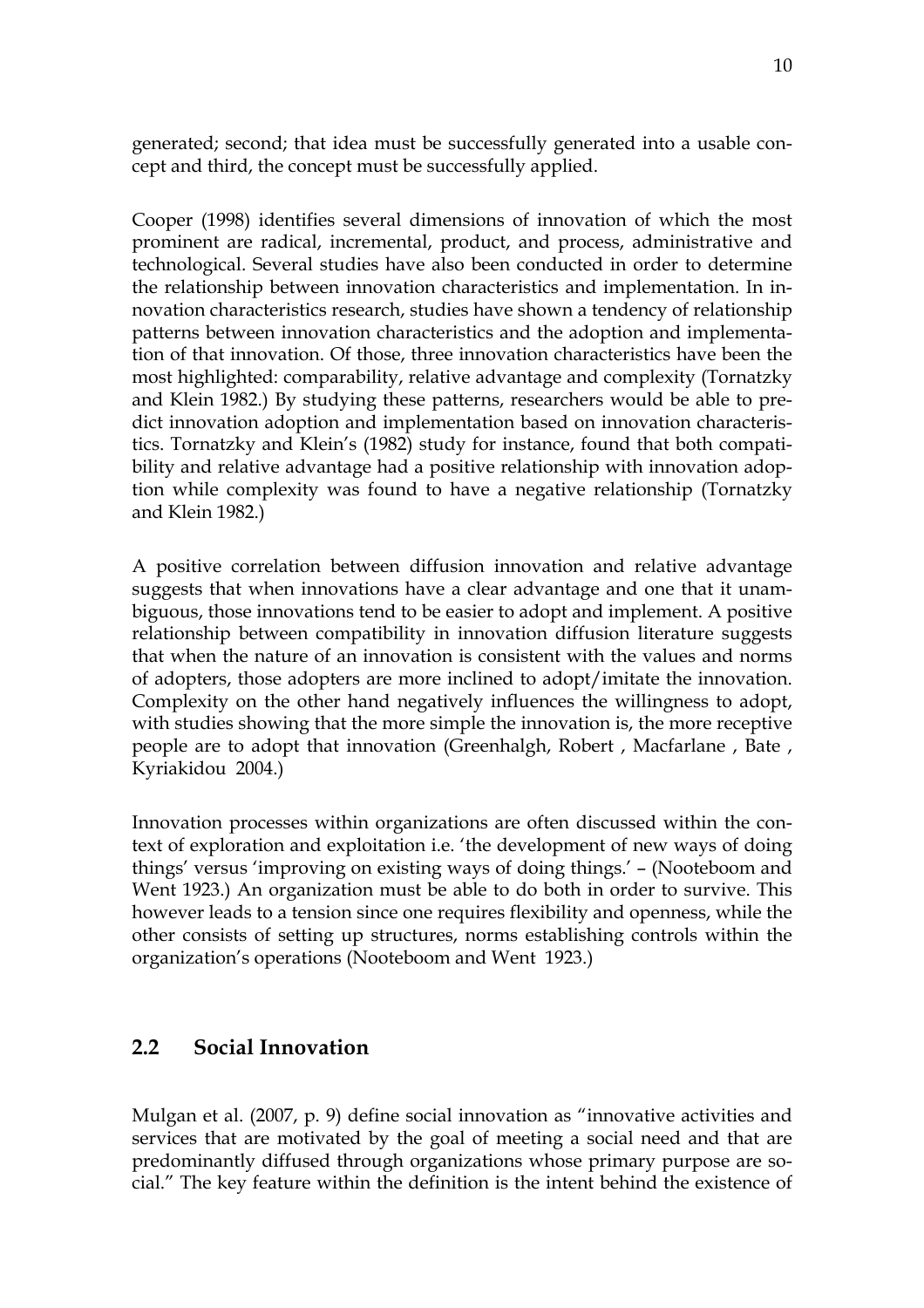the organization. This definition emphasizes the organization's motive, where the primary purpose is social, unlike business innovations, which are driven by the end goal of profit maximization. This distinction is crucial since there is now a growing trend among for profit organizations, of engaging in socially innovative activities. Grimm, Fox, Baines and Albertson (2013) add that in order for it to be considered an innovation, and not just social change, the innovation itself must be must be the result of intention.

Three features, which distinguish social innovations from other forms of innovation, are that of inclusiveness, need and targeting specific domains. Marques, Morgan and Richardson, (2018) suggest that in addition to providing solutions for needs not previously met, social innovations also seek to integrate previously neglected groups and are often targeted towards a specific domain.

Social innovation can be separated into two main branches: one is that of large social movements, such as feminism, where the social movement in itself is seen as an innovation. The second branch of social innovation literature refers to strategies used to facilitate and advance specific causes (Marques, Morgan and Richardson 2018.) The first one is knows as structural social innovation, while the other, as radical social innovation.

Social innovation also includes the development of services designed to improve the quality of life of individuals and communities. These may include services in job training, subsidizing housing, and empowering individuals by providing them with training in new competencies (Windrum Schartinger, Rubalcaba, Gallouj and Toivonen 2016.) In service innovation literature, individuals and communities are not only passive consumers, but also take the role of co-creator, where implementation of the innovation through active use is part of the diffusion process. Additionally, imitation of the innovation is highly encouraged since it facilitates the adoption of new services and practices at an accelerated rate (Windrum, et al. 2016.)

Balan-Vnuk and & Balan (2015) also found that when social organizations initiate programs, it was often in response to the needs of that community. They therefore concluded that the more social organizations were acquainted with their communities to better understand their needs, the more they were able to create innovative solutions to meet those needs. Prabhu (1999) also found that due to financial restrictions of social innovations, initial innovations were a result of trial and error, relying more on experiments as opposed to planned strategies.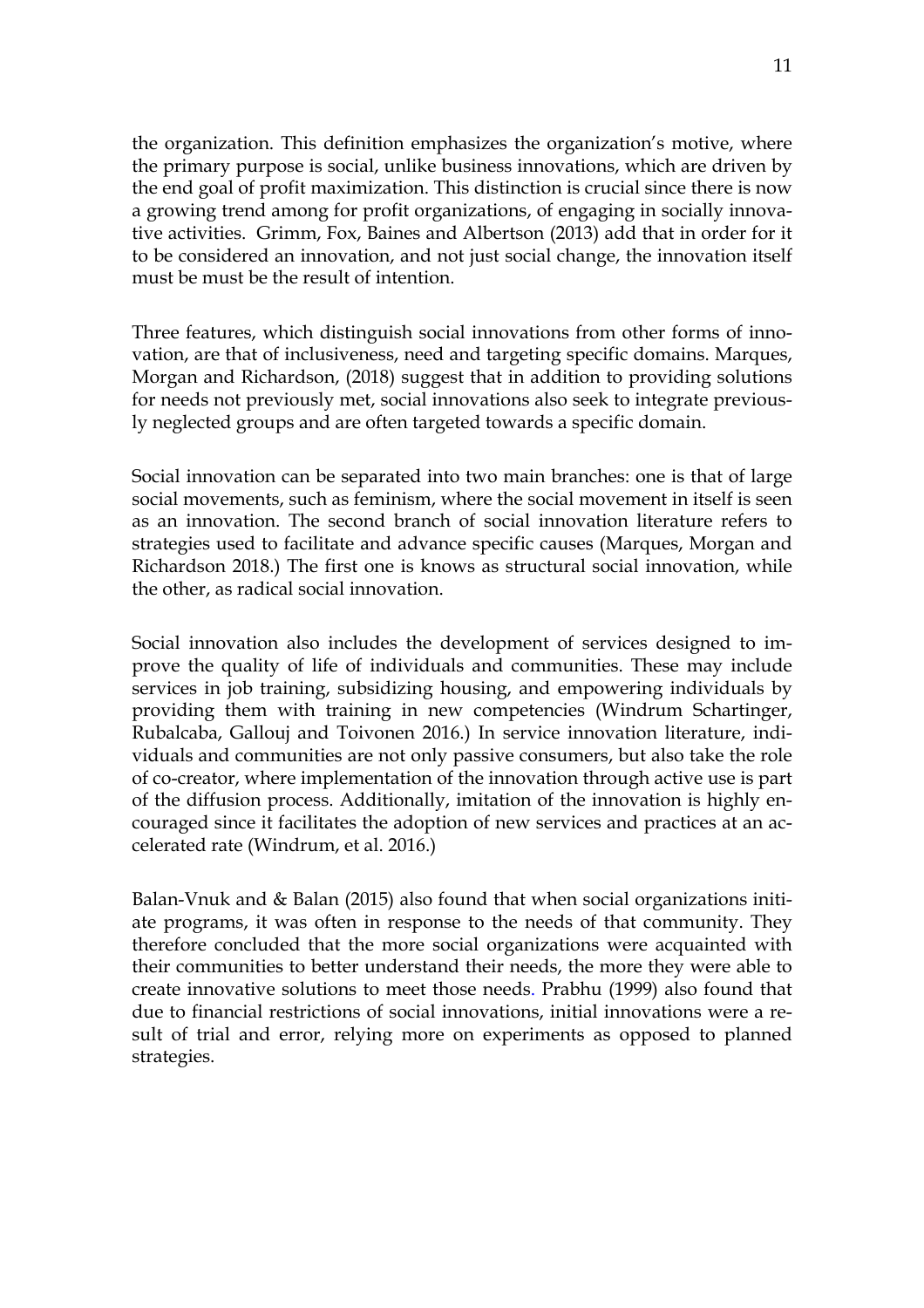# **2.3 Diffusion of Innovation**

Rogers (1983, p.5) defines the diffusion of innovation as the process by which "innovation is communicated through certain channels over time among the members of the social system." There are four key elements of the diffusion process: innovation, communication channels, time and the social system.

Rogers (1995) classified adopters into five categories depending on the stage at which individuals adopt an innovation or an idea. These classifications include innovators, who make up 2.5 % of the population, adopters 13.5 percent, early majority, 34 percent, late majority 34 percent and laggards, 16 percent (Mahajan, Muller and Bass 1991) This model assumes a normal distribution curve as well as a uniform pattern of adoption for all product categories. While this standardized categorization scheme has its advantages in that it is comparable and allows for application across studies, it has also been criticized with the argument that products do not follow the same adoption pattern (Mahajan, Muller, Srivastava 1990.)

Katz, Levin, and Hamilton (1963) identify seven elements or characteristics that are incorporated within the definition of diffusion. These include: acceptance, time, a specific item, individuals of groups, communication channels, social structure and systems of value and culture. Most definitions do not incorporate all elements but rather highlight those, which are most relevant to their field of studies. Strang and Soule (1998, p.266) simply define diffusion as "the spread of something within a social system." Emphasis on spread: i.e. "something diffuses when more and more people do it." – (Strang, and Soule 1998, p.266)

Greenhalgh, Robert, Macfarlane, Bate, and Kyriakidou (2004) also found that the terms 'innovation' and spread' were conceptualized differently across disciplines. For instance an innovation, in communication studies is "new information or news" and spread, "the transmission of that information via mass media." - Greenhalgh T et al. (2004, p.589) In health, innovations are defined as "good ideas for healthy behaviors and lifestyles"; while spread as "the reach and uptake of those programs by target groups." (Greenhalgh T et al. 2004, p.590)

There are two main sources of diffusion: external sources, such as media outlets; and internal sources, where diffusion studies have focused on the role of influence and information flow within the organization. The two legs of diffusion studies can therefore be viewed as "diffusion into a population" or "diffusion within a population" – (Strang, & Soule 1998, p.270) Diffusion into a population often analyzes the network structures of external stakeholders and their role in the diffusion of an innovation. In organizational studies, diffusion within a population analyzes the social structures within these organizations and how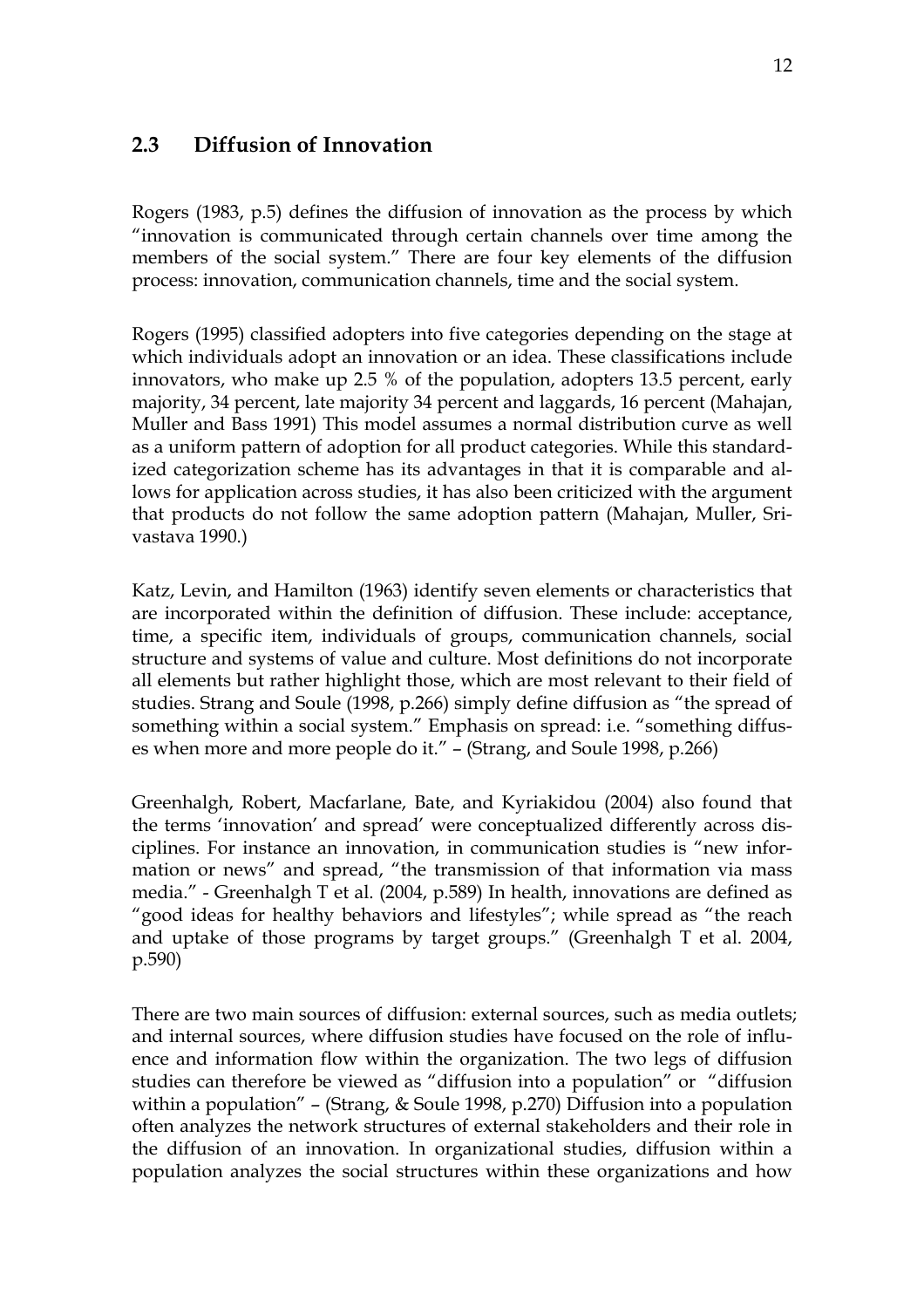these social structures facilitate communication and influence. Greenhalgh et al. (2004) also distinguish between pure diffusion and active dissemination; where pure diffusion is often unplanned, informal, peer influenced and horizontal in nature. Active dissemination however tends to be formal, centralized, and tends to be facilitated via vertical networks.

It is important to acknowledge that innovation diffusion is not just influenced by human behavior and/or culture but that other factors within the environment may influence the adoption or non-adoption of an innovation (Lindberg and Palmås 2013.) It is therefore important to apply insights from innovation adoption while considering the nature of the innovation as well as the context of the environment where the diffusion must take place. Lindberg, and Palmås (2013) found for instance that in analyzing the diffusion patterns of organic farming in Sri Lanka, environmental factors such as the quality of the soil also influenced diffusion patterns within different regions.

# **2.3.1 Diffusion of Innovation in Social Organizations**

In social organizations, innovations are motivated by some form of discontentment, either through individuals such as Michael Young, who is often noted as being one of the most influential social innovators, or may be driven by groups of people, where such innovations lead to broader movements, such as the civil rights movement. Salamon (1994) also credits social organizations as being the primary initiator of major social movements within America. Mulgan (2006) suggests however that despite the initiator of the innovation, be it an individual or entire group, in the long run, the ideas behind the social movements themselves will become more important than the individuals and institutions that initiated them.

Studies of diffusion within organizations in social movements tend to focus on behavior strategies and structures as opposed to technical innovations. In their study of innovation predictors within non-profit organizations, Jaskyte (2011) found that transformational leadership, directors' tenure, centralization, were the key contributors to innovation. Jaskyte (2011) also found that innovation adoption patterns differed depending on the type of innovation. Factors that lead to successful administration innovations for instance, differed to those that facilitated success in technological ones. Damanpour and Schneider (2009) also found that organizational factors, particularly the role of managerial influence played a greater role in influencing innovation adoption than environmental factors within non-profit organization.

Social diffusion studies have been analyzed within the context of network structures, with many researchers proposing that the structure of social networks heavily influences the adoption of innovations by individuals Greenhalgh et al. 2004.) Strang and Soule (1998) found that strong network ties influenced diffusion of social movements, where constant interaction, particularly face-to-face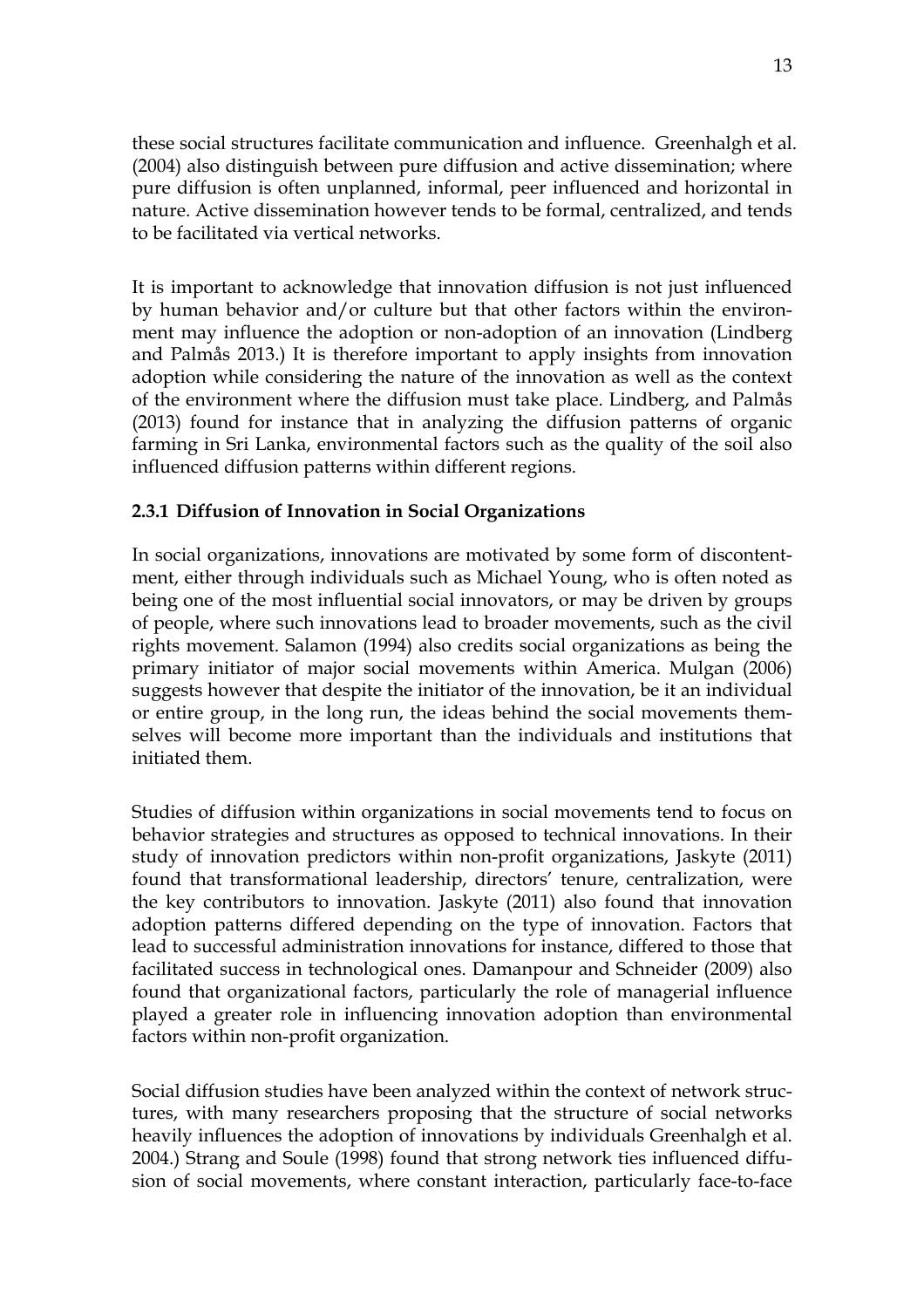interaction, often influenced actors to share the same perspective (Strang and Soule 1998.) Additionally, where they were prestigious, central actors, these actors were also able to influence diffusion since those in lower ranking often aspired to become like the central actors. Strang and Soule (1998) added that when an innovation is easy to understand and communicate, it would also be to diffuse even in the absence of strong network ties and structures.

Young (2011) found that interactions within small local clusters enhanced the speed of diffusion within social organizations. He also suggested that welfare gains resulting from social innovations are more likely to be observed in large jumps as opposed to small incremental improvements. In his study of the process of social innovations, Dees (2001) concluded that the role of ideas and vision played a significant role in the diffusion of social innovations. He asserts that having a clear vision is one the most useful tools within such organizations, as it gives clarity of purpose while uniting people towards the same goal. Strang and Meyer (1993) add that the role of culture has more influence on diffusion than even close relations; proposing that diffusion is expected to be rapid when adopting individuals identify with cultural values of a group.

## **2.4 Stakeholder Management**

The managerial approach of stakeholder theory originates from organizational theory and sociology with emphasis on the relationship between stakeholders and the firm (Fassin 2008.) Several studies suggest that paying attention to the interests of stakeholders is central to business success as ignoring them has proved to negatively affect firm performance and at times lead to detrimental results. (Bryson 2004.) Because the world is becoming more and more interconnected, greater emphasis should be placed on stakeholder analysis. It is not only important to identify whom the stakeholders are, but also to also analyze the networks that exist amongst stakeholder groups and ultimately how these networks influence the objectives of the organization (Bryson 2004.)

There are two main streams of stakeholder theory: instrumental stakeholder theory and moral stakeholder theory. Instrumental stakeholder theory is concerned with stakeholder management and its impact on organizational performance. Moral stakeholder theory focuses on the idea that organizations serve stakeholder interests out of a sense of obligation i.e. because it's the right thing to do (Gooyert et al. 2007.) The moral perspective includes a wider set of stakeholders; that is, those without power to influence the organization. While both theories are concerned with satisfying the interest of stakeholders, instrumental stakeholder theory is considered to be motivated by self interest since engaging stakeholders is seen to be motivated by the desire to improve performance (Gooyert et al. 2007.)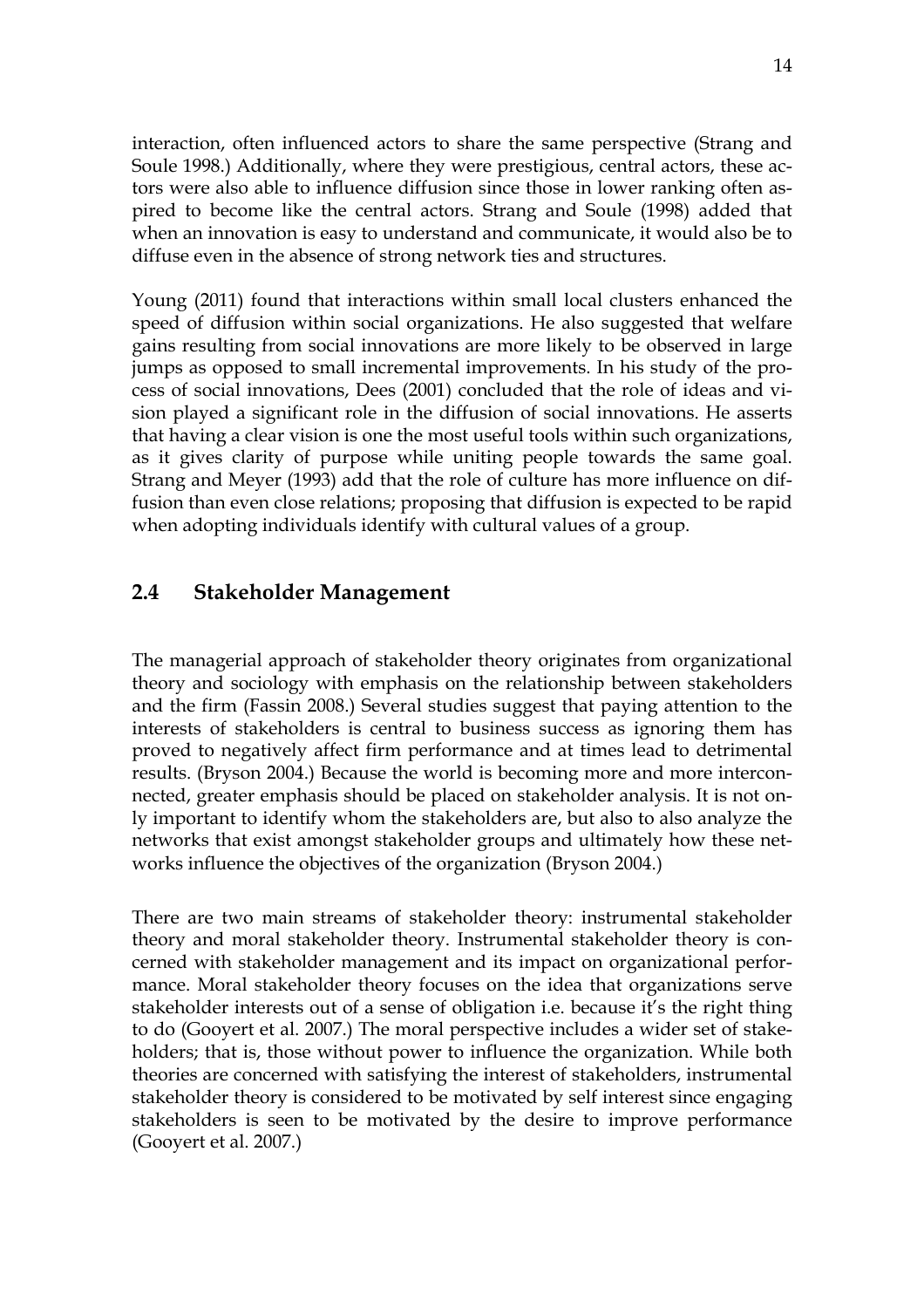Freeman (1984) is accredited to have been the first author to fully articulate the stakeholder framework, contributing to management theories, which he argued were not adequately addressing changes within the business environment (Laplume, Sonpar, and Litz 2008.) The core of Freeman's approach, identified stakeholder interests as playing an instrumental role in firm performance.

Freeman's defined a stakeholder as

"Any group or individual who can affect or be affected by the achievement of the organization's objectives." – (1984, p.46 )

Freeman proposes that effective strategic management requires dealing with groups that can affect you, while responding to those that you can affect.

Eden and Ackermann (1998, p.117) define stakeholders as

"People or small groups with the power to respond to, negotiate with, and change the strategic feature of the organization."

This definition places emphasis on the existence of power. They argue that groups of individuals should not be considered stakeholders unless they have the power to directly affect the organization's future. One must have power to affect the organization's future in order to be considered a stakeholder. This is in contrast to other definitions, which cast a wider net on the definition of stakeholders, and include those parties, which are considered powerless (Bryson 2004.)

The stakeholder theory is often criticized for including too many groups of people without clearly defining or specifying who is not a stakeholder (Tullberg 2013.) Fassin (2008) added to this thought by highlighting the role that globalization and information technology has played in the organization's capacity to reach larger audiences. Anyone and everyone can be considered to fall under the definition of 'affect or be affected by the organization.**'** Thus meaning, according to this definition, everyone could be considered a stakeholder. Though there is still some disagreement regarding who should be considered a stakeholder, the most widely accepted definition is that of Freeman (1984.)

# **2.5 Stakeholder Salience and Engagement**

In order for social organizations to succeed, they not only have to create the right solutions for societies, but must also successfully manage relationships with various stakeholders such as, donors, governments and communities. (Parmar, Freeman, Harrison, Wicks, Purnell and Simone de Colle 2010.) Jawahar and McLaughlin (2001), and Bryson, Cunningham, and Lokkesmoe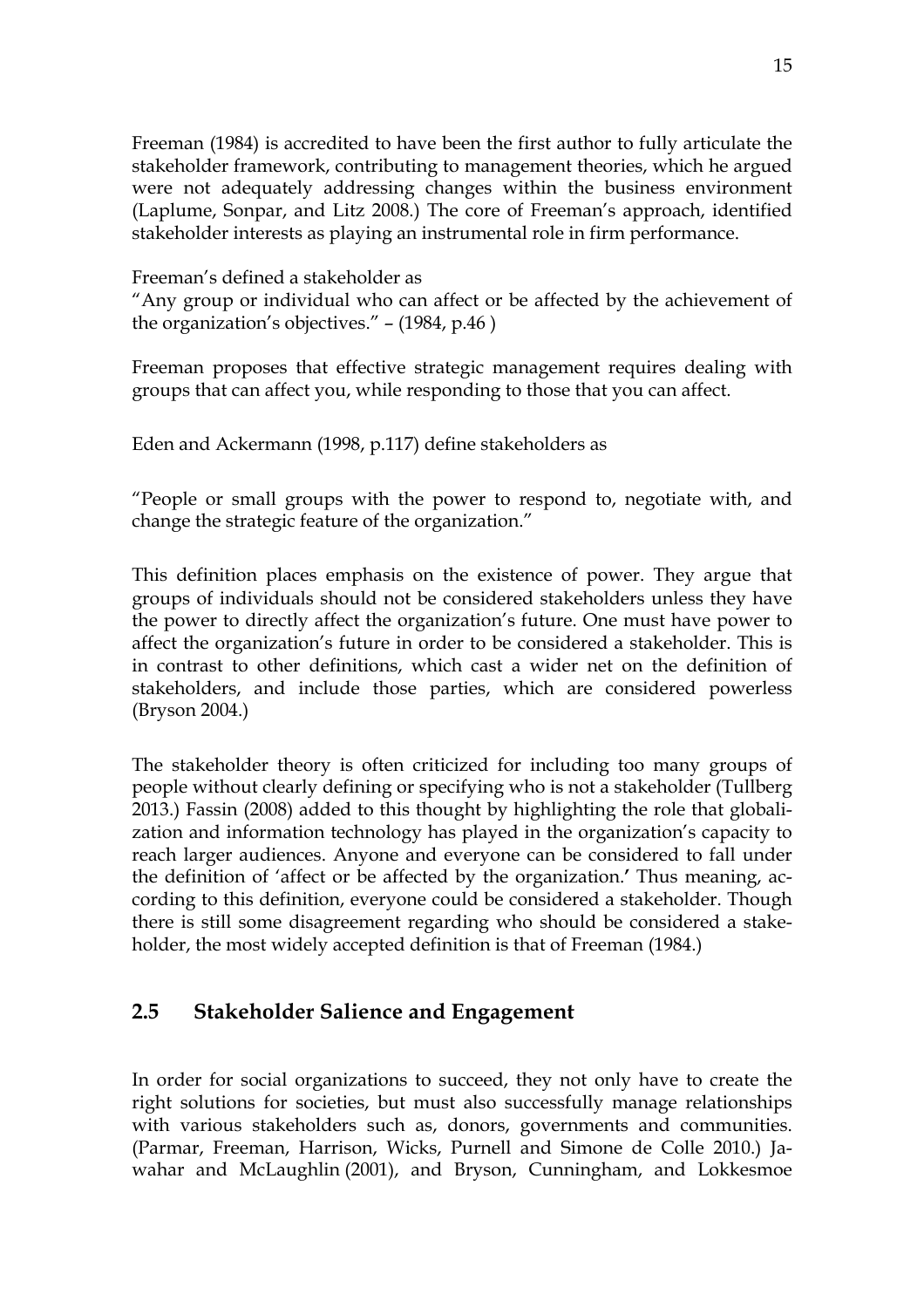(2002), agree that organizations will not be able to survive without the participation of primary stakeholders. Stakeholders may influence diffusion patterns within organizations, which ultimately influences organizations' decisions on diffusion tactics (Elmustapha, Hoppe, and Bressers 2018.)

Brown (2003) proposed that different stakeholders become more important at different stages of the diffusion process. Arena, Azzone and Bengo (2015) adds that social organizations tend to engage a larger group of stakeholders in their decision making process, engaging with and integrating these at every stage of the decision making process.

There are three key elements belonging to stakeholder management:

- I. Identifying stakeholders
- II. How important these stakeholders are with regards to their impact on the organization
- III. Identifying ways of managing these stakeholders

Most researchers agree that organizations must be strategic in engaging stakeholders by focusing on those who are most critical to a firms strategic plan (Banks, Vera, Pathak, and Ballard 2016.) Mitchell et al. s (1997) stakeholder salience theory proposes power, legitimacy and urgency as the criteria for prioritizing stakeholders (Boesso and Kumar 2009.) These criteria have their foundations in resource dependency theory, legitimacy theory, and urgency theory (Boesso and Kumar 2009.)

Knox and Gruar (2007, p.121) define power in stakeholder theory as "a relationship between parties in which one party A can get another party B to do something that B would not have otherwise done." Typically social organizations rely on stakeholders for legitimacy and resources (Balser and McClusky (2005.) Legitimacy requires that the organization's stakeholders, view their expectations as being met by the focal organization (Balser and McClusky 2005.) Studies also show that there tends to be a gap between what organizations believe to be the interest of stakeholders versus what stakeholders themselves state to be their interests. It is therefore necessary to engage in discussions with various stakeholders in order to better understand their interests (Gooyert et al. 2007.)

Urgency has to do with whether or not a stakeholder claim requires urgent attention. It is influenced by the two main factors: time sensitivity i.e. could a delay in response be detrimental to the situation or relationship with the stakeholder and criticality, which is a question of how important the relationship between the organization and the stakeholder group is (Mitchell et al. 2011.) Manger decisions and actions determine the quality of relationships that the organization has with its stakeholders. When the leaders within an organization are successful in managing these relationships, it often leads to trust, which ultimately leads to better opportunities (Waligo & Clarke, & Hawkins, 2014.)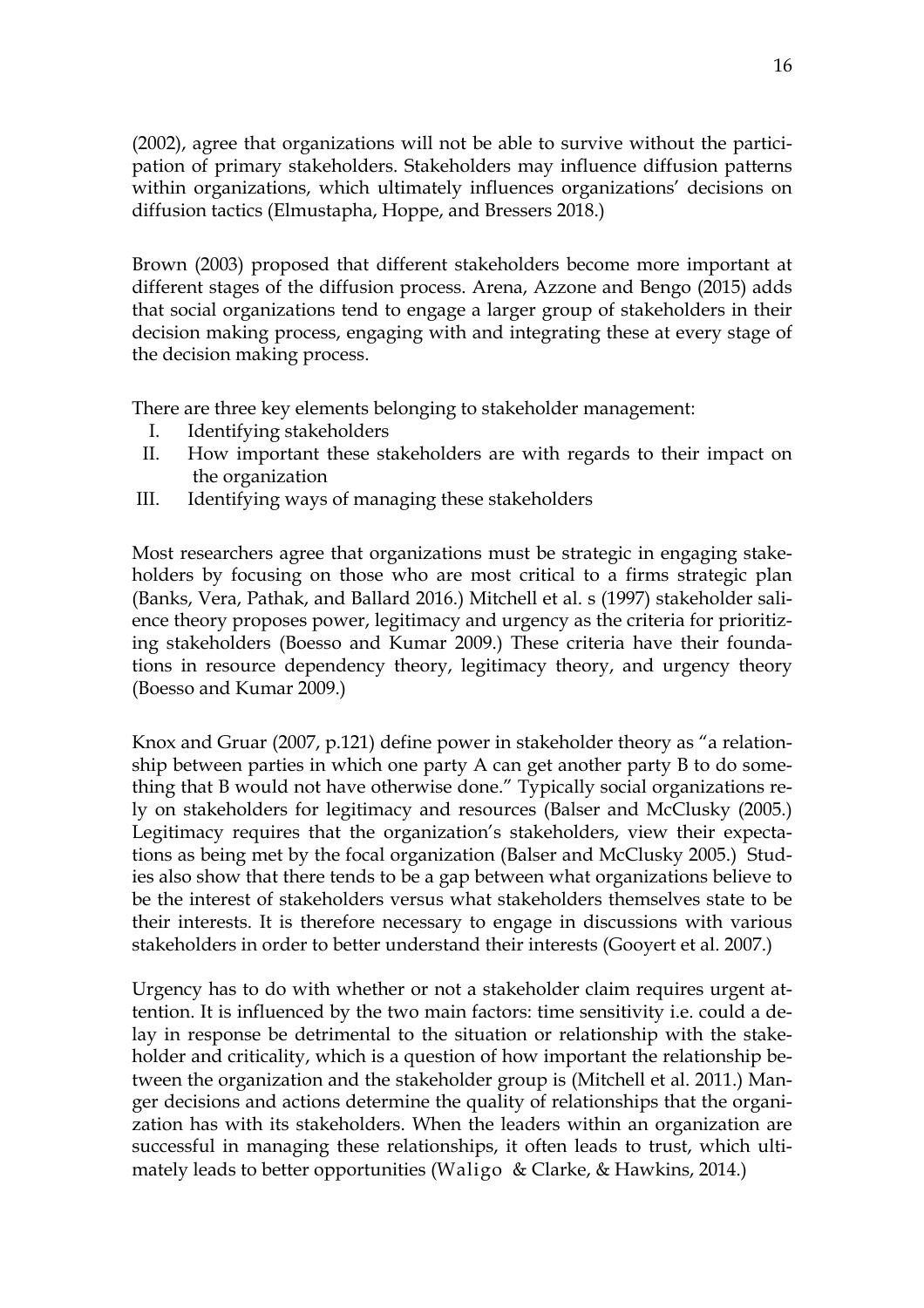# **2.6 Main Concepts**

Key terms: Social Innovation; Social Organizations, Diffusion of Innovation, Stakeholders;

#### **Social Innovation**

Social Innovation is defined as: "The process of inventing, securing support for, and implementing novel solutions to social needs and problems" - (Phills et al. 2008, p.34) The innovation can be in the form of a service, product or a social movement. The most important characteristic of a social innovation is that it must provide benefit targeted primarily towards society as a whole as opposed to private individuals (Lin and Chen, 2016.) Mulgan (2006) adds that in addition to meeting societal needs, social innovations must be diffused through organizations which are primarily social. This is an important distinction from social corporate responsibility, or philanthropic strategy, which are both undertaken by for-profit organizations (Lin and Chen, 2016.)

#### **Social Organizations**

A social organization is "a business model exhibiting a continuum of objectives ranging from a purely social mission through combinations of social and profit motives ." – (Burga R and Rezania, D 2016; p.1) For the purpose of this study, I will be focusing on those organizations, which are purely social driven. The most important distinguishing characteristic of traditional non-profit organizations compared to social enterprises and purely commercial ones, is that they are restricted from using trade in order to raise capital. Traditional non-profit organizations must therefore rely on grants, donations and volunteers in order to successfully run operations (Kong 2010.) Table 1 reflects the characteristics that differentiate purely philanthropic organizations from social enterprises and purely commercial ones.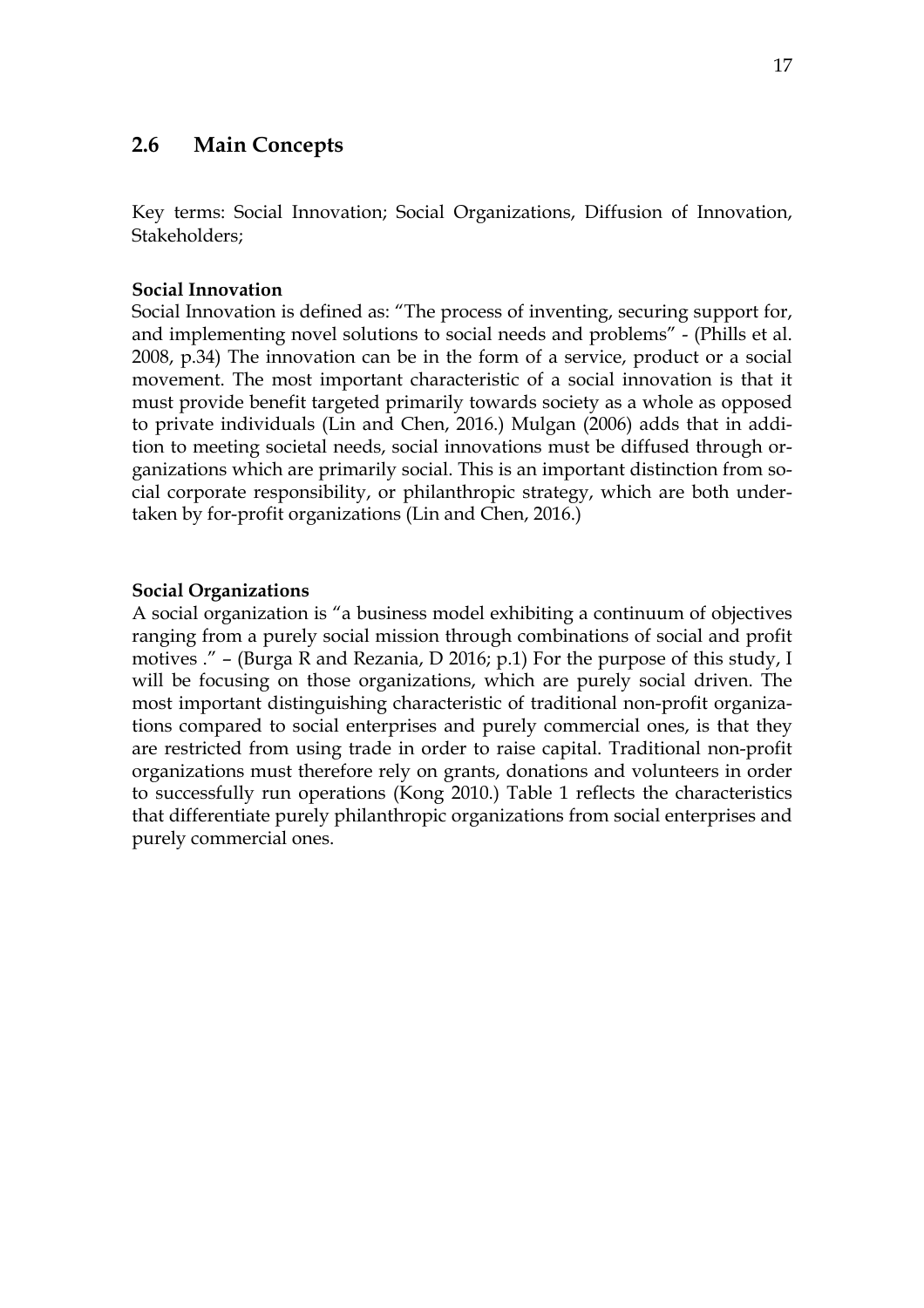|                      | <b>Purely Philanthropic</b> | <b>Social Enterprises</b>                                                  | <b>Purely Commercial</b>      |
|----------------------|-----------------------------|----------------------------------------------------------------------------|-------------------------------|
| <b>Motives</b>       | Appeal to goodwill          | Mixed motives                                                              | Appeal to self-<br>interest   |
| Methods              | Mission-driven              | Mission & Market<br>driven                                                 | Market-driven                 |
| Goals                | Social Value                | Social and Economic<br>value                                               | Economic value                |
| <b>Beneficiaries</b> | Pay Nothing                 | Subsidized rates, or<br>mix of full payers<br>and those who pay<br>nothing | Market-rate prices            |
| Capital              | Donations & Grants          | Below-market capital,<br>or mix of donations<br>& market rate capital      | Market rate capital           |
| Workforce            | Volunteers                  | Below-market wages,<br>or mx of volunteers<br>and fully paid staff         | Market rate compen-<br>sation |
| <b>Suppliers</b>     | Make in-kind dona-<br>tions | Special discounts, or<br>mix of in-kind and<br>full price donations        |                               |

**Table 1: The Social Enterprise Spectrum**

**Source: Dees (1998, p.60) Enterprising Non Profits, The Harvard Review** 

# **Diffusion of Innovation**

Diffusion studies analyze how innovations diffuse through a social system. The key terms within the definition are that of innovation and diffusion. An innovation is defined as "an idea, practice or object that is perceived as new by an individual or another unit of adoption." And diffusion as "the process in which participants create and share information." (Rogers, 2010, p.11)

Previous studies have explored the subject of diffusion from a marketing perspective, an individual perspective and from patterns observed within the organization. At a marketing level, diffusion studies analyze how products and services spread across different customer segments (Bass 1969.) At an individual level, studies focus on the individual's process of adopting an innovation, from becoming aware of the innovation, to the stage of an individual's continued use of that innovation. This study focuses on diffusion of innovation within social organizations. In organization studies, diffusion of innovation studies, analyzes the process of developing new ideas, the processes leading to the adoption and implementation of those ideas, and tactics used to spread them among stakeholder groups, until they are integrated into an organization's operations (Shea, McCall, and Ozdogru, 2006.)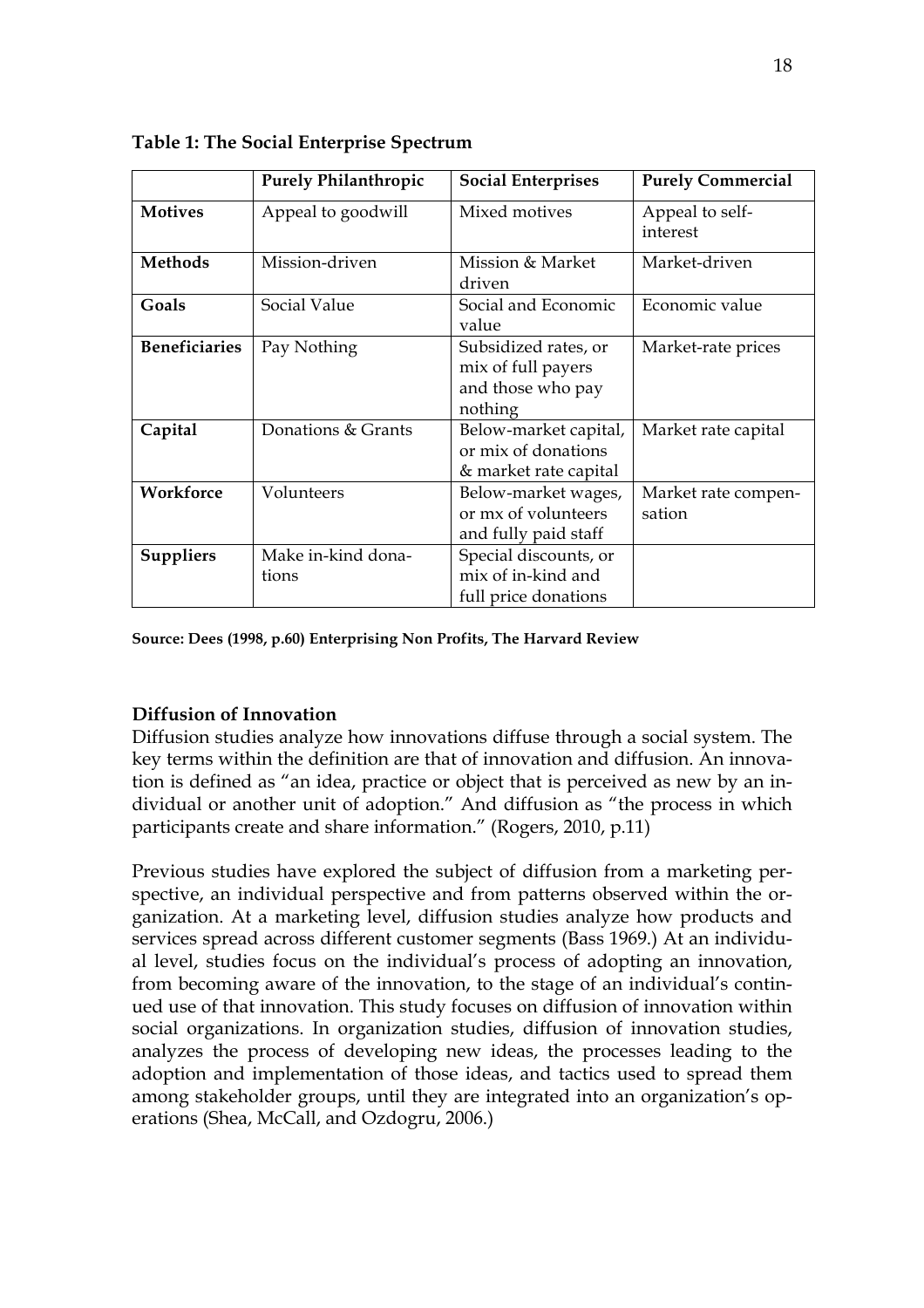#### **Stakeholders**

A stakeholder is "any group or individual who can affect or is affected by the achievement of the organization's objectives "– (Freeman 1984, p.46) Johnson and Scholes (2002, p.206) define stakeholders as: "Those individuals or groups who depend on the organization to fulfill their own goals and on whom, in turn, the organization depends." Stakeholders of social innovations are motivated by the desire to bring social change either by empowering communities or by helping to improve relationships between different social groups (Windrum, et al. 2016.)

The generic stakeholder groups for non profit organizations as identified by Knox and Gruah (2007) are grant recipients, donors, influencers, general public, partner organizations, prospects, expert audiences, volunteers, beneficiaries and CRM partners. One stakeholder group, which is unique to social organizations, is volunteers. Social organizations tend to be heavily dependent on volunteers. Unlike employees, volunteers do not receive financial compensation, yet their scope of responsibility often carries the same weight as employees and other internal stakeholders. Social organizations must therefore seek creative ways to motivate them, as they place a crucial role in project implementation.

In for-profit organizations, emphasis is often placed on managing stakeholders who are considered to have the power to influence the organization's performance. This premise does not hold for non-profit organizations when you recall Knox and Gruar's (2007, p.121) power definition of "A relationship between parties in which one party A can get another party B to do something that B would not have otherwise done." In non-profit organizations, the term stakeholder extends to stakeholders who are considered to be powerless since the main goal of non-profit organizations is to provide social value to groups of individuals who are not in any position of authority. As also suggested by Newcombe (2003), the absence of power does not necessarily make a stakeholder group irelevant since support from less powerful stakeholder groups might evoke interest and support from those who are considered to be more powerful.

#### **Summary of Main Concepts**

For the purpose of this research, the following definitions will apply:

#### Innovation

"The multistage process, whereby organizations transform ideas into new or improved products, services or processes, in order to advance, compete and differentiate themselves successfully in their marketplace." - (Baregheh, Rowley and Sambrook, p.1334, 2009.)

Social Innovation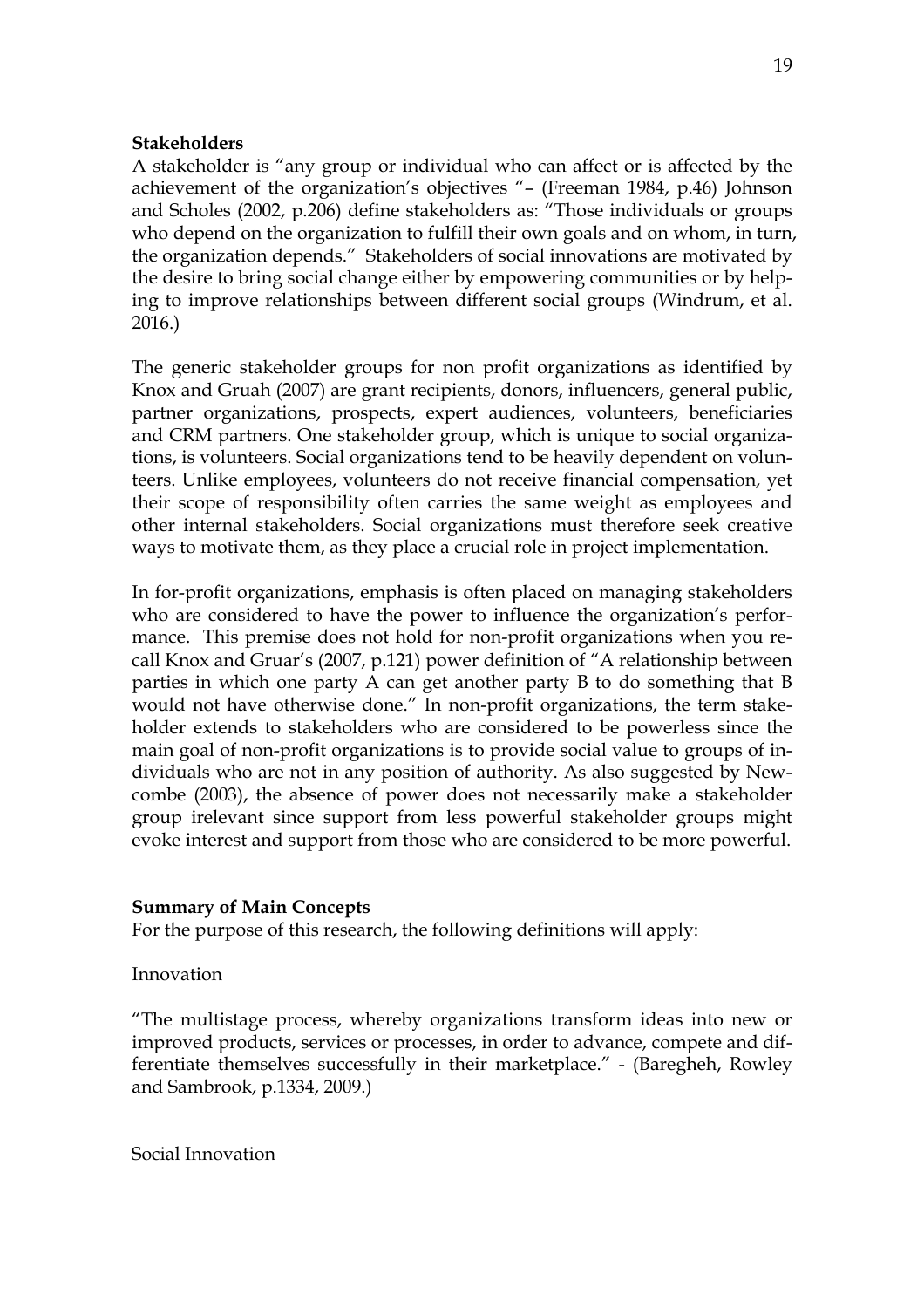"Innovative activities and services that are motivated by the goal of meeting a social need and that are predominantly diffused through organizations whose primary purpose are social." – (Mulgan et al. (2007, p. 9.)

Social Organization

"A business model exhibiting a continuum of objectives ranging from a purely social mission through combinations of social and profit motives ." – (Burga R and Rezania, D 2016; p.1)

Diffusion of Innovation

Innovation is defined as "an idea, practice or object that is perceived as new by an individual or another unit of adoption." And diffusion as "the process in which participants create and share information." (Rogers, 2010, p.11.)

Stakeholder:

"Any group or individual who can affect or be affected by the achievement of the organization's objectives." – (1984, p.46.)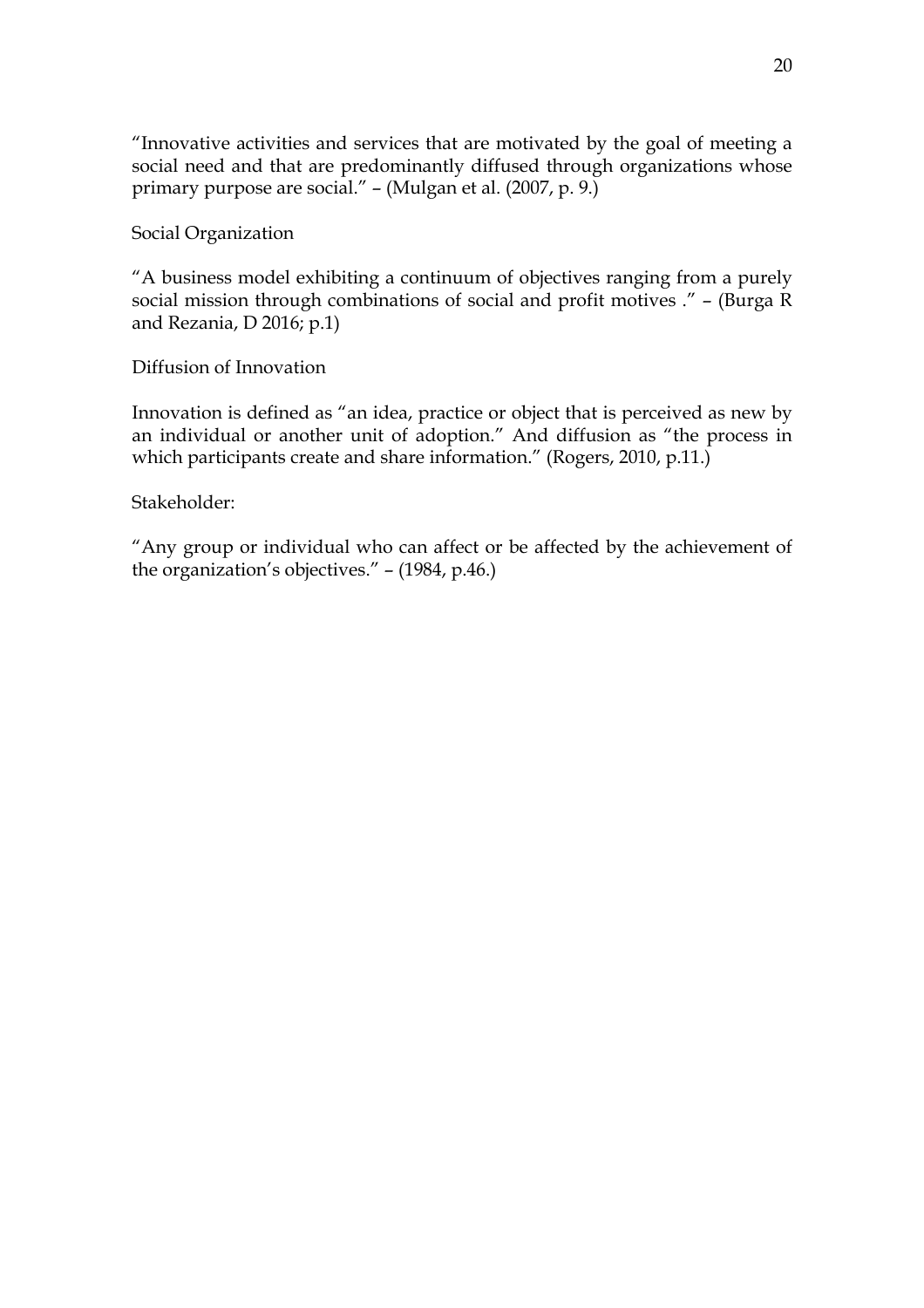# **3 DATA AND RESEARCH METHOD**

# **3.1 Research Method**

The main purpose of any research is to determine the causes that lie behind certain outcomes (Mahoney and Goertz 2006.) For this study I will be conducting an inductive, qualitative research. I will use a multiple case study approach, where I will study the diffusion patterns within three social organizations and the role of stakeholders in influencing those diffusion patterns.

In inductive research, theory creation is the goal (Doz 2011.) The research process is data driven and explorative, where solutions are found via the data. The process follows the order of observation, which leads to generalization and then theory. The more cases we have, the more generalizations we can make, and the stronger our theories will be. Inductive research helps the researcher to guard against the temptation of a pre determined theoretical lens and position or as Doz (2011, p.584) terms it, it helps avoid "seeing what you are already believing."

#### **Qualitative Research**

Kirk J and Miller, M. L (1986, p.6) define qualitative researh as "a particular tradition in social science that fundamentally depends of watching people in their own teritory and interacting with them in their own language, on their own terms." Qualitative research studies self-expression i.e. oral worlds such as interviews, texts, body language analysis and observations of environmental contexts. (Ambert, Adler, Adler and Detzner 1995.) It allows us to study the influence that culture; individual experience and beliefs have on people's perspectives and behavior (Rich and Ginsburg 1999.) The underlying basis is the idea that behavior is motivated by factors that go beyond surface observations. In qualitative research, researchers first look at cases as well as their outcomes and then go back to try and determine their causes (Mahoney and Goertz 2006.)

The main goal of qualitative research is depth. It is often used in inductive research, where the goal is discovery and theory creation. Unlike quantitative research, which often draws from large samples of data, qualitative research focuses on a smaller sample group and seeks to uncover intimate details about interview participants (Ambert, Adler, Adler and Detzner 1995.) Instead of focusing on what people do, qualitative research rather tries to explore context and motivations to answer the questions of how and why they do it (Ambert et al. 1995, and Rich & Ginsburg 1999.)

Research methods include observation, interviews, listening and evaluation of narratives. Additionally, a researcher must be able to gather information from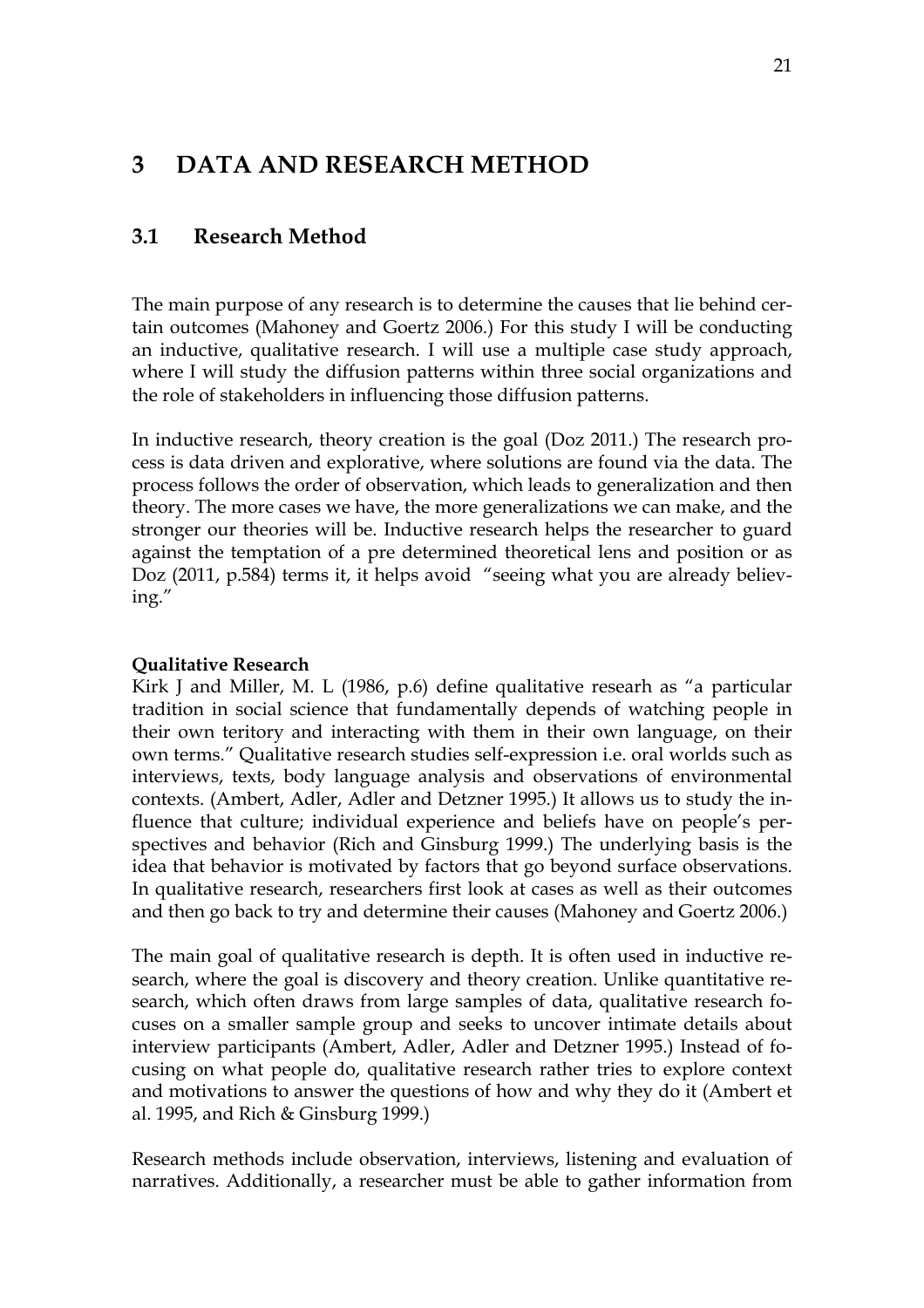different sources, as well as consider the context of the environment in order to identify any possible biases. Finally, they must be able to critically analyze the information to form a conclusion (Rich and Ginsburg 1999.)

#### **Case Studies**

Feagin, Orum and Sjoberg (1991) suggest that more and more researchers will begin to use case study research as a form of investigating social dimensions Case studies are used to understand interactions, events, and links where cause and effect relationships exist (DeMarrais and Lapan 2004.) Case studies may be used to investigate a variety of settings. These may include entire organizations, individuals holding specific roles for instance, and leaders within an organization or even an entire city (Feagin, Orum, and Sjoberg 1991.)

Case studies are often used in qualitative research to investigate a small number of cases, and at times even one case (Gomm, Hammersley, and Foster 2000.) When research focuses on a single case study, the main objective of the study is to uncover the uniqueness of that particular case (DeMarrais, and Lapan 2004.) One of the main objectives, which apply to traditional research, is to be able to form generalizations, which can be applied to similar settings or populations.

During the data collection stage, information is gathered around a large number of features for each case. Information is often very detailed and involves collecting data from several sources. Another feature of case study research is that it focuses on social situations that naturally occur i.e. the researcher does not attempt to manipulate the research setting. This is in contrast to experiments, where researchers attempt to control the variables of the research environment (Gomm, Hammersley and Foster 2000.)

Research findings must accurately represent the entire population i.e. any conclusions drawn from this research must accurately represent patterns of diffusion within all social organizations (Rich and Ginsburg 1999.) In order for generalizations to apply across all social organization types, it was crucial to diversify the selection of case organizations (Eisenhardt 1989.) Each organization within the sample chosen was only required to fulfill the following criteria: one, the organization had to perform socially related activities and two, the purpose of the organization had to be primarily social.

In order to conduct a successful case study research, certain boundaries must be established before the study begins. The research question and objectives help to set the boundaries to focus on, when gathering data through whichever form of data collection method chosen. The objective is not to study everything within the setting but to focus on specific issues that are relevant to the actual study. (DeMarrais and Lapan 2004.) Having a clearly defined research question, also allows the researcher to predetermine the type of organizations to include in the sample as well as the kind of information they wish to gather (Eisenhardt 1989.)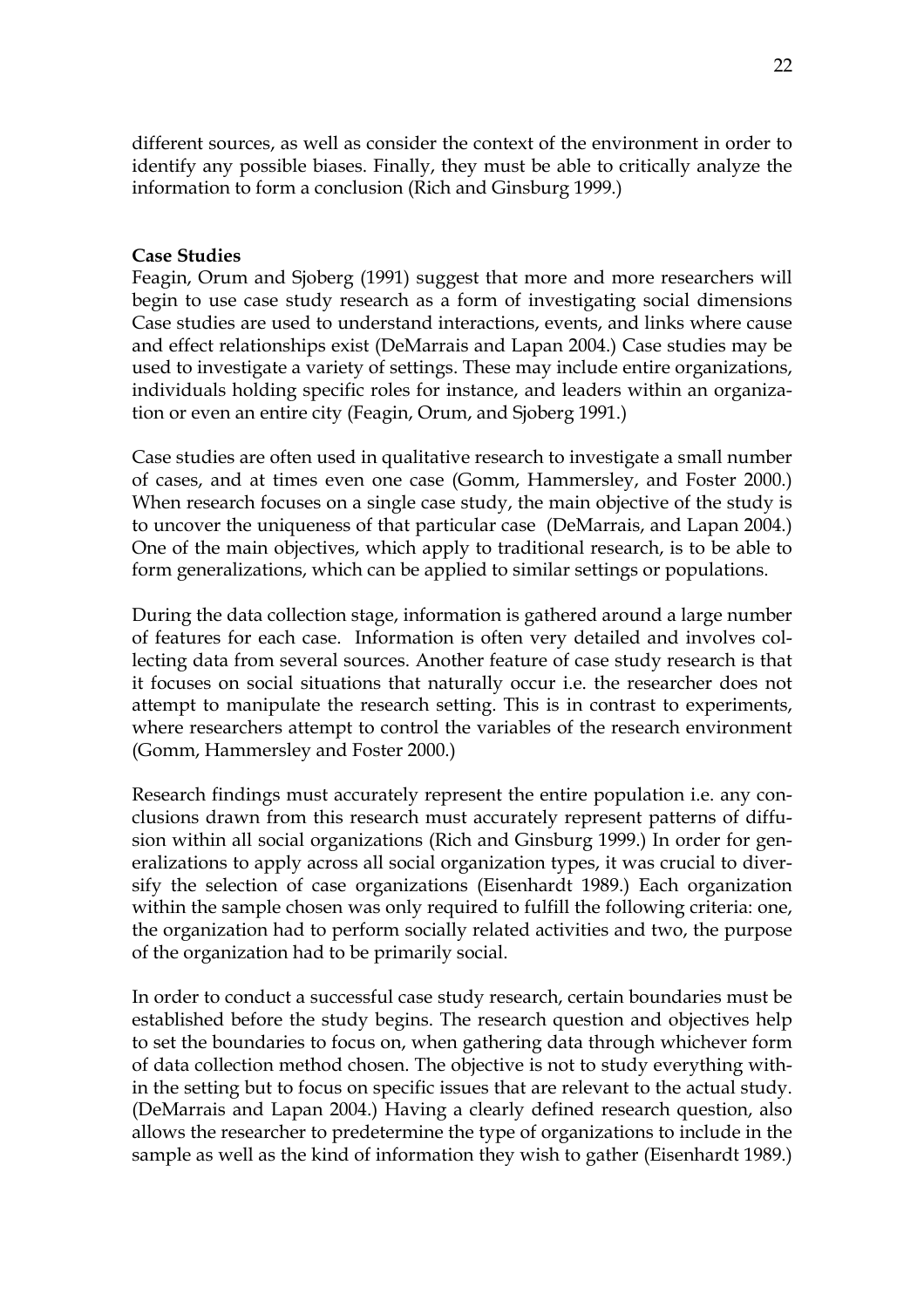The use of multiple data collection methods also provides basis for developing theories (Eisenhardt 1989.)

#### **Rigor in Case Study Research**

Rigor refers to the quality of the research process (Gibbert and Ruigrok 2010.) The more rigorous the process, the more one is able to trust the results of the research. Rigor is achieved by selecting the most appropriate research method for the subject at hand (Rich and Ginsburg 1999.) The criteria commonly used for assessing rigor are that of internal validity, construct validity, external validity and reliability (Symonds and Ellis 1945.) Internal validity is concerned with data analysis and the conclusions that are draw from that analysis. The arguments that are presented by the researcher must be reasonable to a reader given the data used to form those arguments (Symonds and Ellis 1945.) Construct validity requires the researcher to develop a study pattern that leads to an investigation of the research question they claim to be studying (Symonds and Ellis 1945.) For the criteria of external validity to be met, conclusions drawn from case studies should be consistent when tested in different settings. This could be achieved by the use of multiple case studies or data triangulation, i.e. using various methods of collecting data (Symonds and Ellis 1945.)

The criteria of reliability is met if repeating the study in the same manner would produce the exact same result (Symonds P M & Ellis, A 1945.) This can be achieved by conducting multiple interviews, multiple observations and good record keeping (Rich and Ginsburg 1999.) Rich and Ginsburg (1999) also add the use of standardized data collection methods to analyze the same data at different times, as ways to help improve validity.) Yin (1994) provides a framework for how each of these criteria can be met when using case studies as a method of research. The framework is illustrated in Table 2 below.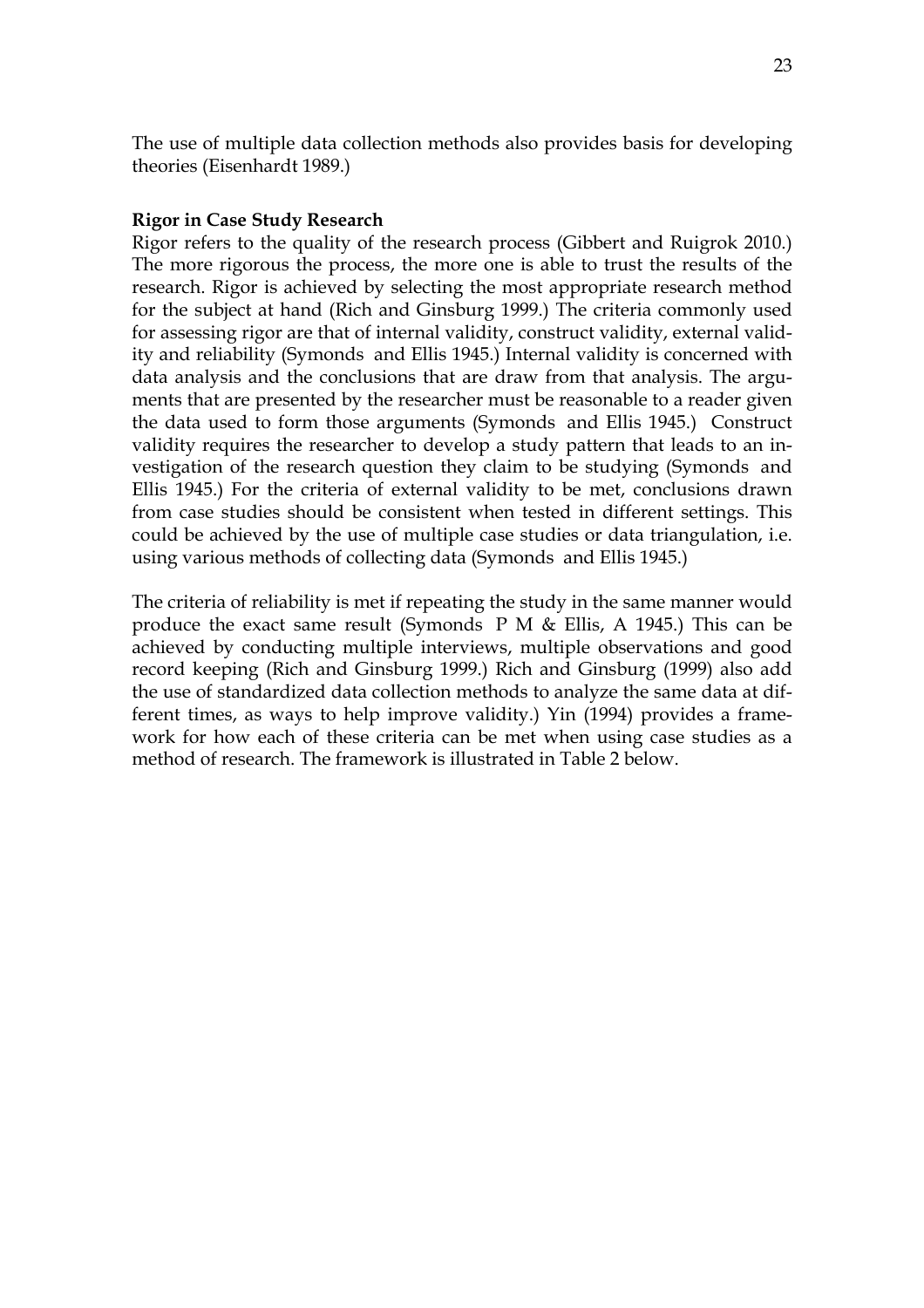| <b>Internal Validity</b>                                                                                                                                                       | <b>Construct Validity</b>                                                                                                                                  | <b>External Validity</b>                                                                           | Reliability                                                     |                                                                                     |
|--------------------------------------------------------------------------------------------------------------------------------------------------------------------------------|------------------------------------------------------------------------------------------------------------------------------------------------------------|----------------------------------------------------------------------------------------------------|-----------------------------------------------------------------|-------------------------------------------------------------------------------------|
|                                                                                                                                                                                | Cook and Campbell, 1979                                                                                                                                    |                                                                                                    |                                                                 |                                                                                     |
|                                                                                                                                                                                | Data Triangulation                                                                                                                                         | Cross Case studies                                                                                 |                                                                 |                                                                                     |
| Research frame-<br>work explicitly<br>derived from liter-<br>ature (diagram or                                                                                                 | Archival data (interns re-<br>ports, minutes or archives In-<br>terview data (original inter-<br>views carried out by research-<br>ers.                    | • Multiple case<br>studies (case stud-<br>ies of different or-<br>ganizations)                     |                                                                 | Case study proto-<br>col (report of there<br>being a protocol,<br>report of how the |
| explicit description<br>of casual relation-<br>ships between var-<br>iables and out-                                                                                           | Participatory observation<br>$\bullet$<br>derived data (participatory ob-<br>servation by researchers)<br>Direct observation derived<br>$\bullet$          | •Nested approach<br>(different case stud-<br>ies within on organ-                                  | entire case study<br>was conducted.)<br>Case study data-        |                                                                                     |
| comes)                                                                                                                                                                         | data (direct observation by re-<br>searchers)                                                                                                              | ization.)<br><b>Rationale for case</b>                                                             | base (database<br>with all available                            |                                                                                     |
| Pattern matching<br>(matching patterns<br>identified to those                                                                                                                  | Review of transcripts and drafts<br>by peers (peers are academics                                                                                          | study selection<br>(explanation why<br>this case study was                                         | documents, inter-<br>view transcripts,<br>archival data, etc    |                                                                                     |
| reported by other<br>authors)                                                                                                                                                  | not co authoring the paper)<br>Review of transcripts and drafts                                                                                            | appropriate in view<br>of research question                                                        | Organization's ac-<br>tual name given                           |                                                                                     |
| Theory triangula-<br>tion (different the-<br>oretical lenses and<br>bodies of literature<br>used, either as re-<br>search framework<br>or as means to in-<br>terpret findings) | by key informants (key inform-<br>ants are or have been working<br>at organization investigated)                                                           | Details on case<br>study context (ex-                                                              | (actual name to be<br>mentioned explic-<br>itly - as opposed to |                                                                                     |
|                                                                                                                                                                                | Indication of data collection cir-<br>cumstances(explanation how<br>access to data has been<br>achieved)                                                   | planation of indus-<br>try context, indus-<br>try cycle, P/M<br>combinations, fi-<br>nancial data) | anonymous.)                                                     |                                                                                     |
|                                                                                                                                                                                | Check for circumstances of data<br>collections actual procedure<br>(reflection of how actual course<br>of research affected data collec-<br>tion process.) |                                                                                                    |                                                                 |                                                                                     |
|                                                                                                                                                                                | Explanation of data analysis<br>(clarification of data analysis<br>procedure)                                                                              |                                                                                                    |                                                                 |                                                                                     |

# **Table 2: Case Study Research: Design and Methods (Yin 1994)**

**Yin (1994) Case study research: Design & Methods (2nd ed.) Newbery Park CA Sage Publications**.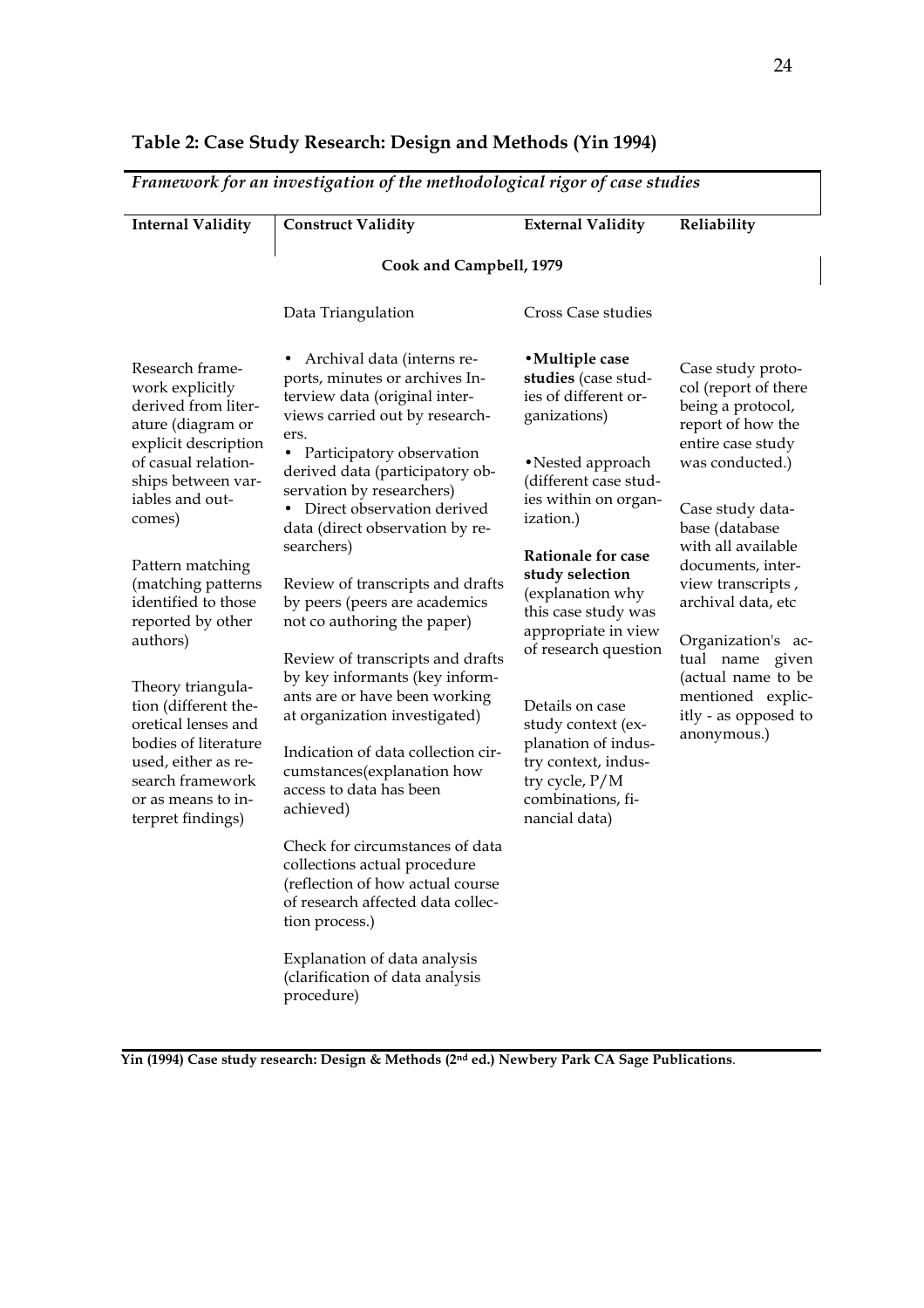# **3.2 Data Collection**

When selecting research and data collection methods, there are two important dimensions to consider: deciding on the number of cases that are being investing and deciding on the amount of detailed information you will to collect about each case organization. When fewer cases are collected, more detail is required, and therefore more data on each organization needs to be collected. Where there are a large number of cases that are being investigated, only a small amount of data is often required (Gomm et al., 2000.) There are several data collection methods in qualitative research.

#### **Interviews**

Data collection for this research will include 10 in depth interviews across 3 organizations. Interview participants will be selected from within the organizations, and diversified by selecting individuals holding various levels of positions. The purpose behind this is to be able to draw from different perspectives, and avoid relying on one point of view within the organizations.

Interviews along with focus groups are considered to be the most common data collection methods within qualitative research (Gill, Stewart, Treasure and Chadwick, 2008.) Interviews are able to provide a deeper understanding of individual motivations and beliefs and other contextual factors within the research environments. Interviews also allow you to delve into more sensitive topics (Gill, Stewart, Treasure and Chadwick, 2008.) Interview participants will be selected from within the organizations, and diversified by selecting individuals holding various levels of positions.

I have constructed a worded script, which I will use to interview each participant following a semi structured interview pattern. Structured interviews often consist of predetermined questions, and does not allow room for variation or follow up, while unstructured ones lack guidance and may lead to collecting data that is not at all relevant to the subject area. Semi structured interviews allow the researcher to clearly define and categorize areas they would like to explore while allowing enough flexibility to dig deeper into different subject areas, as well as allowing room for more elaboration (Gill, Stewart, Treasure and Chadwick, 2008.) An interviewee my also reveal information which the researcher had not previously thought of, unlike structured interviews, which while they are faster and easier to administer, tend to be rigid and lacking in depth (Gill et al. 2008.)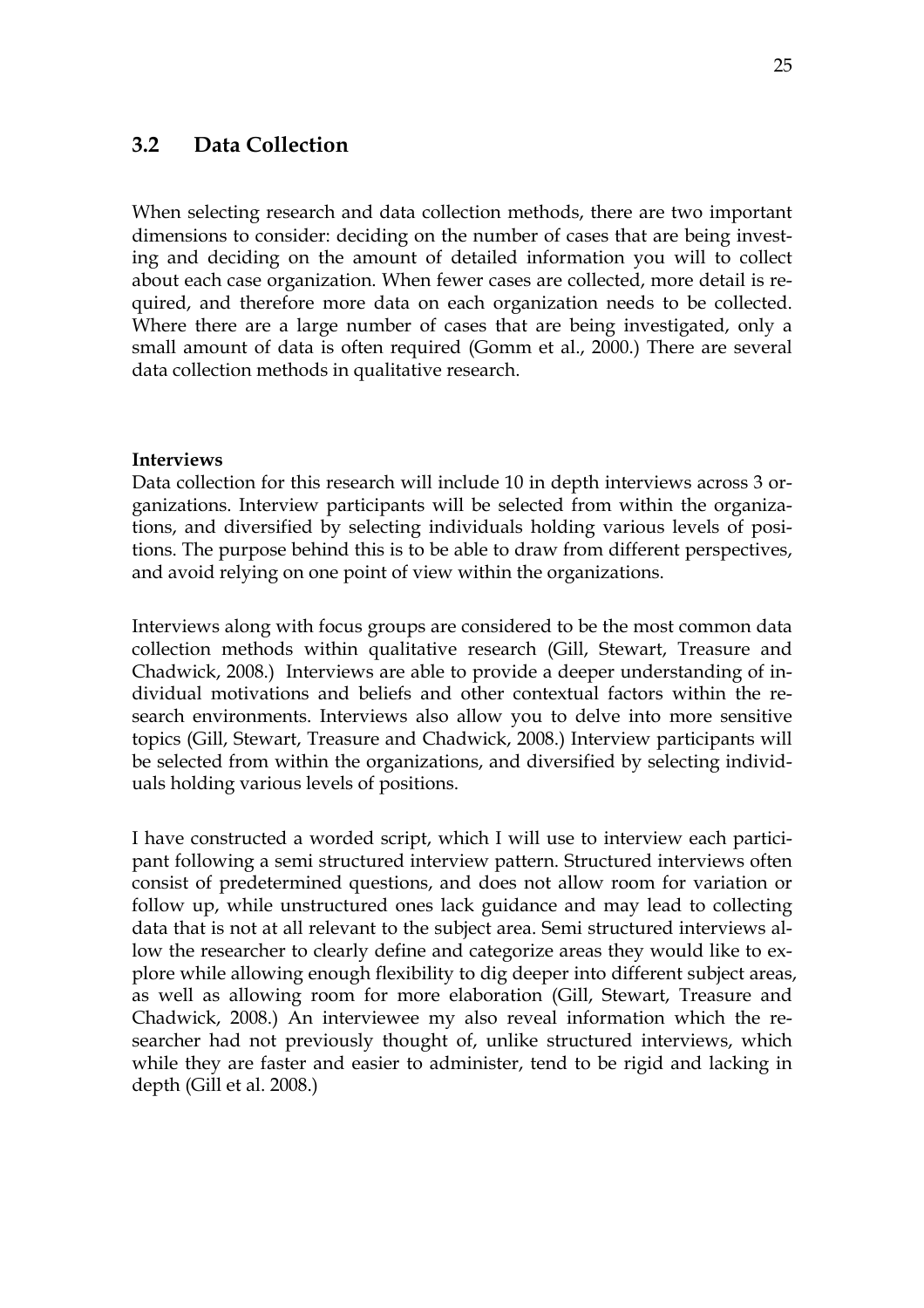# **3.3 Data Analysis**

At the interpretation stage of qualitative research, the researcher forms and explains generalizations and attempts to provide insight for behavior patterns. It is at this stage of the research study that theories are formed Peshkin, (1993.) The interpretations stage involves providing insight and developing theory based on the data that has been collected.

At the analysis stage, the researcher can take the description and the explanation approach or the evaluation and prescription approach. The former portrays the organization on the organization's own terms in how it chooses to portray itself while the latter provides an external point of view, which in some cases may contradict the view of those within the organization (Gomm R et al., 2000) There is an element of bias in every research, but these may be eliminated or reduced, by analyzing and taking into account any factors that may influence the data collection stage, the analysis stage or the conclusion stage (Rich and Ginsburg 1999.)

#### **Stakeholder Assessment**

Before we can analyze how organizations engage with stakeholders, we first need to understand the relationships that exist between the organization and its stakeholders as well as the interdependent relationships that exist within the stakeholder environment (Rowley 1997.) There are several ways of classifying stakeholders including Carroll's (1989) primary and secondary classification model. In Freeman's (1984) model, the organization is central to the stakeholder set. For the purpose of this study, diffusion patterns will be analyzed using the focal firm viewpoint since diffusion patterns are being studied with relation to tactics used by the organizations itself, and how the organization engages with its stakeholders to achieve objectives.

#### **Analysis Techniques**

The purpose for conducting a stakeholder assessment is to identify stakeholder interest in relation to a company's corporate mission. After establishing the interests of each stakeholder group, an organization is better able to formulate a strategy which aligns with those interests while serving the greater goal of achieving the company's corporate mission (Ranängen H, 2015.)

A stakeholder analysis allows an organization to assess who their stakeholders are, the influence that these stakeholders have and the engagement strategies they must formulate in order to meet the objectives of the firm (Elmustapha H, Hoppe T, Bressers H, 2018.) For the purpose of this research, a stakeholder analysis will be used to identify those who play a role in spreading innovations/ ideas, what role they play, the extent of that role and the ways in which social organizations manage these stakeholders.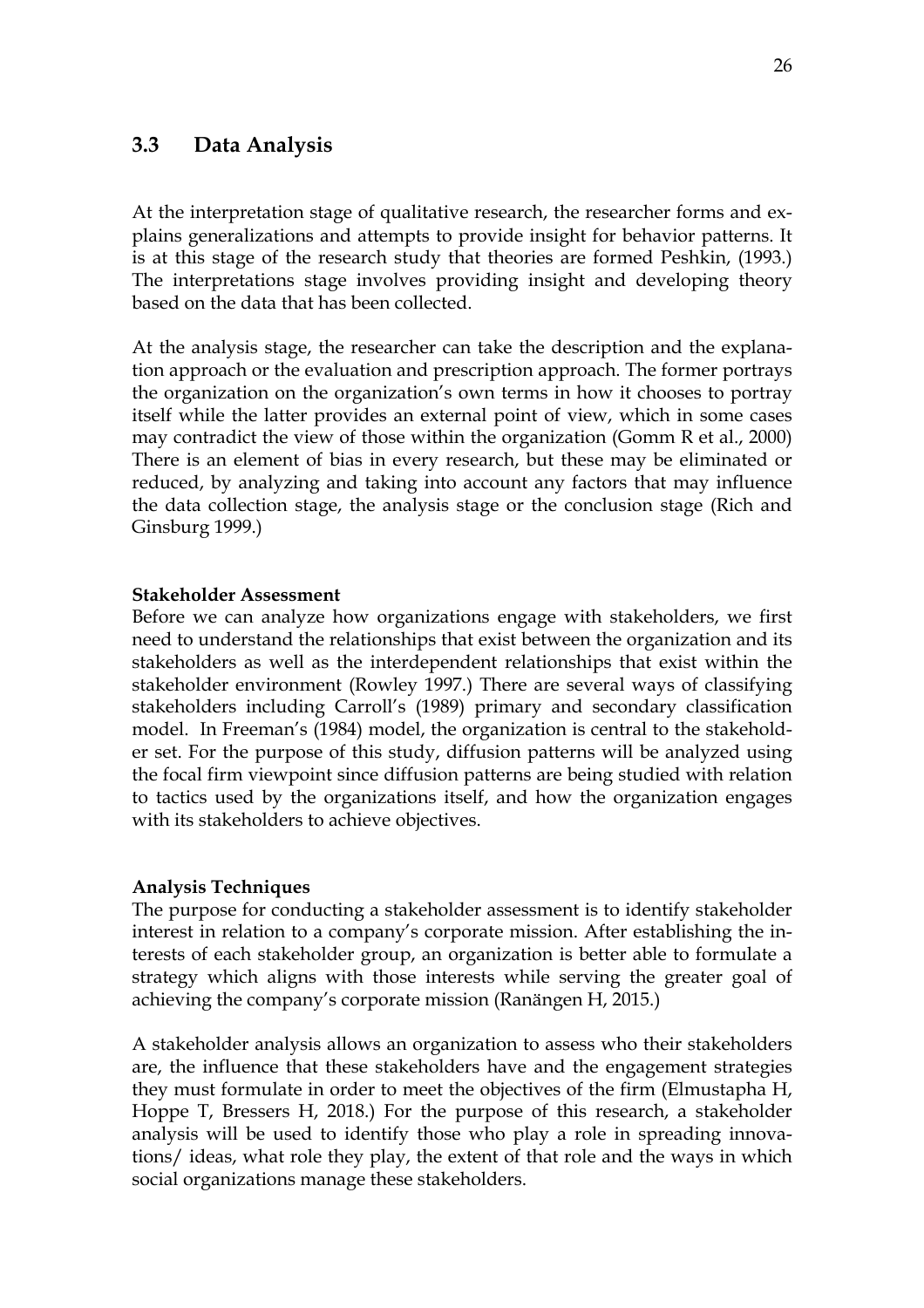Bryson, J M (2004) describes 15 stakeholder identification and analysis techniques. Of those, the power interest grid, and the basis of power technique will be used for the purpose of this study. Additionally, I will use Roger's (2003) innovation process for innovations as a framework for mapping out stakeholder involvement at different stages of the innovation diffusion process.

#### **Power/ Interest Grid**

The power-interest grid is often used to understand the company's environment, where power is defined as "those who can affect the company's strategy." and interest as "those who care about a company's strategy." (Ackermann and Eden, 2011, p.184.) The power versus interest grid classifies stakeholder into 4 categories: players, that is those with high interest in the outcome of a project, as well as having significant power to influence that outcome; subjects, have high a interest in the outcome of a project, but little power over the outcome of the project; context setters, who have significant power but low interest, and the crowd, who have neither high interest or significant power (Bryson J M, Cunningham G L, & Lokkesmoe K J. 2002.) The basis of power technique will be used primarily to validate the power-interest grid by identifying each stakeholder group's source of power.

#### **Roger's Innovation Process for Organizations**

The concept of diffusion is often discussed within the context of social groups, and how ideas are spread across different categories of adopters, while adoption analyses the individual, and how they adopt ideas: i.e. from becoming aware of the innovation to its adoption and continued use. There have not been many studies on how this process takes places within the organization.

For the purpose of this study, I will use Roger's (2003) innovation process for organizations, as it provides a framework which allows us to analyze how ideas are formed, developed and implemented within the organization. The fivestage framework relates to two broad subjects, which are, initiation and implementation. The initiation stage relates to how the organization formulates ideas, gathers data, and plans for the adoption of the innovation, while the implementation stage deals with the management of internal structures in order to put the innovation in use (Shea, McCall and Ozdogru, 2006.)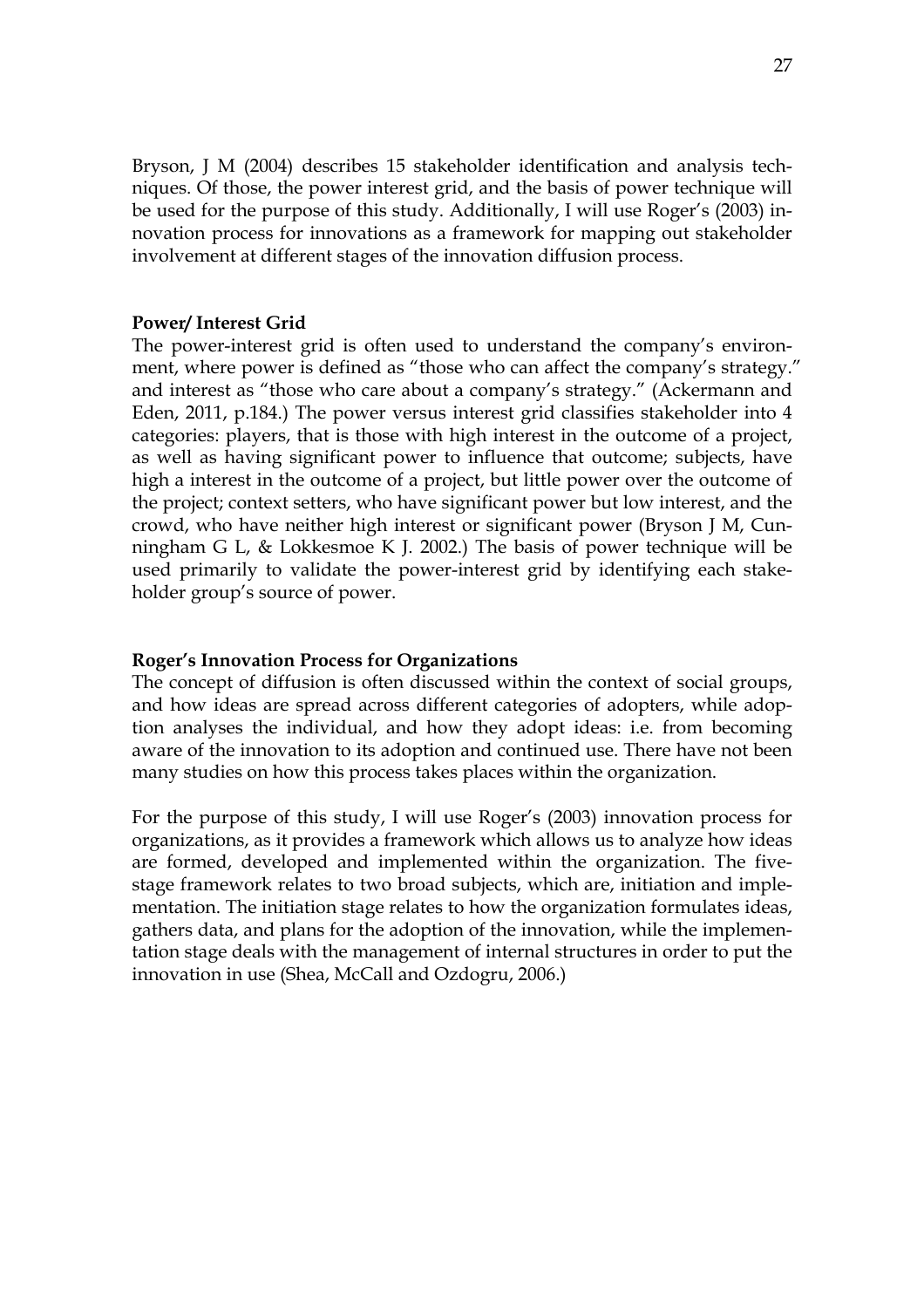# **4 RESEARCH FINDINGS**

## **4.1 General Information**

This chapter illustrates the results of three case companies interviewed to find out the role of stakeholders in the diffusion of innovation within social organizations. The findings will also be complemented with direct quotes from interview participants and figures that will help to illustrate the results. I will begin by providing a brief description of each case company in order to provide some context. This will be followed by a stakeholder analysis and stakeholder mapping based on the interviews of case company participants. Third, the results will highlight the basis of power for each stakeholder group in order to learn how they are able to influence innovations as well as their diffusions. The stakeholders will be ranked, from those who are considered to be the most powerful, to those who are considered to have the least amount of power. In this context, power relates to the influence capacity of each stakeholder group throughout the diffusion process. Finally, the results will reflect how stakeholders influence each stage of the diffusion process using Rogers' (2003) five-stage innovation process framework. The results will reflect which groups influence each stage of the process as well as how they do so. In this section, we will also be able to analyse the different tactics that the case organizations used to diffuse innovation as well as how the organizations engaged these stakeholders throughout this process.

#### **4.1.1 Brief Introduction to Case Companies**

Three social organizations with different characteristics were used as a part of this study. The firm characteristics will help to provide context to the research results, and highlight factors that may influence diffusion patterns in these organizations. As previously stated, it was crucial to diversify the case studies selected in order for generalizations to apply across all social organization types (Eisenhardt 1989.) Three organization types were selected: a religious non-profit organization, a non-profit organization working with countries and governments, and a non-profit, non-governmental youth run organization. The only prerequisite for selection was that each organization be one whose activities and purpose be primarily social. Organization characteristics will include the size of the organization, which will be measured by the number of employees, the age of the organization, the organization's main purpose and lastly, the organization's main beneficiaries.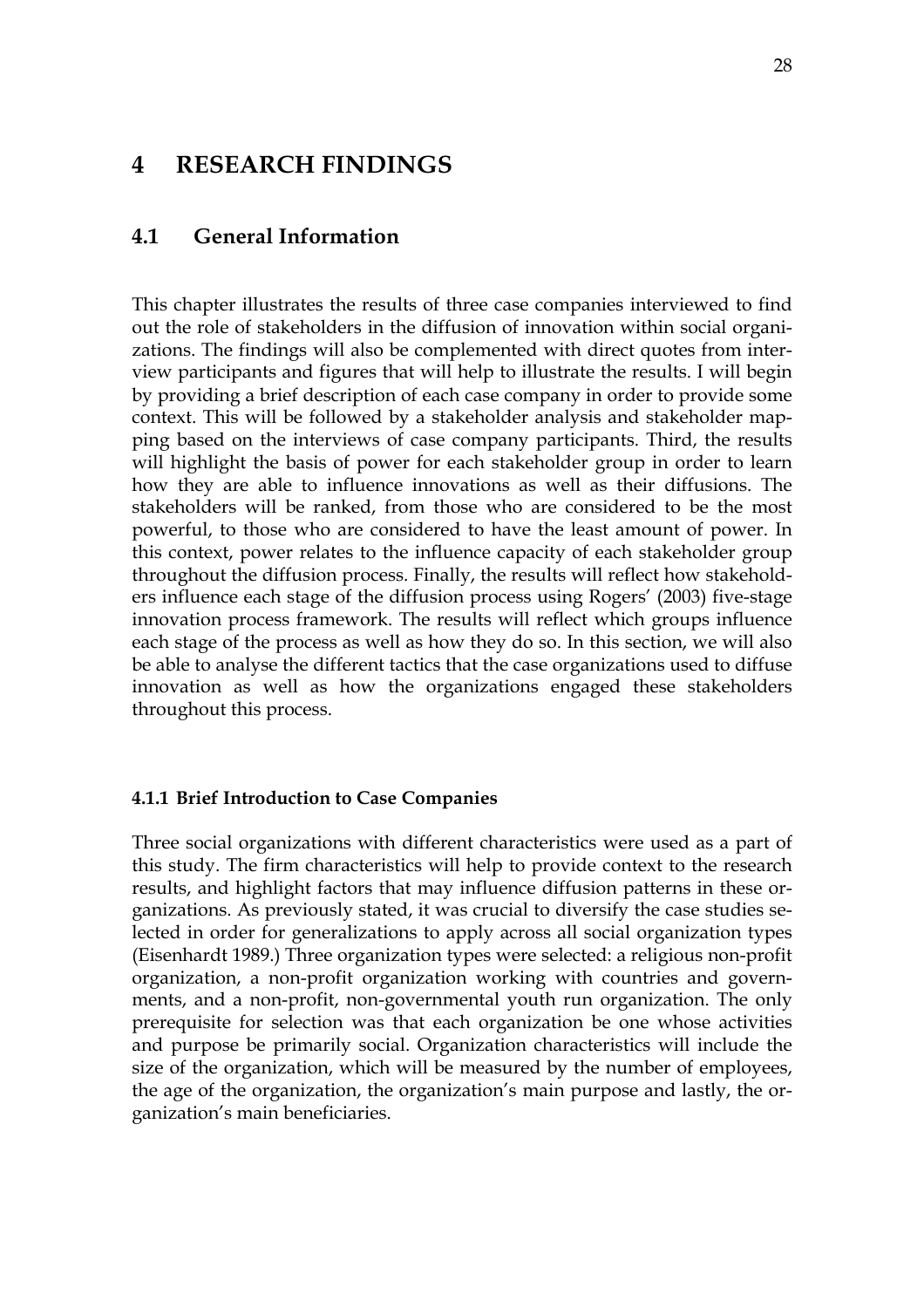#### **Organization 1**

Organization 1 is an international, non-governmental, not for profit organization, which has been in operation for over 60 years. It is one of the largest youth run organizations, whose main purpose is to empower young people through leadership development, while simultaneously engaging in social activities designed to impact different communities. Organization 1 has over 25,000 members around the world and operates in over 100 countries, partnering with over 8,000 organizations.

For the purpose of this study, I focused on in depth study of one country office, which has an average number of 5-7 employees per year and an average of 50- 100 members, who also serve as volunteers within the organization. Though the organization's activities are designed in a way that simultaneously benefits multiple stakeholder groups, its main beneficiaries are its members. The organization also maintains long-term partnerships (10 to 15 years) with different organizations within local communities. Their beneficiary list therefore extends to Refugee Centers, Elderly homes, NGOs, Schools and For Profit organizations.

#### **Organization 2**

Organization 2 is an international organization, which is a little over 70 years old. The organization has roughly 180 members, who are located in various countries around the world and mostly works to aid various social needs around the world. The organization is funded by its members, who are also the organization's main beneficiaries.

The organization's main activities are broken into several functions, which are managed independently. For the purpose of this study, I focused on two country offices. These offices are managed separately even though they function under the same umbrella. Organization 2 was the only organization among the case companies that didn't rely on any volunteer efforts. All projects were developed and implemented by employees or contractors. Interviews we conducted with representatives from two local offices: one dealing specifically with migration issues, and another with international development projects. The use of two local, independent offices was particularly crucial for this study, since this was the only organization, which worked mostly with local governments around the world.

#### **Organization 3**

Organization 3 is a religious, non-profit organization, which has been operating for over 30 years, with over 80 branches operating around the world. The organization runs social engagement programs and while these programs function as part of the larger organization, these activities are operated and managed separately. Income and expenses are recorded and reported separately to other functions within the organization. Social activities include personal development programs, counseling services for local communities, health care centers, youth mentoring programs, feeding and clothing homeless people, and refugee programs.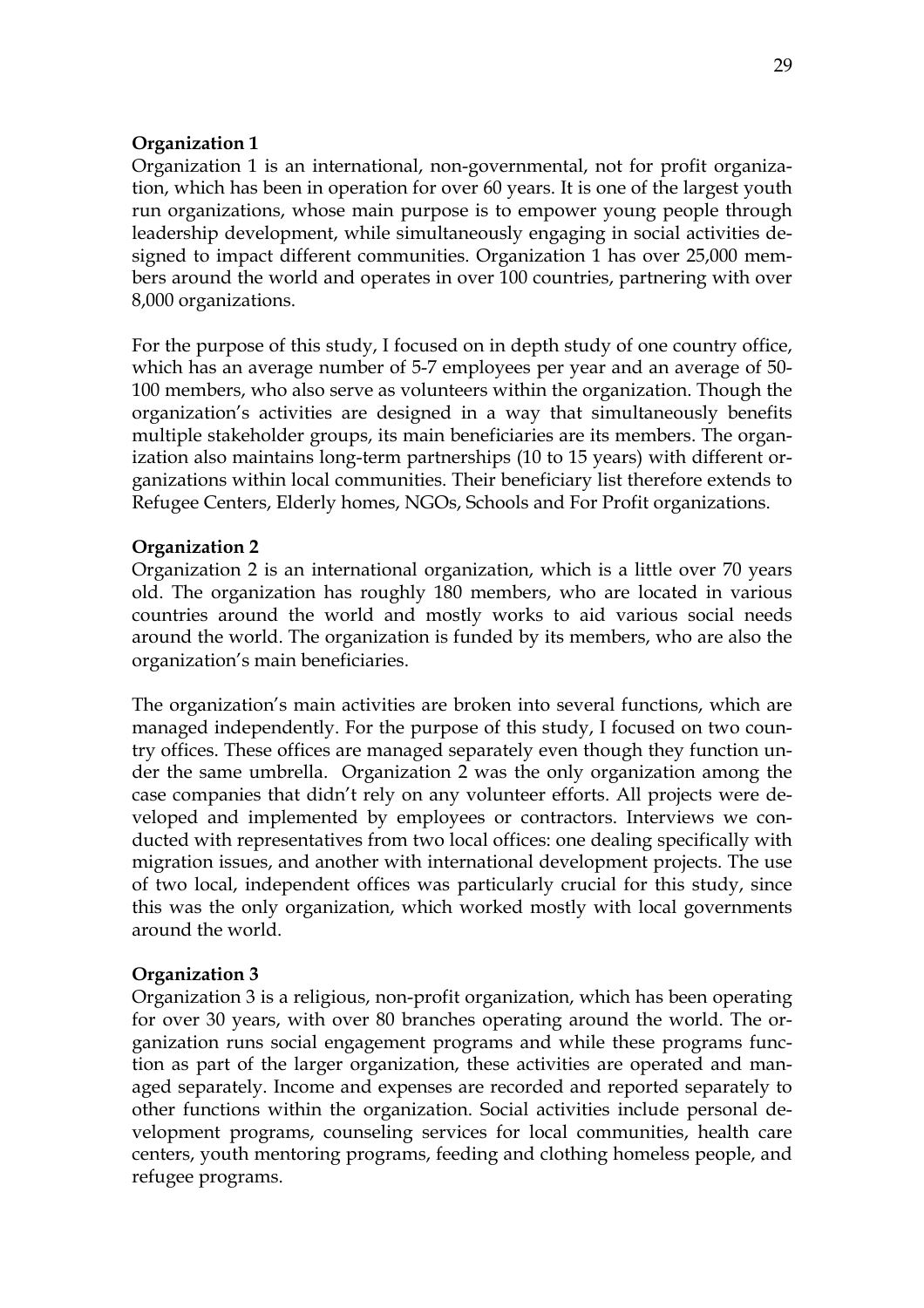For the purpose of this study, I focused on one country office, which was established in 2015. The country office has three employees, 110 volunteers and 600 members. Since the social arm of the organization functions as an independent entity, the main beneficiaries of social activities are all external stakeholders.

Table 3: Summary of Organization Characteristics (Local Offices)

| ORG CHARACTER-<br><b>ISTICS</b> |                                                                                     | CASE COMPANY 1 CASE COMPANY 2 | <b>CASE COMPANY 3</b>                 |
|---------------------------------|-------------------------------------------------------------------------------------|-------------------------------|---------------------------------------|
| Age (In Years)                  | $60+$                                                                               | $70+$                         | $30+$                                 |
| Members (Local)                 | 50-100                                                                              | $180 +$                       | 600                                   |
| <b>Beneficiaries</b>            | Members, Com-<br>panies, Schools,<br>Refugee Centers,<br><b>Age Care Facilities</b> | Local Govern-<br>ments        | Refugee Centers                       |
| Source of Funding               | Internal Members                                                                    | <b>External Donors</b>        | Internal Members<br>& External Donors |
| <b>Employee Base</b>            | $5-7$                                                                               | 11                            | 3                                     |
| <b>Volunteer Base</b>           | $50 - 100$                                                                          | $\overline{\phantom{0}}$      | 110                                   |
| Partner Organiza-<br>tions      | Companies<br>Schools<br>Other NGO's                                                 | Local Govern-<br>ments        | Other NGO's                           |

### **4.1.2 Interviewee Characteristics**

A total of 5 individuals were interviewed from the three case organizations; two each from organizations 1 and 2, and one interview participant from organization 3. 10 interviews were conducted in total, with initial interviews lasting an average of 90 minutes and follow up interviews, an average of 30 minutes. This makes a total average of 120 minutes per interviewee. Positions held within the organizations ranged from Co-founders to Country Managers. A detailed summary of interview participants is outlined in Table 4 below. Interview participants will also be assigned code names, with which they will be referred as, at the results section of this thesis.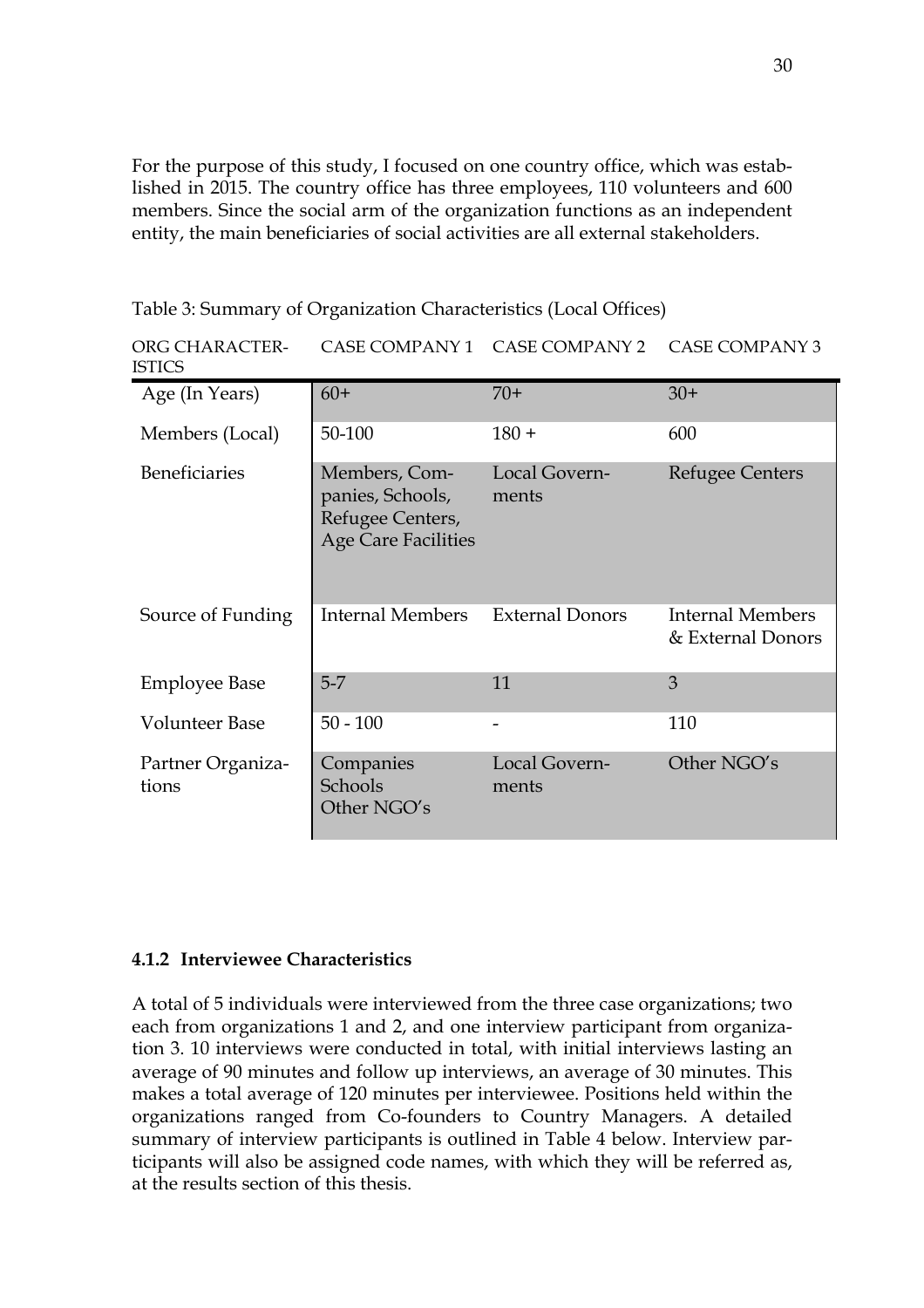Table 4: Interviewee Characteristics

| <b>ORGANIZTION</b> | <b>INTERVIEWEE</b><br><b>CODE NAME</b> | AGE | <b>GENDER</b> | POSITION                       |
|--------------------|----------------------------------------|-----|---------------|--------------------------------|
| Organization 1     | James                                  | 33  | Male          | Former<br>Country<br>President |
| Organization 1     | Peter                                  | 29  | Male          | Country<br>President           |
| Organization 2     | Mike                                   | 35  | Male          | Country<br>Manager             |
| Organization 2     | Jane                                   | 32  | Female        | Office<br>Manager              |
| Organization 3     | Sarah                                  | 40  | Female        | Co<br>Founder                  |

## **4.2 Findings**

#### **4.2.1 Stakeholder Analysis**

This section displays the identification and analysis of the key stakeholders that were identified from the three case companies used in this study. These results were deducted following the five-step process recommended by Bryson (2004.) I began by making a list of stakeholders, based on mentions by interview participants of organizations 1 to 3. Additionally, I analyzed the results in order to identify specific needs provided to the organizations by each stakeholder group. These results were then mapped on a power, interest diagram, a grid, which classifies stakeholders based on their interest and their power to influence specific projects.

#### **Stakeholder Mapping: Power/Interest Grid**

The results of this study will only focus on key stakeholders, namely those stakeholders who were deemed to have had some level of influence in the diffusion of innovations within case organizations 1, 2 and 3. The key stakeholders identified in this study were: external donors, government bodies, project managers, employees and volunteers, partner organizations, the international office of each organization, and the beneficiaries. Note that the international office in this instance has been treated as a separate stakeholder group to that of other internal stakeholders such as employees. This allows us to view the influence of the international office from the central view of the local office of each organiza-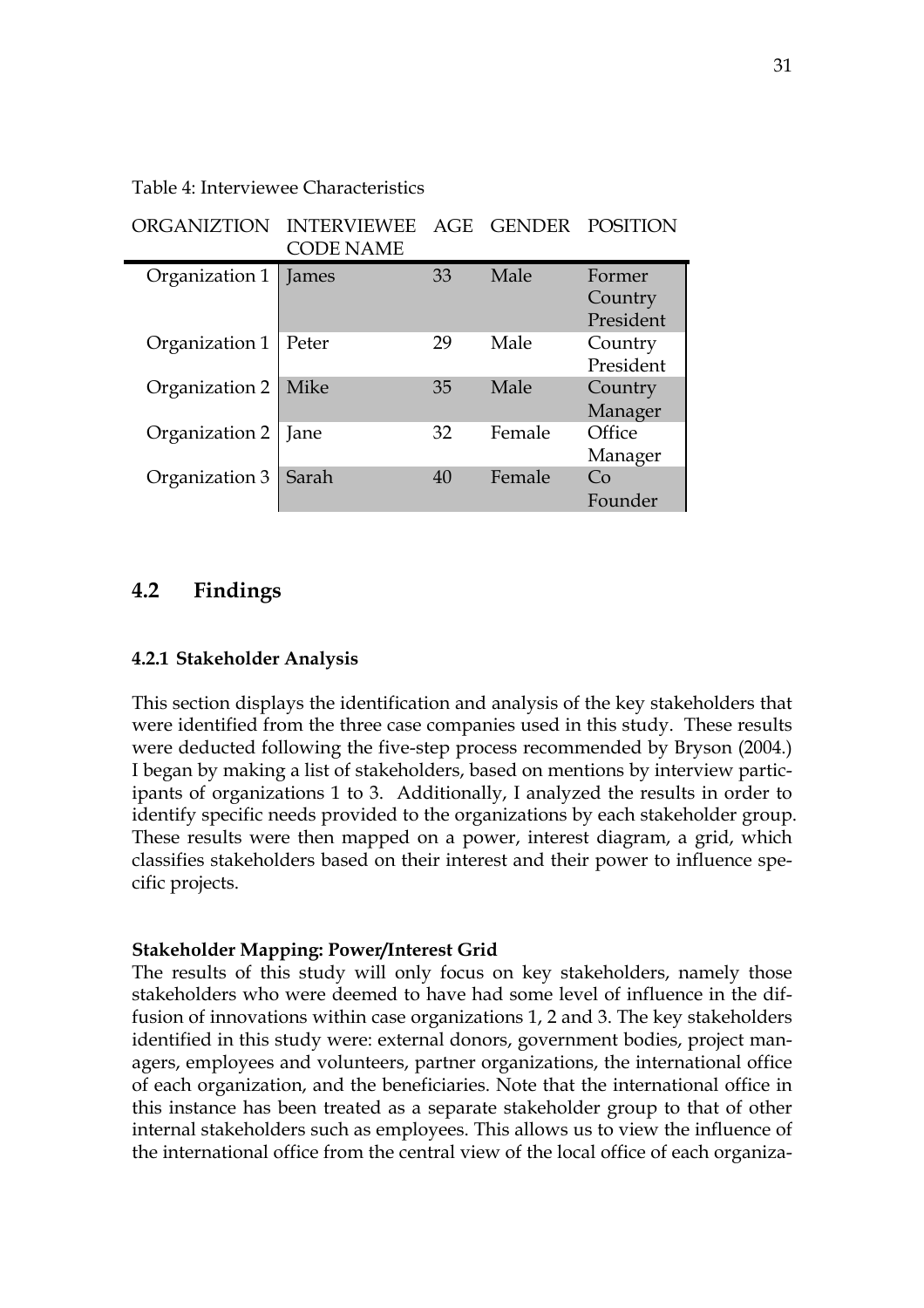tion. I have chosen to map these out using Johnson and Scholes' (1999) power, interest grid illustrated below.



# Interest

**Figure 1: Johnson and Scholes' (1999) Power/Interest Grid**

The power, interest grid above classifies stakeholders based on their power to influence a project as well as their interest in the outcome of those projects (Newcombe, 2003.) As reflected on Figure 1, external donors, governments, project managers, as well as employees and volunteers were all found to be players as they all had high interest in the outcome of social activities as well as having significant power to influence them.

According to interview participants, external donors were often companies whose goals were somewhat aligned with the projects of the case organizations. These organizations would often set aside funds for various social activities and then look to provide funding to social organizations, which they believe to have the vision and capacity to facilitate these projects.

One participant is quoted as saying:

*"They can say by x time, we want to focus on education in Africa or trade, or health etc. So they have these funds sitting there for these purposes. The organization may have the funds and they say okay, who is there that can implement these things that we want to do?" – (Jane, Organization 2)*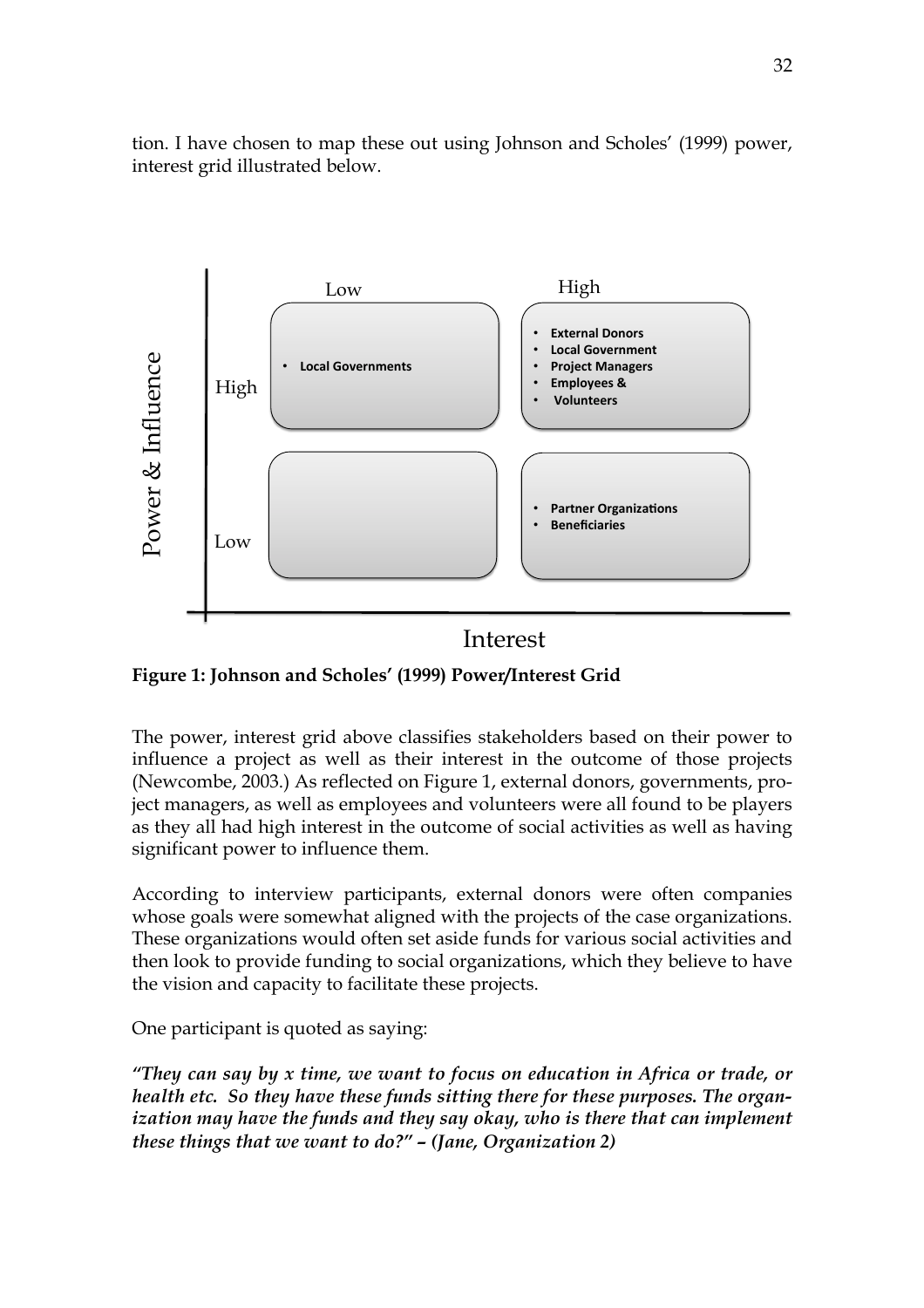As reflected by the above statement, external donors have high interest in the outcome of projects, because the projects are in alignment with their own goals. They were also able to influence social innovations and their diffusions since these innovations were financially dependent on their donations. The basis of power for each stakeholder group will be further explored in the next section.

As reflected in Figure 1, governments were classified both as players and subjects. Players were those who in addition to having power to influence projects due to political power were also the main beneficiaries of social activities, as was the case for Organization 2. Where local governments were not beneficiaries, these were classified only as subjects. They were able to influence some phases of the diffusion process but were not found to have significant interest in project outcomes. Internal stakeholders, that is, project managers, employees, and volunteers; were found to have both significant power and interest. Without their efforts, projects could not be implemented. Two out of three of the case organizations were heavily dependent on volunteers. The results also showed that while partner organizations and beneficiaries had high interest in social activities and their diffusion, they only had power to the extent that project managers allowed. These results will be further explored when analyzing stakeholder influence across diffusion stages.

#### **4.2.2 Stakeholder Basis of Power**

According to Eden and Ackermann (1998) stakeholders have power either when they provide support to an organization such as finances, or when they have the authority to give access to, or restrict an organization's activities. Bryson 2004.) Yukl (1998) further expands on this by identifying three source groups of power: position power, personal power and political power. Position power has to do with organization authority, that is, the authority to control information, rewards and punishment. Personal power has to do one's influence, based on their personality, expertise, and the nature of the relationships they have built. Finally, political power gives one control over decision processes. It is crucial to identify stakeholder power and influence, in order for mangers to recognize how stakeholders influence projects (Bourne and Walker 2005.)

#### EXTERNAL DONORS

The results of this study found external donors to have the strongest basis of power, since without their funding projects are often unable to move forward. The results indicated that where an organization was heavily dependent on finances from external stakeholders, the more likely that these stakeholders were able to not only shape the innovation but also influence the diffusion patterns i.e. the length of time it took to implement the idea, whether or not the idea would be implemented at all, and whether or not this idea would later take a different shape. This is reflected in statements made by interview participants.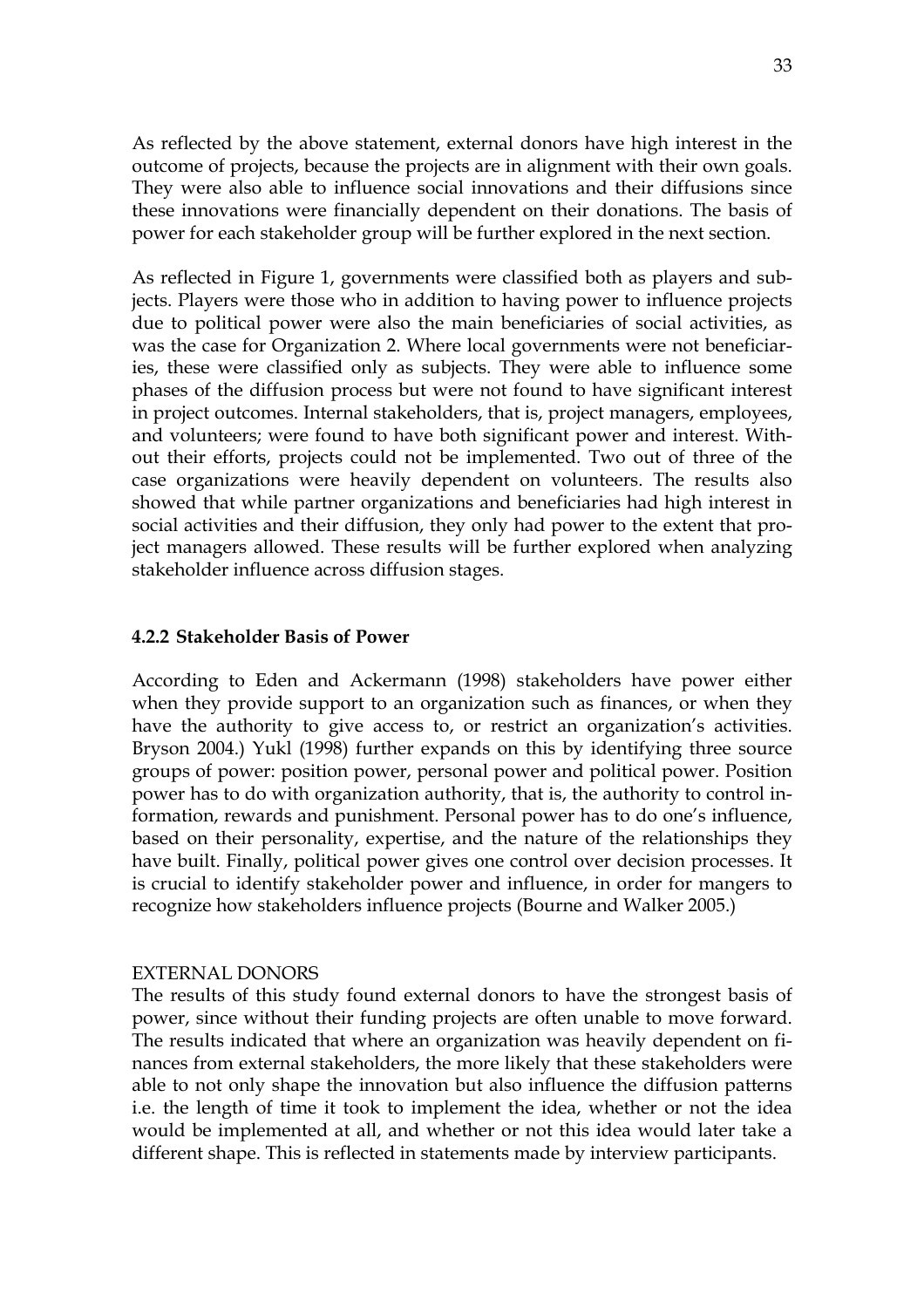Table 5: Case Company Comments on External Funding

| <b>COMPANY</b>     | <b>CITATION</b>                                                                                                                                                                                                                                                                                                                                                                                                            |
|--------------------|----------------------------------------------------------------------------------------------------------------------------------------------------------------------------------------------------------------------------------------------------------------------------------------------------------------------------------------------------------------------------------------------------------------------------|
| Mike<br>Company 2  | "This means you have the beginning of a project and an end and<br>you need to be able to tell them how you spent the money, which<br>means we have to be efficient."                                                                                                                                                                                                                                                       |
| Jane<br>Company 2  | "The organization which is providing the funds would say, I<br>understand, I like this project but our focus right now is on this,<br>can we focus on this etc. so sometimes you find projects which<br>were originally very large now being reduced because of the<br>funding and at times the projects being completely transformed.<br>Where the funds come from is quite decisive on where the pro-<br>ject is going." |
| Jane<br>Company 2  | "The country then say, 'we have these funds here, its not fully<br>what we want, but are we willing to lose these funds just be-<br>cause its not exactly what we want."                                                                                                                                                                                                                                                   |
| Sarah<br>Company 3 | "There are so many more projects we would like to be involved<br>with. This is really important when it comes to people who are<br>contributing money to us, to see that their money is actually<br>going towards making a difference."                                                                                                                                                                                    |
|                    |                                                                                                                                                                                                                                                                                                                                                                                                                            |

Since the level of dependency on external funding varied between the organizations, the influence of external donors also reflected differently between each case organization. In this study, projects by Organization 2, were the most dependent on external donors and hence best reflects the full extent to which they were able to influence innovations and their diffusions. While Organization 3 was not as heavily dependent on external donors as in the case of Organization 2, project managers were required to be accountable for how these funds were used in order to continue securing funds.

### GOVERNMENT

The analysis of statements by interview participants (see citations in Table 5) revealed that government officials were found to be the second most important stakeholder group. Where social activities required heavy involvement from governments, whether the governments were the main beneficiaries themselves or simply the facilitators, they highly influenced how ideas evolved and at times determined who would be involved in the implementation process.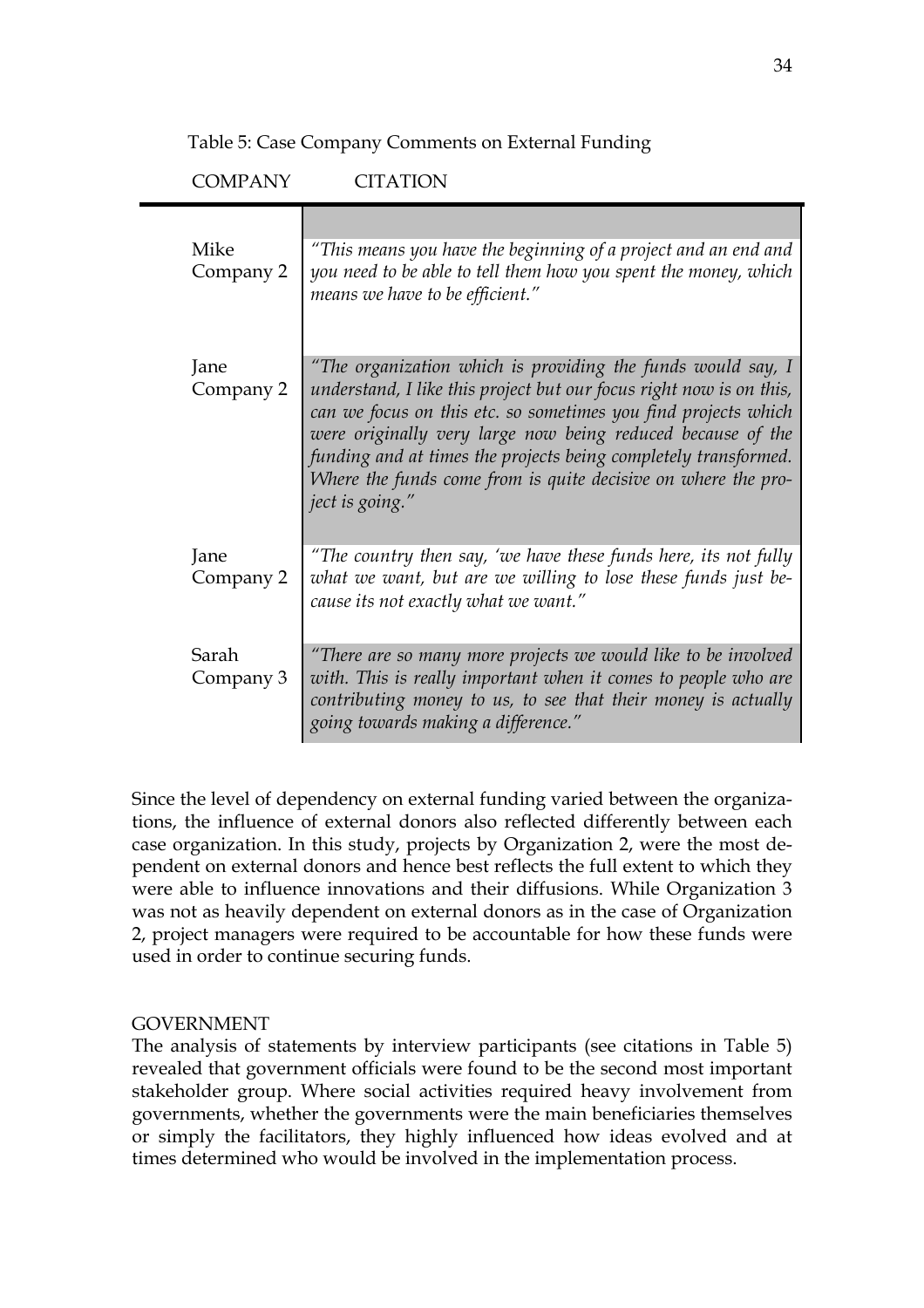Table 6: Case Company Comments on Government Influence

COMPANY CITATION

| Mike      | "Ultimately it's the government of the given country that will                                               |
|-----------|--------------------------------------------------------------------------------------------------------------|
| Company 2 | approve or not; you will not be allowed inside a country doing                                               |
|           | things that the government doesn't want you to do so you have                                                |
|           | to have positive relationships."                                                                             |
|           |                                                                                                              |
| Mike      | "Working in the political arena, limits the level of flexibility.                                            |
| Company 2 |                                                                                                              |
|           | "We need to maintain neutral relationships with government in<br>order to preserve our capacity to operate." |
| Jane      |                                                                                                              |
| Company 2 | "We use the expertise that are in the country. It's a require-                                               |
|           | ment/ a request by the countries themselves that the target                                                  |
|           | countries' expertise need to be used as much as possible."                                                   |
|           |                                                                                                              |

Government officials were also able to set guidelines and restrictions on how innovations would be implemented and diffused within their regions. As reflected in the statement above, in case Organization 2, for instance, noted that using internal expertise of the country where a project would be implemented was a requirement set by the government for project implementation.

### PROJECT MANAGERS & INTERNAL STAKHEOLDERS

The internal stakeholders identified in the three case companies were project managers, employees and volunteers. Project managers were the third most influential stakeholder group, as they were in charge of formulating new ideas and solutions. They had the responsibility of matching innovations to societal problems. Project managers also had the power of decision in selecting partner organizations. When asked about how they select partner organization, interviewees in organizations 1 and 3 are recorded as saying:

Table 7: Case Companies Comments on Partner Selection

CASE COMAPNY CITATION

| James          | "It comes down to: how do they see the role in develop- |
|----------------|---------------------------------------------------------|
| Organization 1 | ing the individual i.e. the person who is coming into   |
|                | the company. If we find out that the company is not     |
|                | really interested in the development of this person,    |
|                | then we wouldn't partner with this company and the      |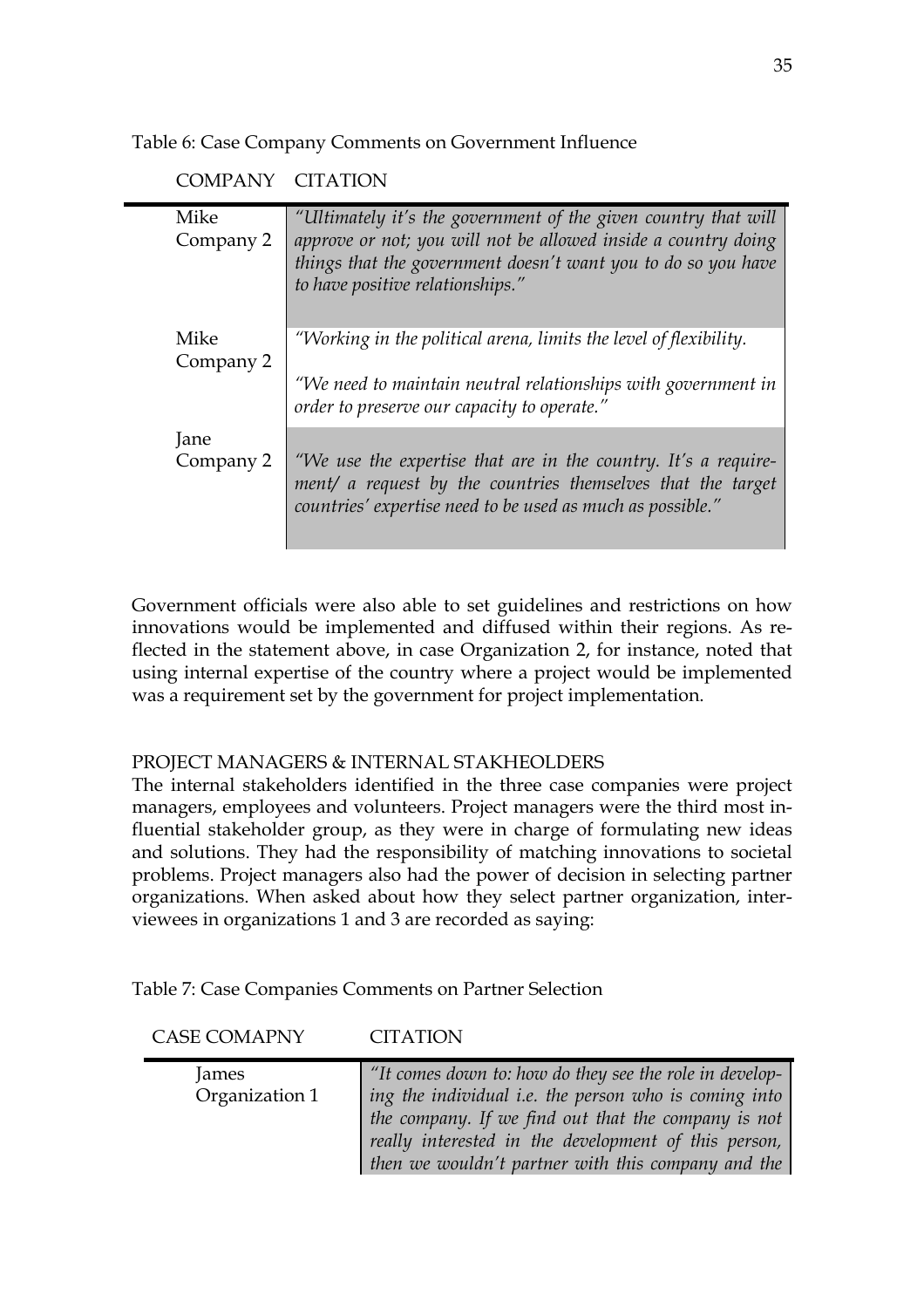|  | opposite applies" |  |  |
|--|-------------------|--|--|
|  |                   |  |  |

Sarah Organization 3

*There are many organizations already doing something to help people so you almost don't need to invent anything. We just look at some of the things that people are doing out there that speak to our hearts the most and then we decide to just add value and bring strength to what they already do."*

Project managers had the authority to select or reject partnerships, based on whether or not potential partners' goals were in alignment with the goals of the social organization. Even in instances where the case organization relied on the innovative efforts of the partner organization, they had the power to choose which organization to partner with, and which organizations to support with human resources.

Two of the three case companies, Organizations 1 and 3, were heavily dependent on volunteers. At least 90% of internal stakeholders of both organizations were volunteers. As a result of this dependency, employees as well as volunteers were awarded the same level of power and influence over decisions relating to innovation creation and their diffusions. Only Case Organization 2 operated without the use of volunteers. In some cases however, Organization 2 worked with paid interns who are said to also be given the same level of authority and power as employees.

### PARTNER ORGANIZATIONS

Two out of the three of the case organizations, conducted all their social activities through partner channels. These partner organizations were primarily companies, schools, and other NGOs such as age care facilities. The research found that the extent to which partner organizations were able to influence innovations and their diffusions was dependent on the type and nature of the organization in question. These results were especially reflected in Company 1, which works with the most diverse group of partners.

Table 8: Comments on Partner Organization Influence in Organization 1

*"The companies know what they want. They know exactly what they need so*  with them it is very straightforward. Then we try to match our needs and figure *it out."- Peter, Organization 1*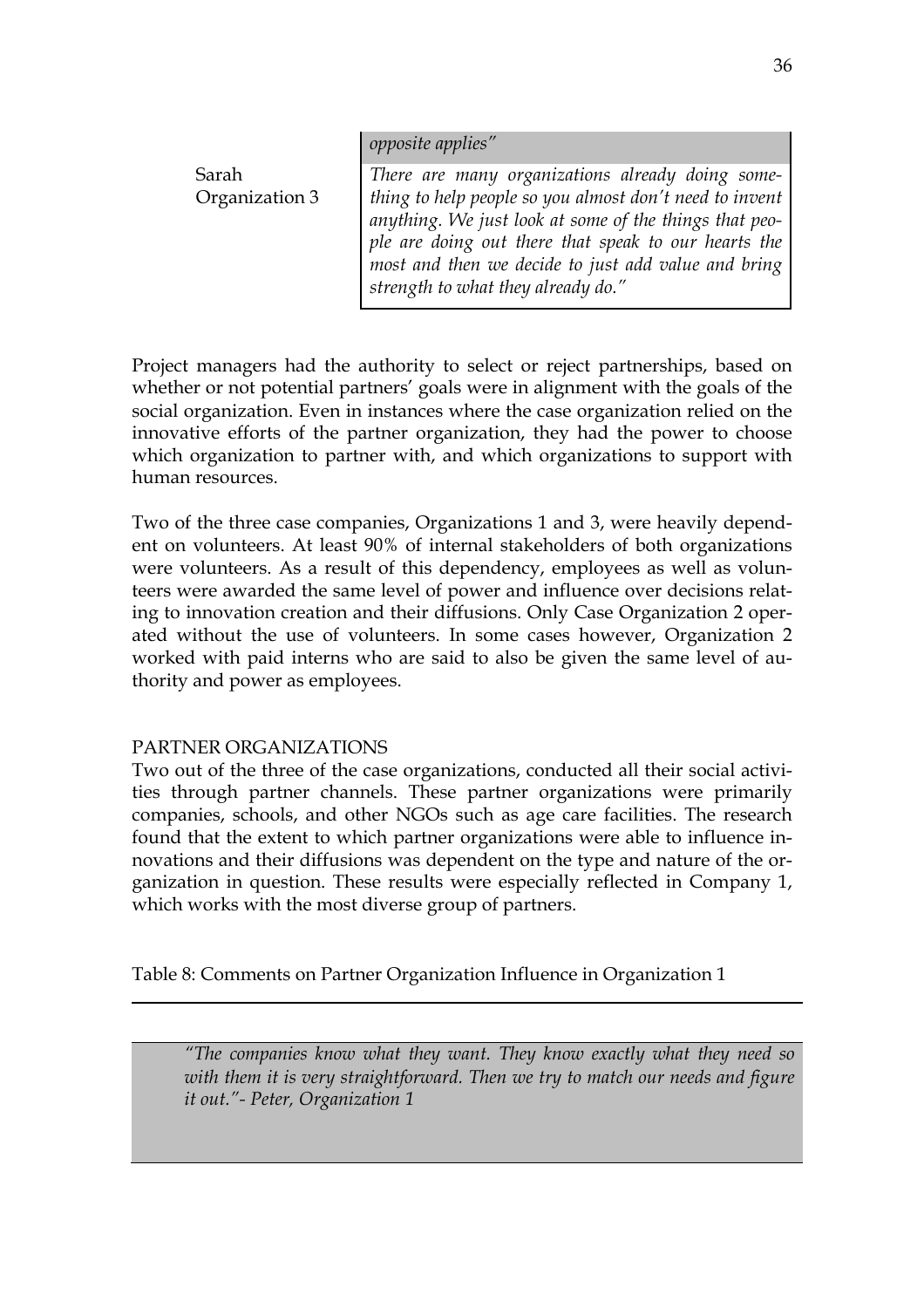*"I would definitely say the NGOs and the schools are not as proactive as the companies in influencing what we do." – Peter Organization 1*

*"Most times we go with the project, then they say, no one is interested in the project, e.g. students. Then we say we will come to the school, and explain the project to the students. Then the students can sign up immediately and the school sees that the students want the project." – (James Organization 1)*

### INTERNATIONAL OFFICE

As previously stated, the international office is treated as an external stakeholder in this study, since the study focuses on local offices. This allows us to analyze how the international office influenced the activities, innovations and diffusion patterns managed by local offices. The pattern across all three organizations, shows that local offices tend to be independent from control of larger organizations, as there are different needs in each region which require different responses. Interview participants from case organization 2 also highlighted the importance of independence even within teams for the purpose of ownership and accountability. As reflected by statements made by participants of case organizations 1 and 3, see Table 8, the international offices mostly played the role of establishing long terms goals of the organizations as a whole but often left social innovations and their implementations to the local offices. They played little to no involvement in any stage of the diffusion process, except their role in helping to spread innovations between country offices.

Table 9: Case Companies Comments on the role of The International Office

| James                   | "Every 5 years, the international head of the organiza-                                                                                                                                                                                                                                                    |
|-------------------------|------------------------------------------------------------------------------------------------------------------------------------------------------------------------------------------------------------------------------------------------------------------------------------------------------------|
| Organization 1          | tion defines a mid term ambition. 'What do we globally<br>try to achieve in 5 years?' and then this is a global plan.<br>It's not a concrete plan but rather things that we need to<br>figure out together and then Finland rather every coun-<br>try has a right to decide how they want to run their own |
|                         | operations"                                                                                                                                                                                                                                                                                                |
| Sarah<br>Organization 3 | "Do whatever works for your people. If I have a great<br>idea, they wouldn't know if the idea is good because they<br>don't know the people and the context."                                                                                                                                              |
| Sarah                   | "We never take instructions from anyone. We just try                                                                                                                                                                                                                                                       |
| Organization 3          | different things and see if they work." in Denmark, They                                                                                                                                                                                                                                                   |

CASE COMPANY CITATION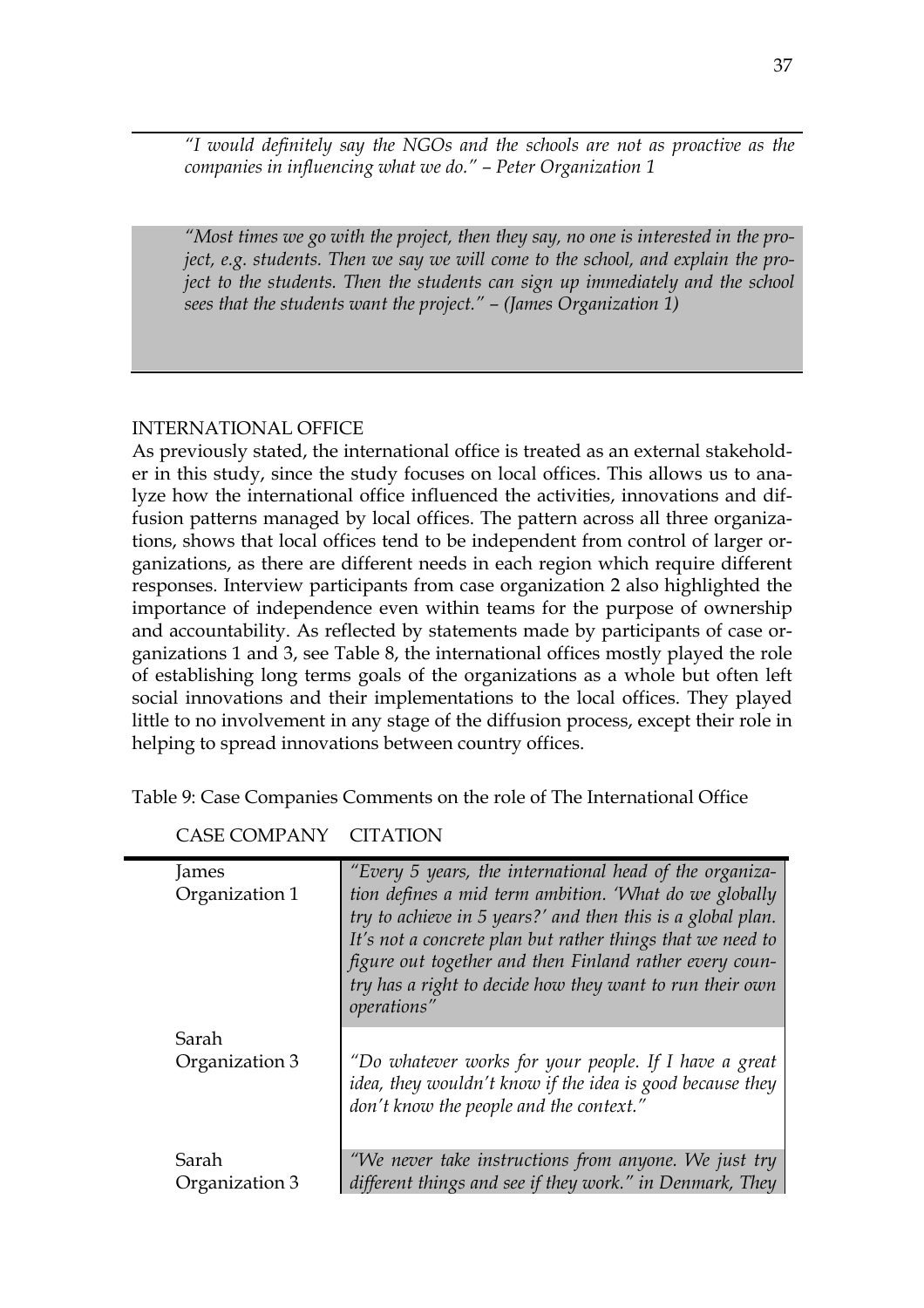*tried an app for refugees and it's working really well and its reaching people, you don't have to ask anyone if you can do it. We have the freedom to explore what works and what reaches people."*

#### BENEFICIARIES

While beneficiaries did influence various stages of the diffusion process, they did not have power over decisions relating to the innovations or their diffusion. They were only involved to the extent that they were given power to do so by project managers. This is with the exception of local governments, which were the only beneficiary group that had significant power to influence innovation characteristics and their diffusions.

#### **4.2.3 Stakeholder Influence Across Diffusion Phases**

Rogers (2003) five stages of process innovation are agenda setting, matching, redefining and structuring, clarifying and routinizing. Agenda setting, which is the first stage of the process has to do with problem identification. Someone within a team recognizes a problem, which then prompts them to seek out a solution for that problem. Matching, which is the second stage of the innovation process refers to a stage where the organizations are able to formulate a solution that they deem as fitting to solve the problem. During this stage, organizations consider the feasibility of the proposed actions, as well as any chances or success and/or failure. The third stage of the innovation process is redefining and restructuring (Rogers 2003.) At the redefining and restructuring stage, the organization either adapts the innovation to accommodate for the structure of the organization, or they make changes within their structure in order to facilitate the implementation of the innovation. During the fourth stage, which is clarifying, the organization seeks to spread the use of the innovation across the organization, which then leads to routinizing, where the organization seeks to integrate the innovation into every day activities until it is no longer considered a foreign practice, but rather one that is now seen as normal part of an organization's activities (Shea, McCall and Ozdogru, 2006.) The participation of each stakeholder group was analyzed across each stage of this process. Figure 2 presents key stakeholders along Rogers (2003) process of innovation stages.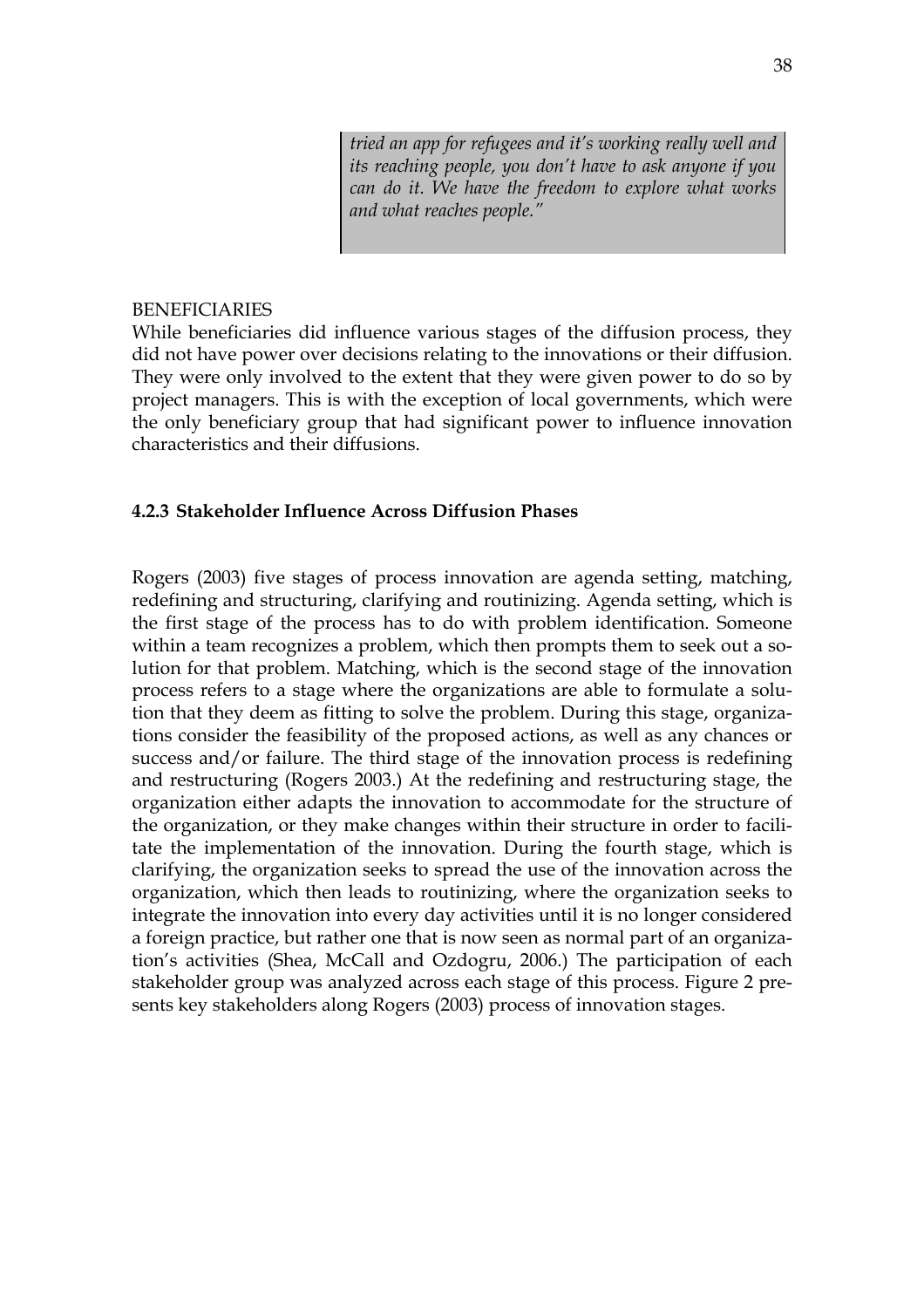

**Figure 2: Stakeholder Influence across Roger's (2003) Process of Innovation**

#### AGENDA SETTING

The results from the case companies reflect that three stakeholder groups were often involved at the agenda setting stage of the innovation process. These stakeholder groups were identified as project managers, beneficiaries, and local governments. Local governments were only involved at this level of the innovation process when they were also beneficiaries. In fact, when local governments were also beneficiaries, results show that they gave significant input at every stage of the diffusion process, from influencing the nature of the innovation, all the way to its implementation. At the agenda setting stage, project managers were responsible for identifying problems within their target environment, and creatively developing social innovations to help address those problems. The results indicate that, how project managers conducted this process, was often determined by three factors: the nature of the beneficiary group they were engaging with, their resource dependency, and the urgency of the need they were addressing. Table 9 below summarizes these results.

Table 10: Agenda Setting Activity Summary by Case Companies

| Case Company   | <b>Beneficiaries</b>     | Agenda-Stetting activities                |
|----------------|--------------------------|-------------------------------------------|
| Organization 1 | • Members<br>• Companies | • Informal process<br>• Community engage- |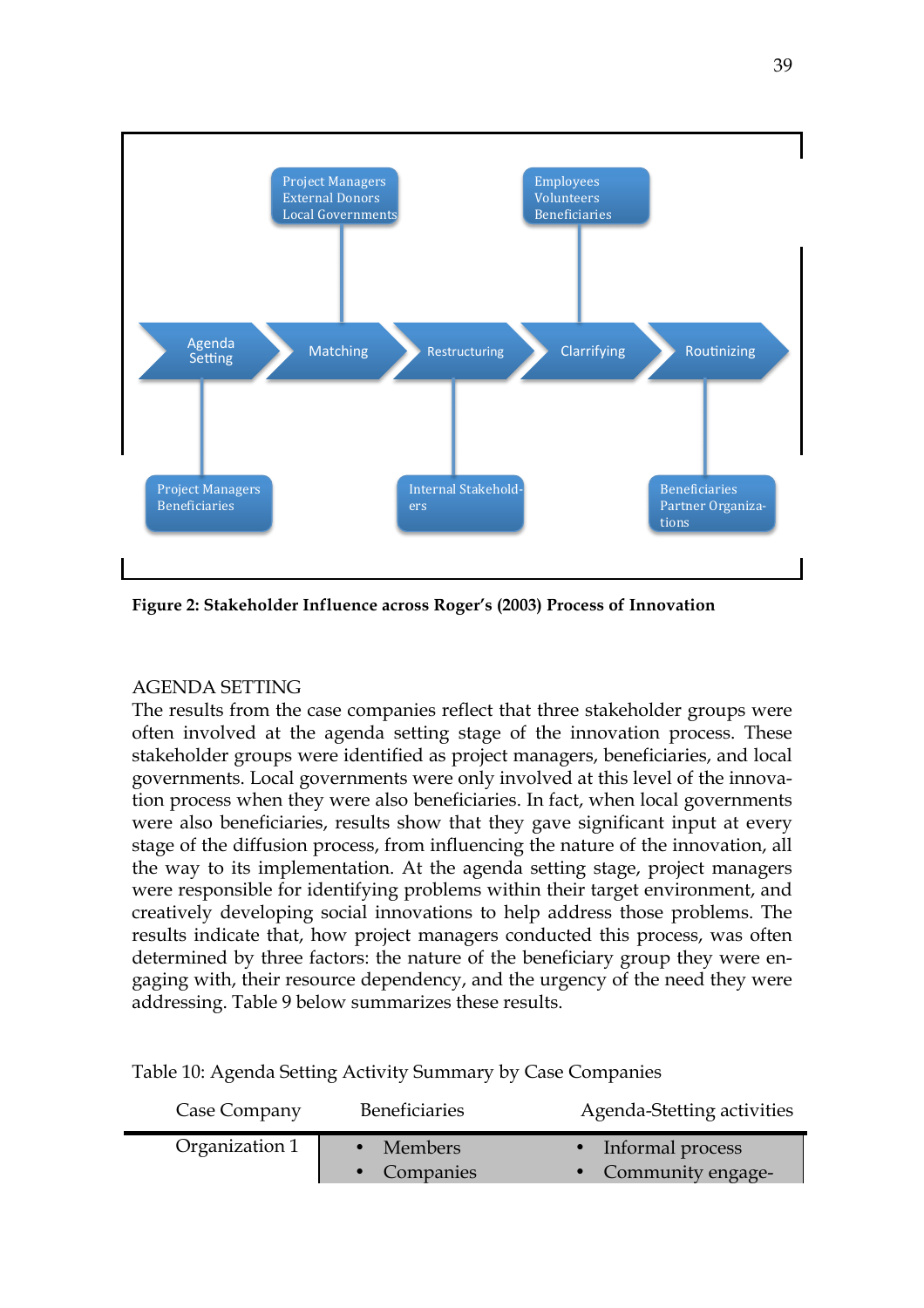|                | Other NGOs                                                         | ment<br>• Research<br>Experimentation                                                                  |
|----------------|--------------------------------------------------------------------|--------------------------------------------------------------------------------------------------------|
| Organization 2 | Local Govern-<br>ments                                             | Engagement<br>• Formal process & pro-<br>posals<br>• Structure & Accounta-<br>bility                   |
| Organization 3 | Other NGOs<br>(Refugee centers,<br>schools, youth<br>centers etc.) | • Informal Process<br>• Engagement with ben-<br>eficiaries<br>Research<br>$\bullet$<br>Experimentation |

Within the organizations themselves, interview participants described this process as being informal and non-hierarchical. Ideas by project managers, employees and volunteers were given the same weight within the organizations as reflected in the following statement: "*If the idea is good, you are given the go ahead to do it. It's an informal process. It's just a conversation. It depends on what it is. If it's within their sphere of authority they can just do it."- (Sarah, Organization 3.)*

This is with the exception of Organization 2, which is reported to follow a considerably rigid and formal structure. Mike, from Organization 2 is quoted saying: *"Work is in the political arena which limits flexibility."* This statement suggests that formality limitations were the direct result of working with local governments.

Another consistency across all three organizations; is that each organization engaged with the local communities in order to better understand their needs. The beneficiaries often inspired the nature of the innovation. In all three cases, interviewees suggested that social innovations were often informed by needs identified by interacting with the communities. This is reflected in the statements made by interview participants:

Table 11: Case Company Comments on Interaction with Local Communities

CASE COMPANY CITATION

|       | $\mid$ "It comes from a need within society. Many times with the           |
|-------|----------------------------------------------------------------------------|
| James | NGO's and the schools we need to listen very carefully.                    |
|       | Organization 1   What is actually going on in the school and where do they |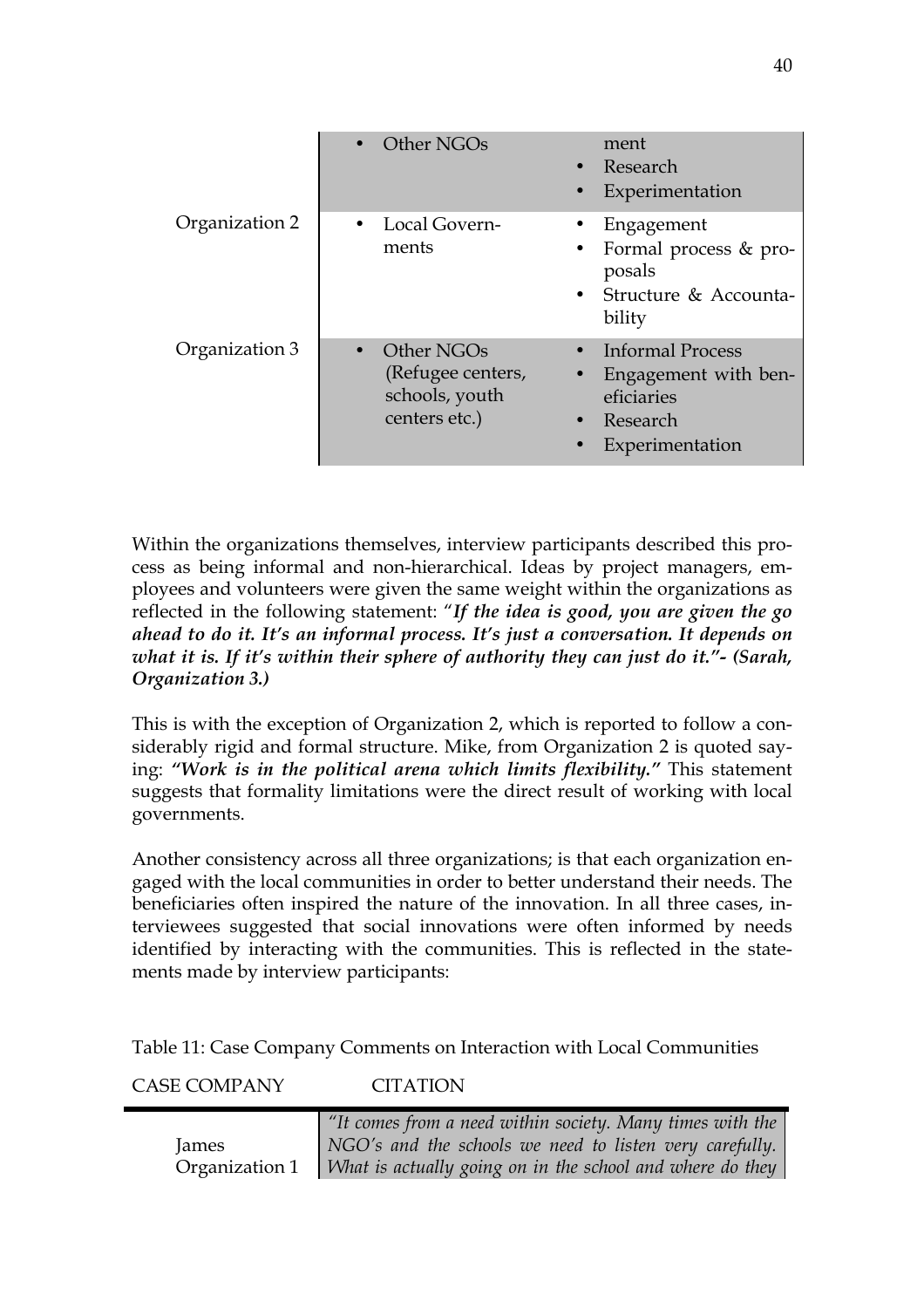|                 | really need our support and also take into consideration<br>what they like, what they don't like and that usually works<br>out."                                              |
|-----------------|-------------------------------------------------------------------------------------------------------------------------------------------------------------------------------|
| Mike            | "Countries come with their needs and then we try to see                                                                                                                       |
| Organization 2: | with our expertise what we can do for them, it comes from                                                                                                                     |
|                 | the country, usually we develop a project together to ad-<br>dress that specific issue then we go."                                                                           |
|                 | "If they say, we want to export mango, you have to go<br>down to the producers which are mostly rural people to see<br>what the problem is, and try to find solutions there." |
| Jane            | "If they say, we want to export mango, you have to go                                                                                                                         |
| Organization 2  | down to the producers which are mostly rural people to see<br>what the problem is, and try to find solutions there."                                                          |
| Sarah           | "There are many communities here who do work within the                                                                                                                       |
| Organization 3  | city. We spent some time engaging with NGO's within the<br>city so that we could better understand their needs."                                                              |

Organization 1 had the most diversified group of stakeholders, which they engaged with differently. One interview participant from Organization 1, revealed that in addition to engaging beneficiaries, the organization also used a combination of research and experimentation. Engagement methods were determined by the nature of the organization. Companies for instance were described as having a clear idea about what they needed, which meant that the case organization itself played a small role in the innovation process. In schools, the case organization would also conduct research before engaging with them. James, from Organization 1 is quoted saying: *"In the schools, especially, we do a lot of research. It's very important with the schools that they know that we know what they are talking about."* In other instances, social activities were unplanned and in response to an urgent need. This was the case when working with refugee centers where he was also quoted saying: "*With some NGOs its more straight forward, for instance with the refugee crises. They needed help fast and they needed people who speak Arabic fast. With them, it was 'get us more hands and Arabic speakers and its okay." – (James Organization 1)*

#### MATCHING

At the matching stage of the innovation decision stage, project managers had to review their structures and resources in order to determine the feasibility of the actions proposed at the agenda setting stage. Different stakeholder groups were involved in influencing this stage of the process. Due to the differences in organizational structure, this stage of the process looked different in each case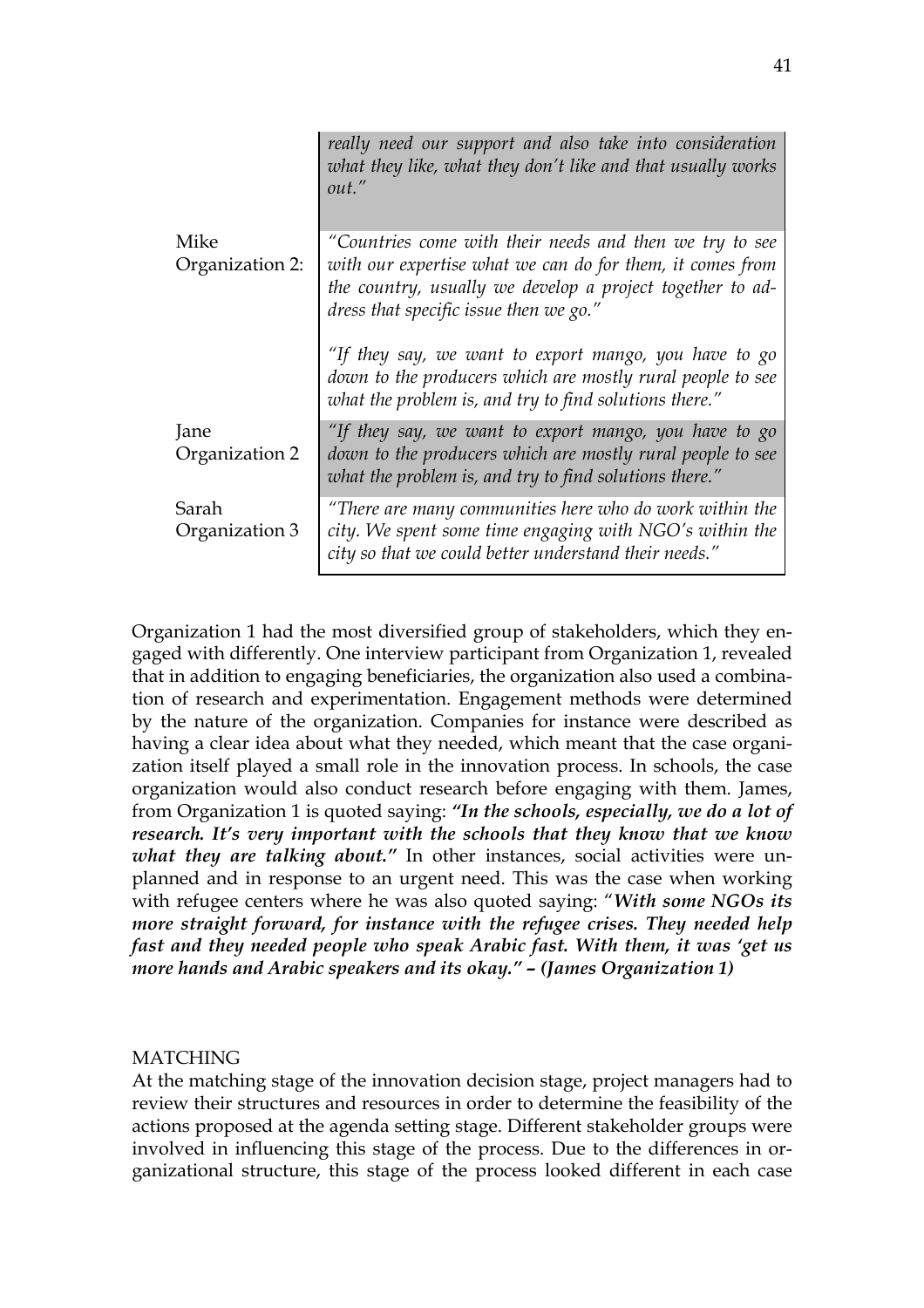company. Below is a visual summary of those stakeholder groups, which were most influential in decisions regarding innovation feasibility.

| Table 12: Stakeholder Influence in Feasibility Testing |  |  |
|--------------------------------------------------------|--|--|
|                                                        |  |  |

| CASE COMPANY |  |
|--------------|--|
|--------------|--|

STAKEHOLER INFLUENCE

| Organization 1 | • Project Managers<br>Employees & Volunteers<br>$\bullet$<br>(Experimentation)                                                       |
|----------------|--------------------------------------------------------------------------------------------------------------------------------------|
| Organization 2 | <b>Project Managers</b><br>Local governments<br><b>External Donors</b>                                                               |
| Organization 3 | <b>Project Managers</b><br>Employees & Volunteers<br>$\bullet$<br>(Experimentation)<br><b>NGO Partner Organizations</b><br>$\bullet$ |

According to an interview participant in Organization 1, employees and volunteers were particularly influential at this stage of the diffusion process. Employees and volunteers would give their input regarding a proposal, and this input would be the basis of whether or not they would proceed with an innovation. In addition to that, the interviewee revealed that they would use experimentation as a method of exploring whether an innovation was feasible or not. Sarah from organization 3 is quoted saying: *"We just try different things and see if they work."* Peter, (Organization 1) also stated: *"Sometimes we agree on a decision but then reality is different from the decision, which makes it not sensible to go with the plan anymore, then we go back and we do something else. This happens often."*

The results from Organization 3 were similar to that of Organization 1, in that employees and volunteers also played a significant role in influencing the nature of an innovation through discussions and experimentation. Where the social innovation would be implemented by partner organizations, those partner organizations and their structures would determine the feasibility of that innovation.

The results from Organization 2 were significantly different to those of one and three. While several stakeholder groups were involved with this stage of the diffusion process, the two most influential stakeholder groups were the local governments and external donors; external donors having the strongest influence. Jane, (Organization 2) is quoted saying the following: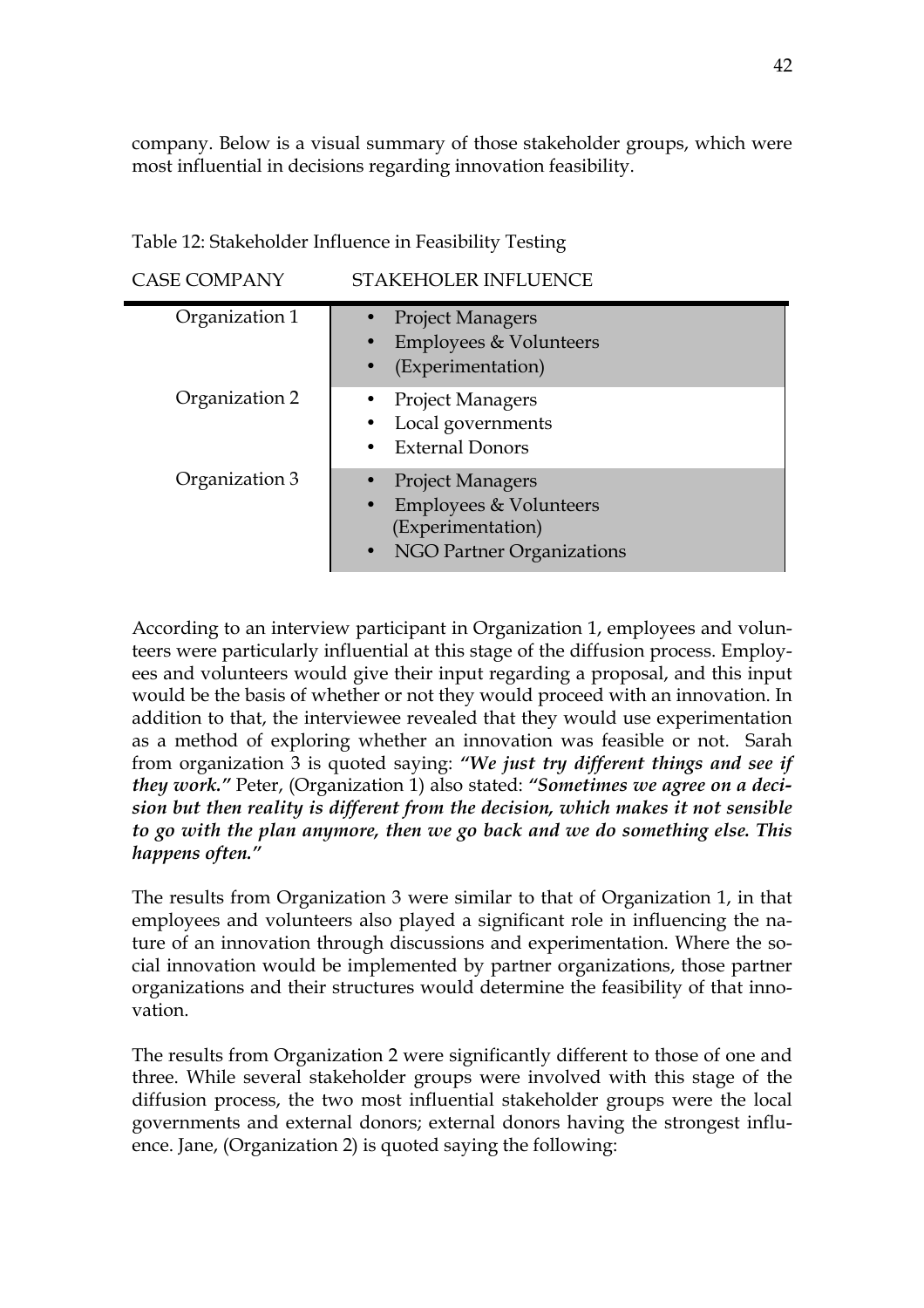*"The countries are with us through the process, even when we meet with the donors. We can't go to the donor ourselves, the country has to go to the donor and say, this is what we want, and this is the project we have developed with this organization."*

With reference to external donors and their influence on the innovation, the same interview participant stated: *"Sometimes you find projects which were originally very large now being reduced because of the funding and at times the projects being completely transformed." – Jane (Organization 2)*

It is clear from the statements above, that the most influential stakeholder group at this stage of the process was external donors. As previously mentioned, Organization 2 relied heavily on external funding, with almost all projects being funded by some external source. Without their funding, projects were unable to move forward. The question of feasibility was determined more by how much funds the organization was able to secure, and whether or not their proposals were in alignment with the vision of those securing the funds.

#### REDEFINING/RESTRUCTURING

At this stage of the diffusion process, project managers determined which structures were needed to facilitate the implementation of new ideas. The most significant structural change at this stage of the diffusion process were human resources, and how these were managed in order to successfully implement the innovation. There were a significantly high number of mentions regarding employee and volunteer involvement in organizations 1 and 3. Internal buy in was particularly important since employees and volunteers were responsible for the implementation of social innovations.

In Organization 2, the project managers of the case organization facilitated all project implementation. At this stage of the process, governments were the most influential in how projects were to be implemented. An interview participant is quoted saying: *"We use the expertise that are in the country. It's a requirement by the countries themselves that the target countries' expertise need to be used as much as possible." – (Jane Organization 2)* The tactics used to diffuse these ideas within all three organizations will be further explored at the next stage of the process.

#### CLARIFYING

Several diffusion tactics were used by each organization, whether the diffusion was within the organization, or diffusion into the communities. A summary of these tactics has been presented below.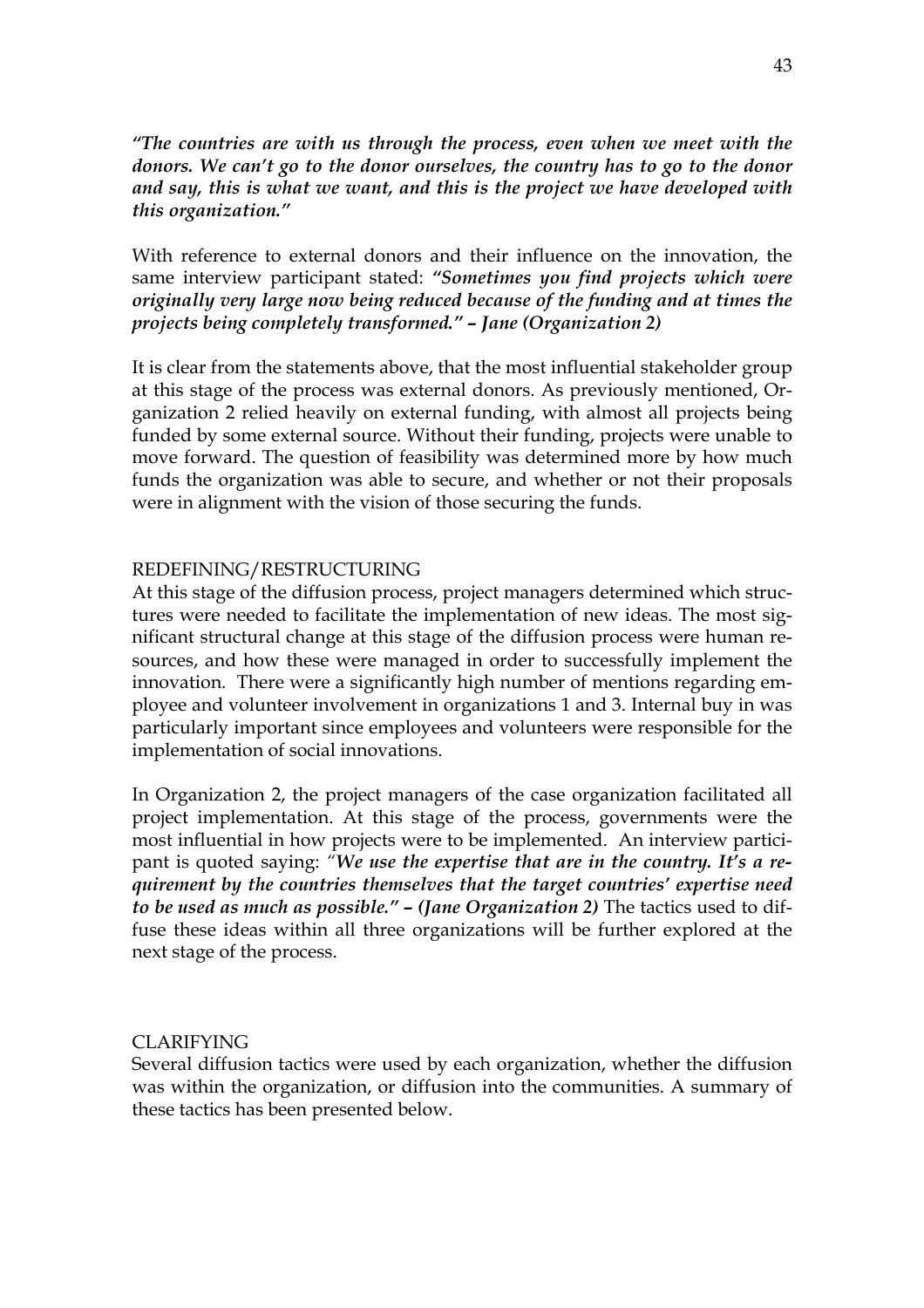Table 13: Diffusion Tactics by Case Companies

## CASE COMPANY DIFFUSION TACTICS

| Organization 1 | <b>Vision Statements</b><br>• Conferences & summits<br>Bi-Weekly Updates: Country Office<br>$\bullet$<br>ADCA change management model<br>$\bullet$<br><b>Feedback Sessions</b> |
|----------------|--------------------------------------------------------------------------------------------------------------------------------------------------------------------------------|
| Organization 2 | Vision Statements<br><b>Written Guidelines</b><br>Training sessions<br>Workshops<br><b>Community Representatives</b><br>$\bullet$<br>Education                                 |
| Organization 3 | <b>Vision Statements</b><br>Modeling<br>Weekly meetings with staff and volunteers<br><b>Feedback sessions</b>                                                                  |

All three organizations mentioned the importance of establishing a common vision among internal stakeholders and how a common vision often inspired their drive to carry out activities. This point is reflected in the statements made by interview participants in Table 14.

Table 14: Company Comments on the role of Vision

CASE COMPANY CITATIONS

| Peter<br>Organization 1 | "Another thing we always do is start from the why. Why do<br>we think this is a good thing to do? If the why is clear to eve-<br>ryone, usually it gets implemented."        |
|-------------------------|------------------------------------------------------------------------------------------------------------------------------------------------------------------------------|
| Jane<br>Organization 2  | "What attracted me to the organization is the vision; they<br>make an effort to put the vision across so you really under-<br>stand."                                        |
| Sarah<br>Organization 3 | 'Most people become volunteers because the vision is clear,<br>we are reaching people and this is going somewhere and they<br>can easily get a sense of the bigger picture." |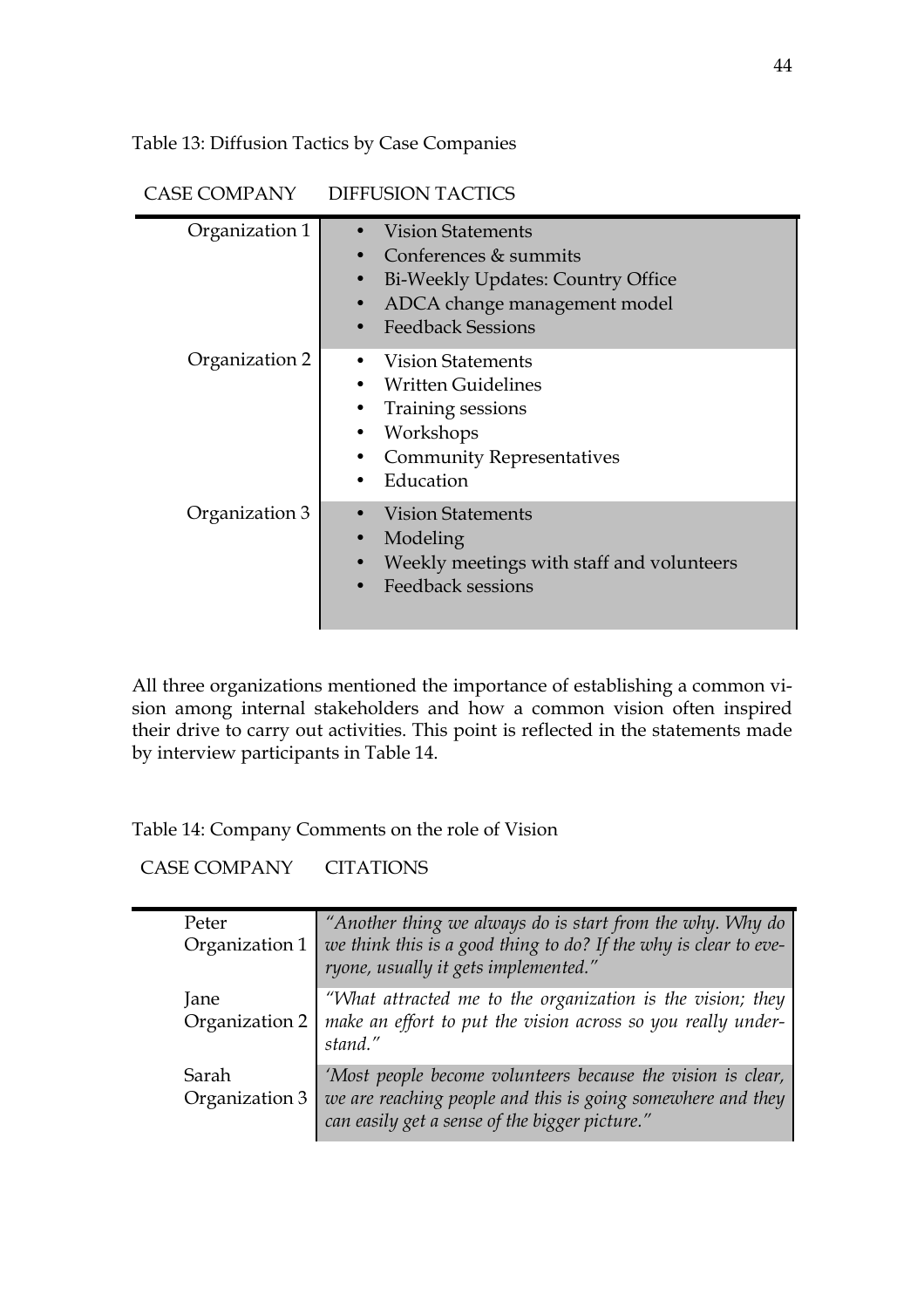Diffusion tactics in organizations 1 and 3 were mainly aimed at volunteers and employees, who were mostly responsible for implementing social innovations. Organization 1 was more deliberate and intentionally structured in their diffusion process using various methods including the ADCA change management model. This is reflective in the following statements by James from Organization 1.

*"We try to bring people together quite often so that we get power from the synergy and collaboration." – (James Organization 1)*

*"We have spaces there for 'good case' practices. The local offices present what they did and the other local offices can take it home and do it like that by themselves. Every week or every 2 weeks, there is a Skype meeting between the members and one person from the national office: this is the way to spread information. So if something works out then it is mentioned, suggesting that other local offices may do the same." – (James Organization 1)*

Organization 3 however followed a much less structured process, allowing volunteers to experiment, without being required to follow a specific format in order to carry out projects. According to an interviewee, country offices adapted their activities to their regions and often did not expect that these activities would look similar in the different regions. While Organization 3 also held weekly meetings and feedback sessions, they focused more on influencing organizational culture, and allowing that culture to shape how they worked. This is reflective in the statement made by the interview participant: *"We do a lot of modeling. Culture can't be built unless you are the culture. You can't really sit people down and teach them culture. People will become the culture that you are. Culture has more to do with who you are than it does what you say and did."- (Sarah Organization 3)*

#### **Diffusion into the community**

There was no mention of diffusion within the organization in Organization 2 since the bigger part of project implementation belonged to external stakeholders, namely local governments, local experts and beneficiaries. While the organization conducted conferences and training sessions, these were mostly related to values, structures and procedures, which were not directly related to projects. One interview participant states: *"Sometimes workshops just tell you where there is a change in the procedure or when they feel like the same people make mistakes all the time." – (Mike Organization 2)*

As far as diffusing innovations into the target communities, the most important stakeholder groups for Organization 2 were the local governments, country experts and the beneficiaries. As previously mentioned, local governments set guidelines of how projects were to be implemented, one of which was to include the use of local experts. An interview participant from Organization 2 also highlighted the importance of working with the local communities stating: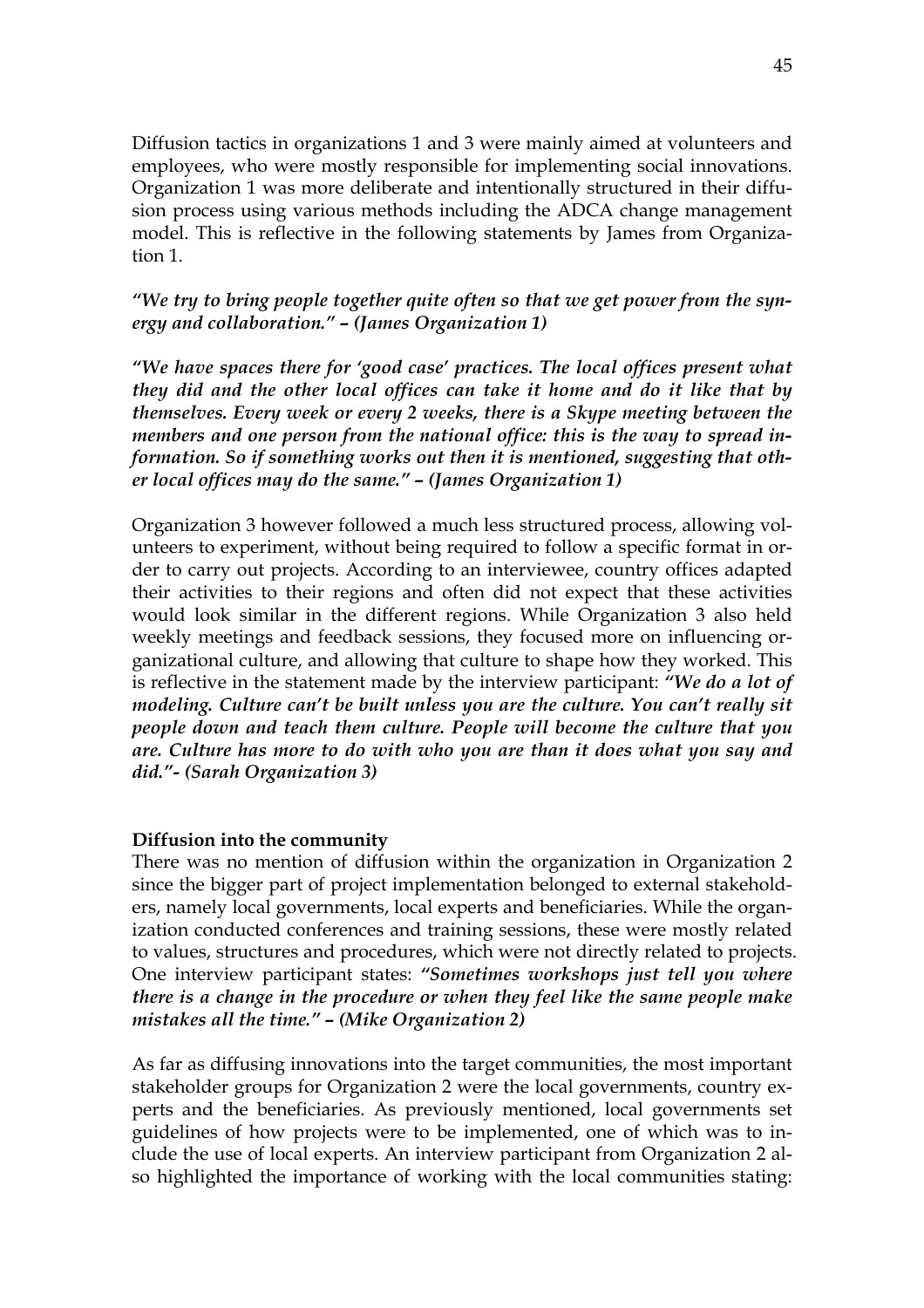*"You cannot go from Europe and try to explain things to the community, they are more receptive when they have someone from the region speaking to them about solutions." – (Jane, Organization 2)* Additionally, the organization would facilitate education for beneficiaries, especially when beneficiaries were local communities who required a particular skillset to continue managing an innovation after its implementation.

#### ROUTINIZING

Out of all three case organizations, only Organization 1 made a deliberate effort to routinize innovations. According to an interview participant, the process of routinizing would follow: Members provided a report of what they had done and what the results of those actions were. They also reported the feedback from partner organization, i.e. schools companies and other NGO's. If everyone was happy with the results, that information would be diffused back into the system during summits and conferences.

Country offices and volunteers however, were not restricted to a certain way of doing things. They were allowed flexibility to make changes to projects as necessary. As one interview participant stated *"If the volunteers are well equipped and know what they are doing, most of the time they make changes to the project without consulting us." – (Peter, Organization 1)*

All innovations in Organization 2 were project based. Project managers therefore didn't attempt to routinize innovations within the case organization, since innovations were specific to individual country situations and would be irrelevant in a different setting. Project managers however followed up on innovations but had no control over their continued use or long term success. An interview participant is quoted saying:

*"The real impact of the project cannot be seen right at the beginning, you have to wait about 2-3 years to see if whatever you have done is lasting. Unfortunately you see a lot of projects are completed, and some of the things you have put in place are not being managed well. When you look at the indicators, you can say, yes we have met our target, but three years later there is nothing left." – (Jane, Organization 2)*

Because Organization 3 followed a somewhat flexible structure, there was no formal process of routinizing innovations. Since implementation also relied heavily on NGO partners, the NGO's themselves would set their own routine structures, without interference from the case organization.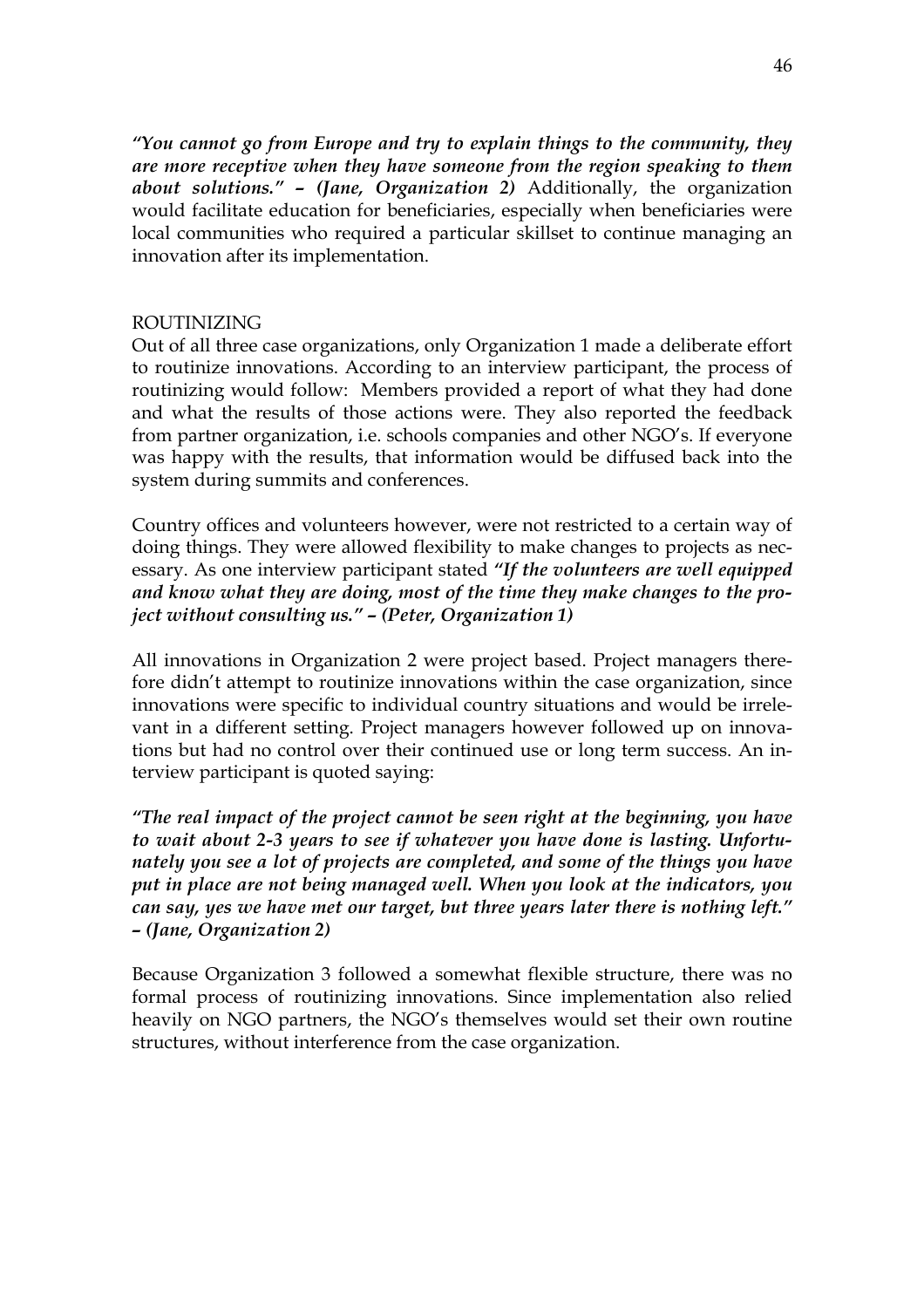# **5 DISCUSSION**

This chapter will reflect on the results of the three case organizations, in order to answer the research questions presented in this study. Patterns of diffusion and stakeholder involvement will be established across the three case organizations, following discussions regarding factors, which may contribute to differences in results between the organizations.

### **How do social organizations engage stakeholders in the diffusion of social innovations?**

As Bryson (2004) emphasized, it is crucial for organizations to pay attention to the interest of stakeholders, as stakeholders play a significant role in ensuring that organizations meet their objectives. This is particularly true for non-profit organizations, whose projects would not be able to move forward without the support of external stakeholders such as donors. While the level of financial dependency differed across the three organizations, financial reliance on finances from external bodies, is a challenge which non-profit, social organizations are generally known to face.

The results of this study were consistent with Arena, Azzone and Bengo's (2015) study, where they found that social organizations tend to involve a larger set of stakeholder groups in their decision making process than for-profit organizations. The results reflected that the stakeholder groups possessed different levels of power and influence across the diffusion stages, which resulted in the case organizations engaging a different set of stakeholder groups at each level of the innovation and diffusion process. This is also consistent with Brown's (2003) findings, where he concluded that different stakeholders become more important at different stages of the diffusion process.

The main stakeholder groups identified in the study were external donors, local governments, project managers, employees and volunteers, partner organizations, and beneficiaries. The stakeholders, who were considered to be the most critical, varied between the case organizations. This was due to the differences found in the organization's innovation processes, their resource structures, and the nature of their engagement with beneficiaries. In organizations 1 and 3, project managers, as well as employees and volunteers, were most critical to success since they were not only involved with every stage of the innovation and diffusion process but also gave the most input with regards to innovation creation, implementation, and responsibility of innovation spread. Neither of these organizations relied heavily on external funding, which allowed them almost full control over every stage of the innovation process.

In Organization 2, however, it was project managers, local governments and external donors who were the most critical in contributing to the innovation and diffusion process of social activities. Of these three stakeholder groups, ex-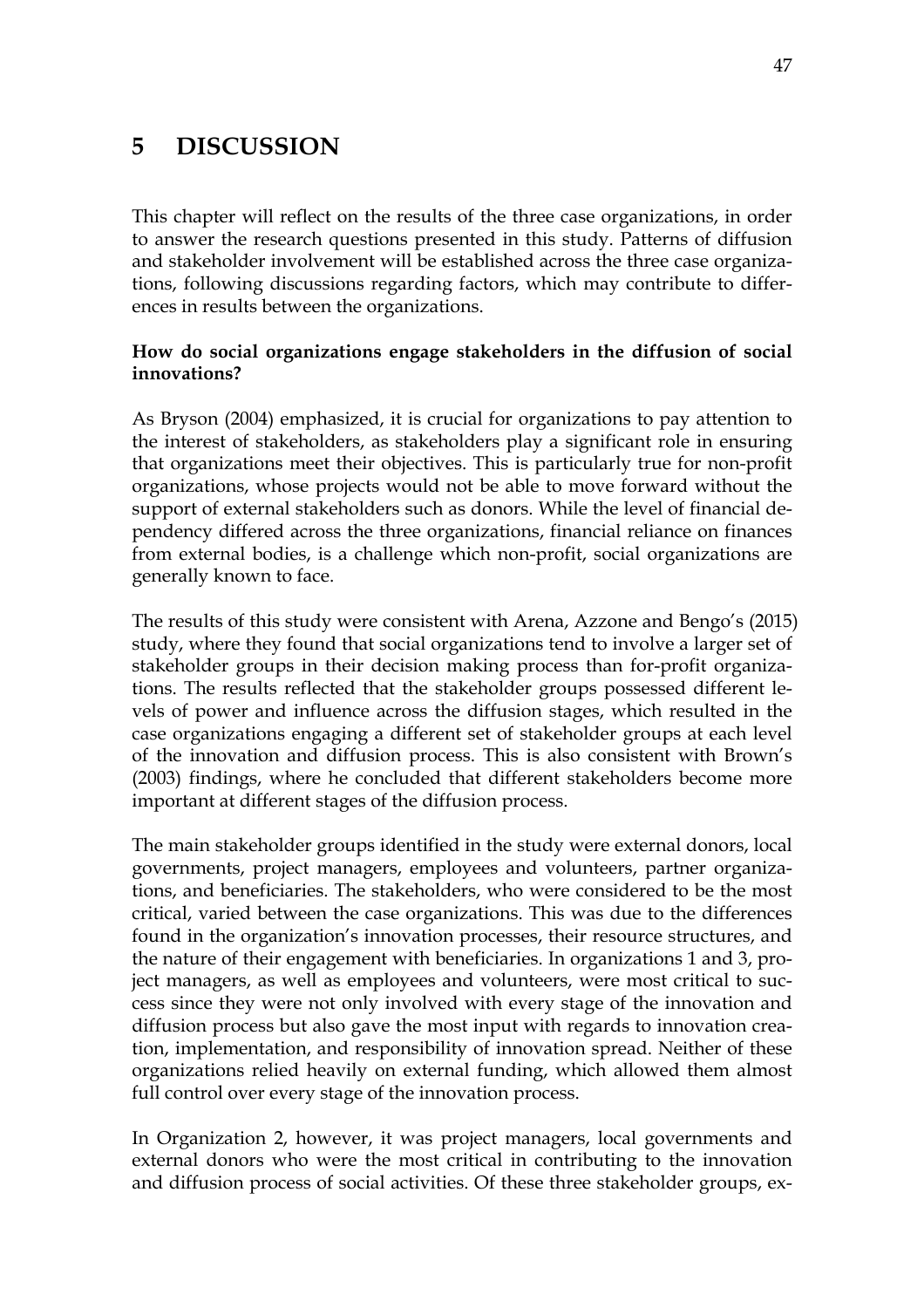ternal donors were considered to be the most critical and influential group since projects heavily relied on their financial contributions. Social innovations were therefore often shaped according to their preferences. Local governments were also highly influential within this organization, having the power to shape how projects would be implemented.

While Freeman's (1984) stakeholder definition of 'one who can affect or be affected by an organization's objectives', has been criticized for including too many stakeholder groups, this definition was particularly fitting to social organizations where the stakeholders groups' existence of power was not the only basis for project involvement. With the exception of local governments, beneficiaries did not necessarily have power or influence over the activities of social organizations. Their involvement was limited to the discretion of project managers, yet in all three organizations, their input was crucial in inspiring the nature of innovation decisions, and as a basis for measuring whether social innovations were actually successful.

The stakeholder groups within the organizations were identified by listing them based on mentions by interview participants. Following Bryson's (2004) recommended process of identifying stakeholders, the importance of these groups were ranked by identifying the needs that they provided to each organization. The primary factor in ranking the importance of stakeholder groups, was by identifying those parties who either had the power to help the organization achieve its objectives, or whose influence could hinder the organization for achieving its objectives.

Based on the results of this study, the role of power was significant in influencing how organizations prioritized the claims of different stakeholder groups. The two groups which were deemed to be the most powerful, that is, donors and government bodies were highly prioritized in Organization 2 for instance where without their presence, the organization's objectives could not be met. As Newcombe (2003) pointed out, the absence of power does not necessarily make stakeholder groups irrelevant. Beneficiaries for did not have power if we refer back to Knox and Gruar's p.121. (2007) definition of power, that is "a relationship between parties in which one party A can get another party B to do something that B would not have otherwise done." All three organizations noted however, that it was crucial to involve beneficiaries in the process as they were crucial in helping to inform project managers of their needs.

Engagement activities varied between each stakeholder group, depending on the claim of each group towards the organization, as well as the stage of the innovation diffusion process. According to research results, all three organizations followed an informal process of engaging with beneficiaries at the agenda setting stage. This was true except where the beneficiaries were local governments, where engagement tactics were formal and structured. At this stage, organizations were looking to better understand the needs of beneficiaries.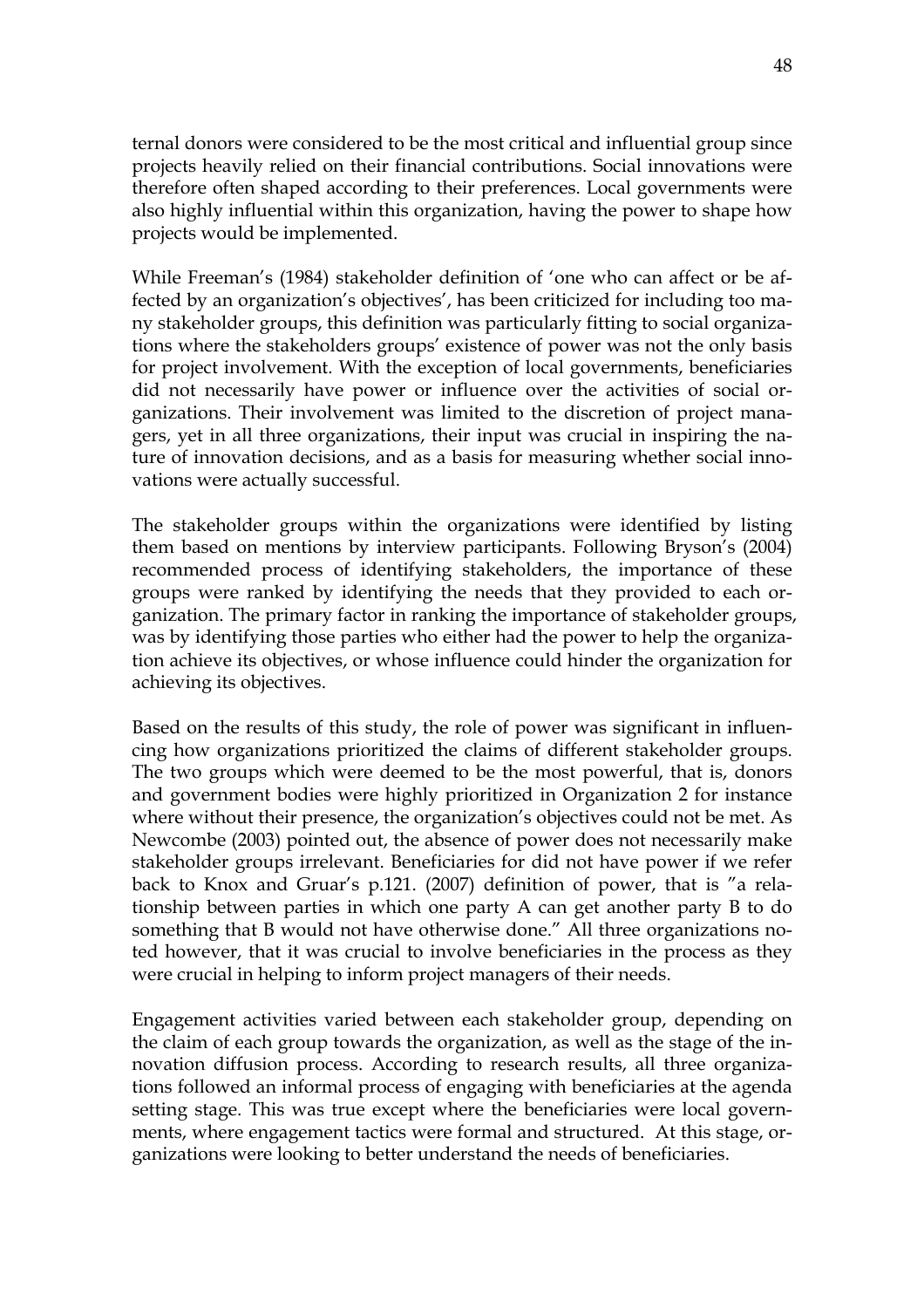At the matching stage of the diffusion process, engagement efforts were targeted towards internal stakeholders. This result was consistent across all three organizations. The purpose of engagement efforts was to motivate internal stakeholders. Where efforts were targeted towards local government and donors, engagement tactics took the form of formal proposals, with the purpose of aligning organizational goals with stakeholder interests. Diffusion tactics were also used to establish a common vision, to build a sense of culture and in the form of written guidelines and training sessions. The purpose was not only to motivate internal stakeholders, but also to empower them with the skills that would enable them to implement social innovations successfully.

### **How do different stakeholder groups influence each stage of the diffusion process?**

The stakeholder groups' involvement through the innovation diffusion process was analysed using Rogers (2003) five stages of process innovation of agenda setting, matching, redefining and structuring, clarifying and routinizing. Each case organization engaged with a different set of stakeholder groups during the diffusion process. In analyzing the results, some consistent patterns were found across the case organizations, but due to some organizational differences, some stages did not present uniform patterns.

In all three case organizations, project managers and beneficiaries were the two main stakeholder groups, and were found to be the most crucial at the agenda setting stage of the innovation diffusion process. Project managers were responsible for identifying problems within their target communities and formulating solutions that would eradicate those problems. In all three organizations project managers engaged with beneficiaries in order to better understand their needs. This result is consistent with Balan-Vnuk and Balan's (2015) study where they also found that social organizations are often developed as a direct response of needs that have been recognized within the communities. Other similar patterns were identified among the case companies at the agenda setting stage. While the organizations' activities were always guided by values, standards and procedures that were established by their international offices, all three organizations expressed that they were allowed complete freedom over creating innovative solutions that would be most appropriate to their target regions.

At the matching stage of the innovation process, similar patterns were found in organizations 1 and 3, but differed compared to results in organization 2. The feasibility of social activities in organizations 1 and 3 were determined through experimentation and volunteer input. If social activities were found to produce successful results within a small sample group, the activity would be adopted and diffused into the rest of the organization. When social activities were determined to not be effective, they were discarded, following further experimenting. Geoff (2006) suggested that the reason social organizations relied more on experiments than they did planned strategies was due to their limited financial resources. While we don't have enough information in this study to from this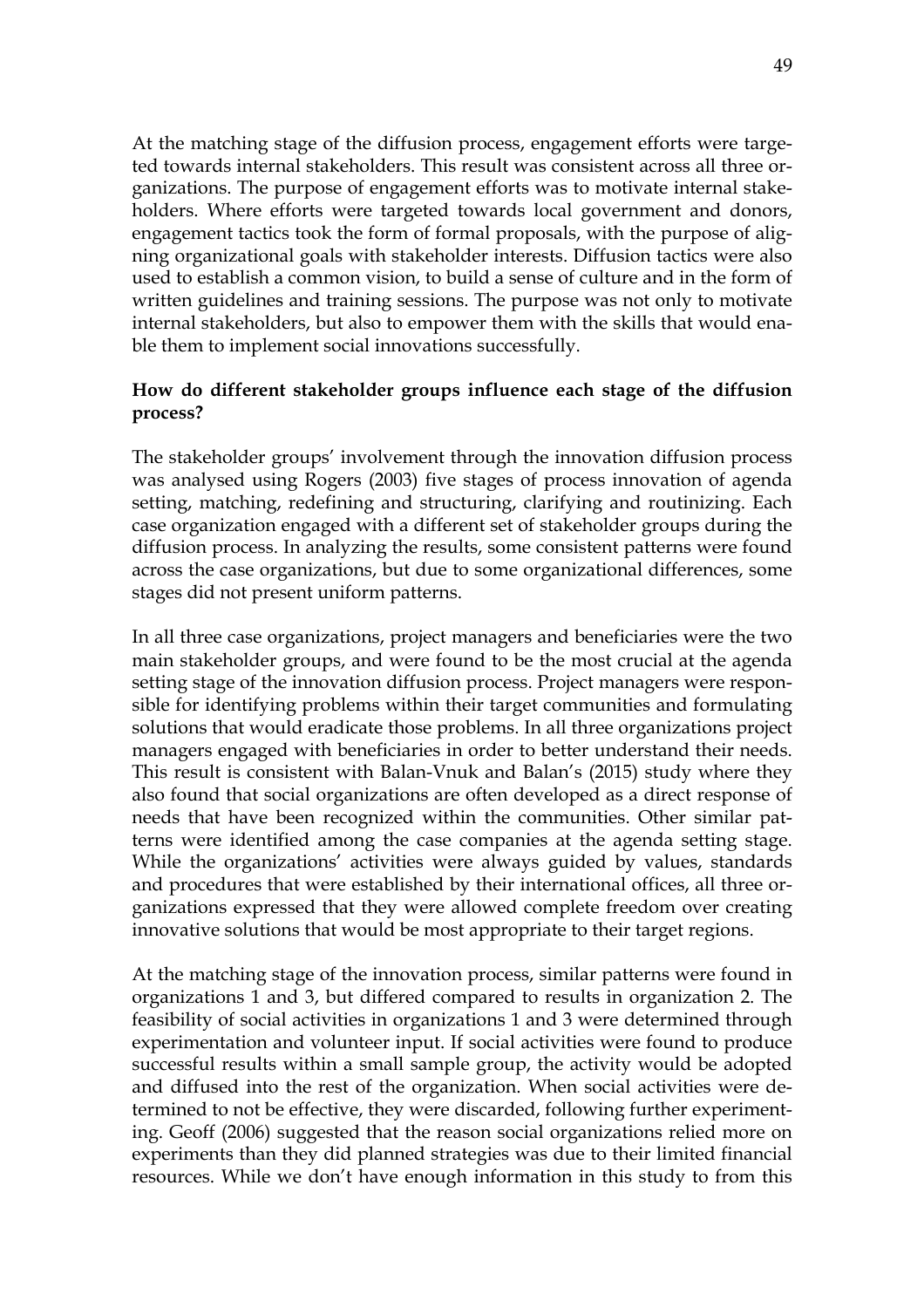conclusion, it is interesting to note the only organization that relied more on planned strategies as opposed to trial and error was Organization 2, which also happened to receive substantial financial contributions from external donors.

With regards to stakeholder participation, a pattern couldn't be established across all three organizations, mainly due to differences in formal structures and different sources of financial support. The most important stakeholder groups in organization 1 and 3 were project managers, employees and volunteers. Employees and volunteers in organizations 1 and 3 were given power to influence the decision as to whether projects would go forward or not. Neither of these organizations relied heavily on external funding, which allowed them almost full control over every stage of the innovation process. In Organization 2, project managers had much less power at this stage of the innovation process. The most important stakeholder group was external donors, who funded almost all social projects facilitated by this organization. This result is consistent with the underlying idea behind the resource dependence theory, which suggests that the stakeholder group, which has access and control of resources, is the group with the strongest bases of power (Pfeffer & Salancik 1978.)

Once again a consistent pattern couldn't be established across the three case organizations at the redefining and restructuring stage of the innovation diffusion process. Similarities were found in organizations 1 and 3, but differed from results in Organization 2. The factor, which contributed the most to these differences, was that the responsibility of implementing the social innovations differed across the different case organizations.

In case organizations 1, and 3, social innovations would later be implemented by employees and volunteers. As a result, it was more important to manage the internal structures of the organization in order to ensure that social projects would be successfully implemented. In organization 2, beneficiaries, namely local governments and communities were responsible for the implementation and management of social activities. Consequently, it was not necessarily to adapt internal structures within the case organization. It was more important that local governments and communities be empowered to implement and manage the strategies proposed by project managers. Additionally, local governments had a strong basis of power at this stage of the diffusion process, and were able to influence implementation strategies implored by project managers.

#### **Which kind of tactics do social organizations use to diffuse innovations?**

While the organizations had different levels of formality, diffusion practices can be classified as active across all three organizations, that is, the attempt was to make diffusion practices formal and centralized, as opposed to pure diffusion, which follows informal and unplanned process. (Greenhalgh et al. 2004.) In saying that, the three case organizations used in the study, followed different levels of structure and formality with regards to their innovation and diffusion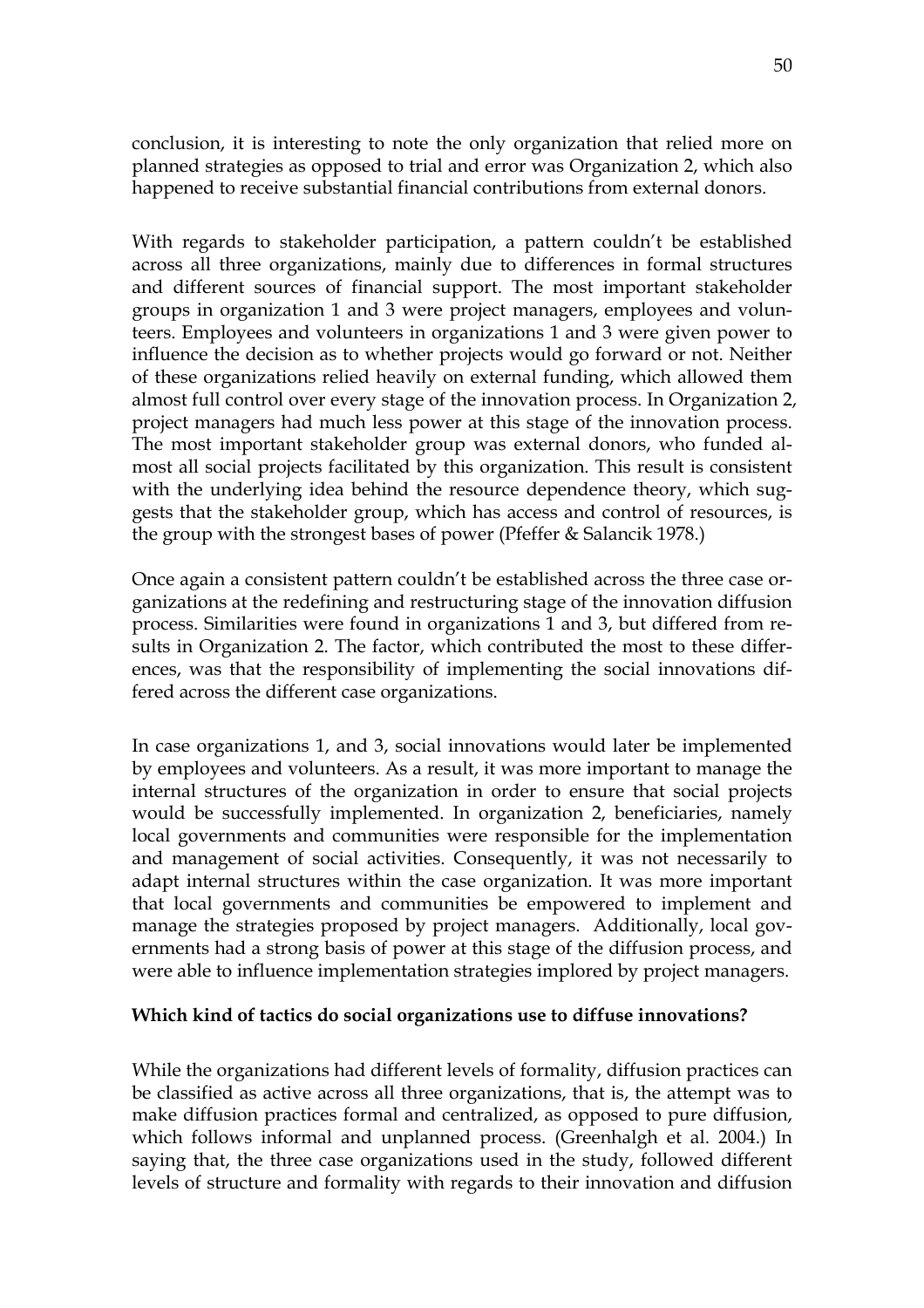practices. Only one out of the three case organizations made a followed strict routinize practices relating to social innovations, mostly through knowledge sharing and establishing guidelines based on best-practice cases.

Jaskyte (2011) proposed that adoption patterns differed depending on the type of innovation. In this case study however, results show that adoption patterns differed based on the stakeholder groups involved . For instance, a higher level of formality was required when working with government bodies, as was the case with Organization 2, compared to Organization 1, which mostly worked with schools and other NGO's requiring less formal diffusion practices.

The nature with which the organizations engaged with different stakeholder groups was dependent on the level of power and influence the stakeholder groups had on the objectives of the organizations. For instance, governments and donors were able to influence the shape of innovations regardless of whether or not their proposals aligned with the vision of the organization, while other stakeholders such as beneficiaries and partner NGO's were allowed to influence innovations at the discretion of project managers within the focal case organizations.

Previous studies by Dees (2001) were also validated in this study. In earlier research, Dees (2001) concluded that vision and ideas played a significant role in the diffusion of social innovations. He further suggested that these ideas would become more important than the organizations and institutions, which initiated them. All interview participants from the three case organizations highlighted the role of vision as being foundational to their personal involvements with the organizations. The results also indicated that all three case organizations highlighted purpose and vision as one of the main methods used to inspire and motivate internal stakeholders. This seems to also be consistent with Strang and Soule's (1998) finding which asserts that when an innovation is easy to understand and communicate, it will also be easy to diffuse. Additionally, it is consistent with the findings regarding the relationship between complexity and innovation, which suggests that innovations, which are easy to understand and communicate, are more successfully diffused through the social system. (Greenhalgh, Robert , Macfarlane , Bate , Kyriakidou 2004.)

In previous studies, Strang and Soule (1998) suggested that face-to-face interaction played a significant role in influencing the diffusion of social movements. While all three case organizations facilitated conferences and regular meetings, the results indicated that only one out of three of the organizations used these meetings as a method for diffusing innovations. In one organization, conferences and meetings were used for knowledge sharing, while Organization 3 focused on establishing culture within the organization and among stakeholders. In earlier research, Strang and Meyer (1993), suggested that culture played a significant role in innovation diffusion. Given that these findings were only reflected in one out of three of the case organizations, it does not provide us with a strong enough basis to form any solid conclusions or validate previous research.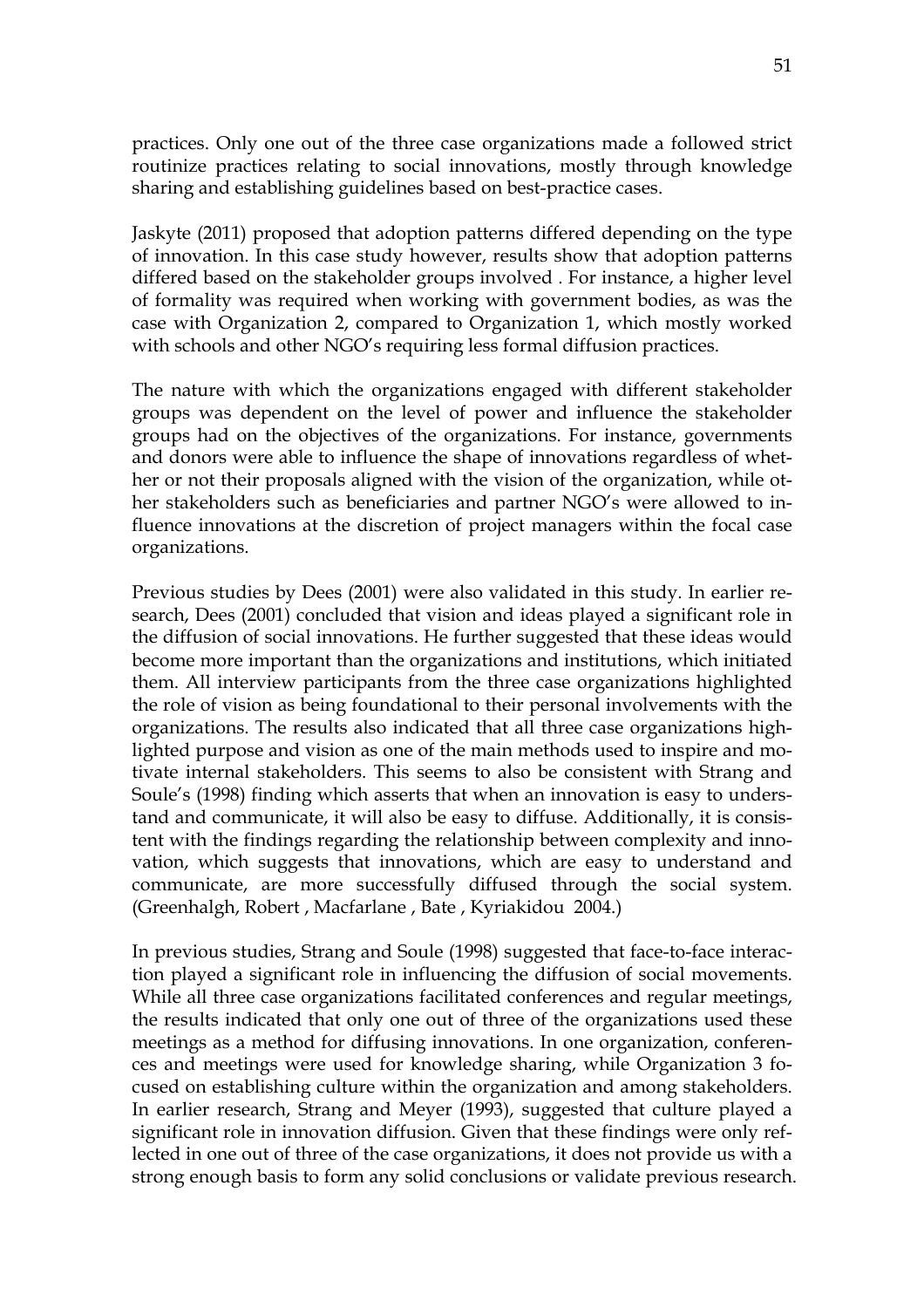There was no significant mention of leadership and management, as influencing diffusion patterns, as was suggested by Jastyke (2011.) Prestigious actors were not mentioned either as being particalarly influential to the diffusion process in any of the organizations.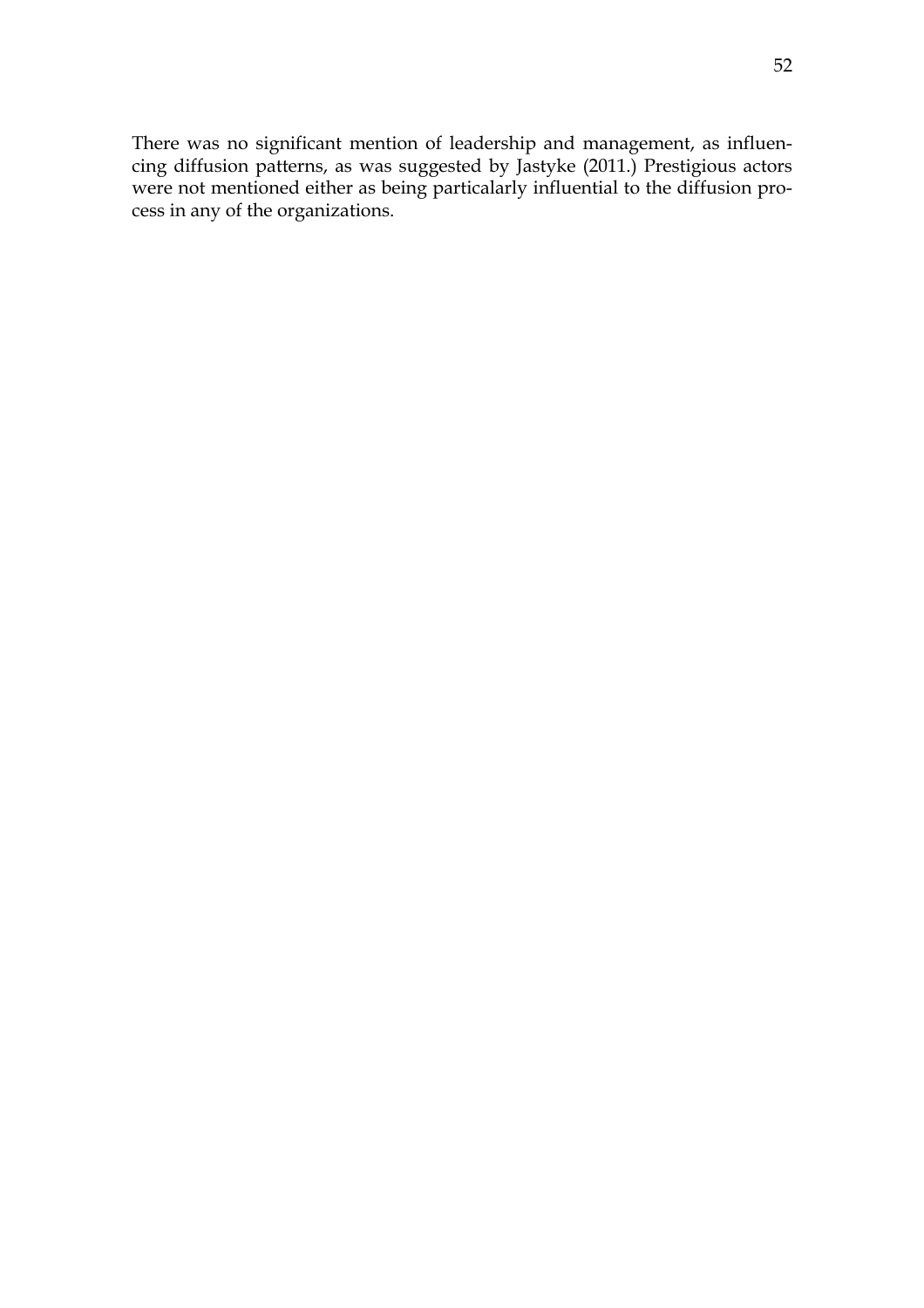# **6 CONCLUSIONS**

#### **6.1 Overview**

The purpose of this study was to explore the role of stakeholders in the diffusion of innovation within social organizations. Social organizations are becoming more important, as their activities have been found to have a positive impact on our economies, our interactions with each other and the wellbeing of society as a whole. Additionally, we are seeing a rise in societal challenges relating to diversity and immigration, which require that social organizations be better equipped to respond to those challenges. In order for social organizations to be effective in these efforts, they must not only come up with innovative solutions but must successfully manage relationships with relevant stakeholders to insure that those ideas are adopted into the social system.

This research was specifically designed to answer the following questions; 1) How do social organizations engage stakeholders in the diffusion of innovations? 2) How do different stakeholder groups influence each stage of the diffusion process and 3) what kind of tactics do social organizations use to diffuse innovations? I was also able to explore the basis of power for each stakeholder group and how this power allowed stakeholders to influence different stages of the diffusion process. The results of this study were analyzed using the power/ interest grid, the basis of power technique and Rogers (2003) innovation process for organizations. There is a need for studies that go beyond social innovations, focusing more on the nature of the organizations where the innovations take place. The results allow us to contribute to studies relating to stakeholder management, implementation studies and organizational change management.

The research followed a qualitative, multiple case study approach, where I conducted several in-depth interviews within three case organizations. The three organizations selected for this study were intentionally diversified. These included: a religious non-profit organization, a non-profit organization working with countries and governments, and a non-profit, non-governmental youth run organization. This allowed us to observe similarities between their diffusion patterns, thus providing legitimacy in forming generalizations, which are applicable to all social organizations. Additionally, this gives us an opportunity to observe how different environmental factors influenced various stages of the diffusion process.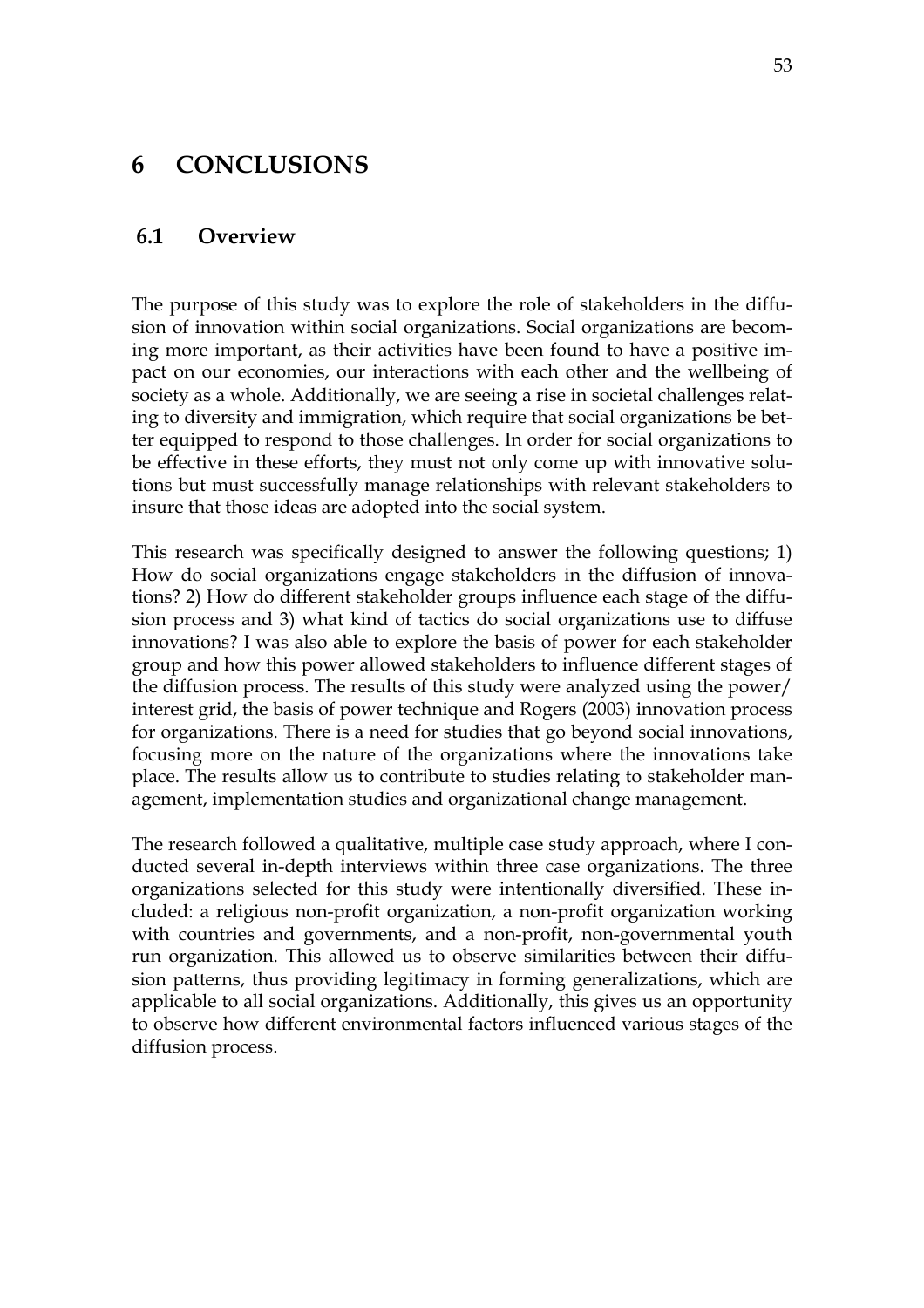# **6.2 Key Contributions & Implications**

Based on research results and previous studies relating to the diffusion of social innovations, we can conclude the following:

The results validated the role of vision across all three organizations, as a method for helping to motivate and inspire internal stakeholders. This factor plays a significantly important role in social organizations, which often rely heavily on volunteers, as was the case in this study. Since volunteers do not receive financial compensation for their involvement in social activities, social organizations must motivate them through other means, namely through establishing common vision and investing in their personal development.

Internal stakeholders and beneficiaries are the most influential stakeholders in the development of new social innovations. The role of beneficiaries in influencing innovations was consistent across all case organizations, and also supports conclusions drawn from previous studies. This suggest that in order for organizations to develop useful innovations, they need to interact with their environment in order to better understand beneficiary needs. This observation is also consistent with management patterns across the case organizations, where local offices, were given full control over the creative process of social activities within their regions. This also suggests that organizations recognize that social innovations cannot be applied uniformly across country offices, but must also be adapted to suite the environmental context within which it operates.

The most influential factor in determining stakeholder power was the resource dependence structure within the case organizations. In this particular study, external donors' preferences for social innovations were prioritized over the needs of the beneficiaries. This suggests that the stakeholder group, which has access and control of resources, is the group with the strongest bases of power. I propose that in order for organizations to have control over innovations and their diffusion, they must explore income-generating activities, which will in turn, allow them financial independence.

Internal stakeholders are the most critical stakeholder group in most social organizations, since they are responsible for implementing projects. Diffusion tactics within the case organizations were found to have three main purposes: skills development required for implementing projects, motivating internal stakeholders, and knowledge sharing within the organization. In addition to that, diffusion tactics help organizations develop a sense of culture and establishing common values. Social organizations must invest in their internal stakeholders across all of the above dimensions since they play such a significant role in all aspects of the innovation and diffusion process. Where beneficiaries are responsible for implementing projects, diffusion tactics are often aimed at skills development and relationship building with local communities. In the absence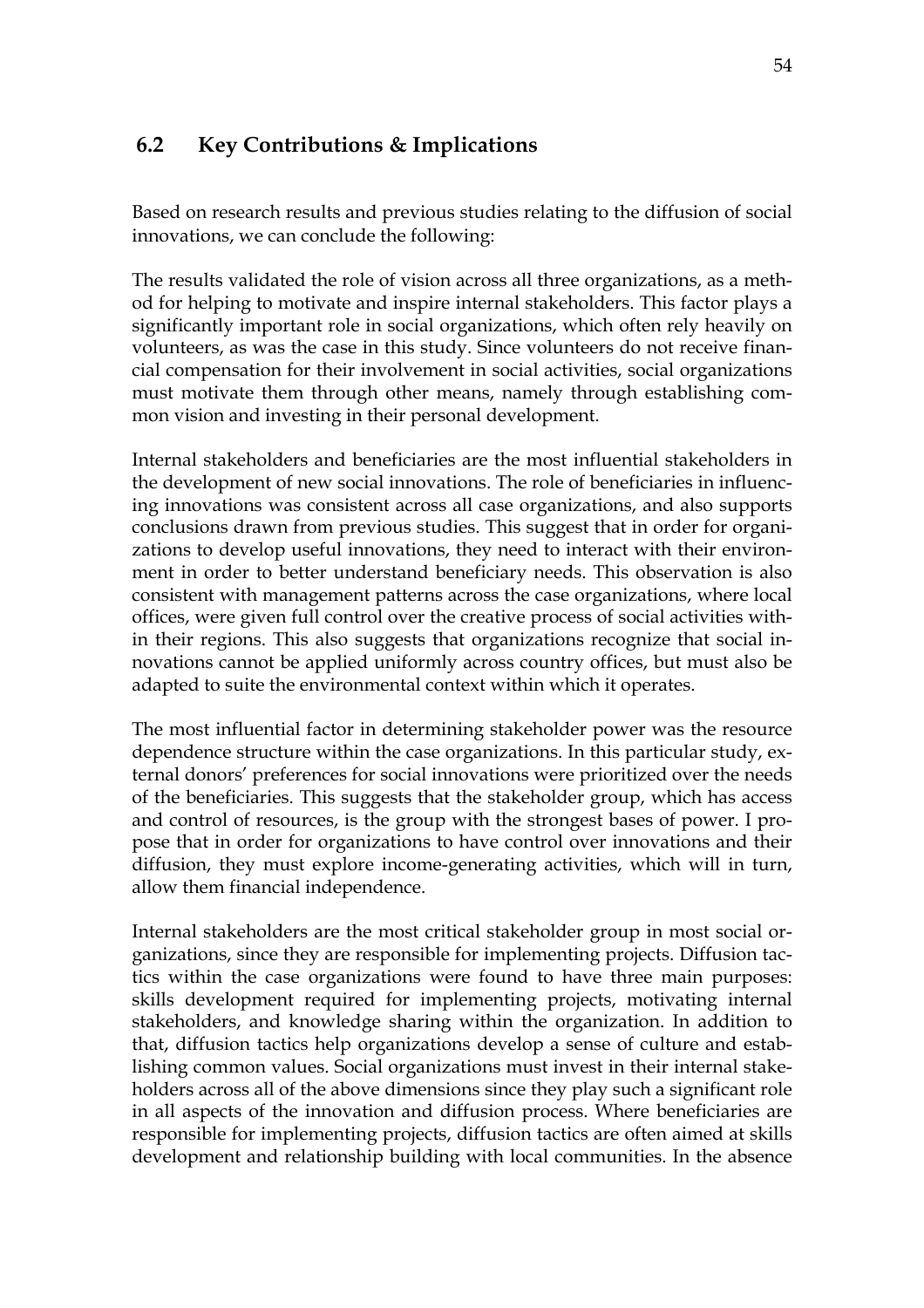of relationship building, project managers may find it difficult to inspire local communities to adopt innovations.

We can therefore conclude that in order for organizations to succeed in their innovation and diffusion efforts, they must first determine and outline their purpose for existence. Secondly, they must establish a vision, which is clear and easy to communicate. I would also propose that social organizations gain as much financial independence as possible, in order to have more control over the innovation and diffusion process. Working with a variety of projects requires that social organizations build 'organizational flexibility', through research or continuous training for personnel in order to help them develop multiple skills (Nurdiani I, Fricker S.A. and Borstler, J 2015.) Finally, social organizations need to establish strong relationships with beneficiaries and partner organizations. Having direct contact with beneficiaries allows organizations to acquire an indepth understanding of beneficiary needs and their environment in order to create relevant solutions, while establishing a strong relationship basis for influencing project implementation.

# **6.3 Limitations**

Since the study was focused on stakeholder participation from the firm viewpoint i.e. the social organizations themselves, it was most appropriate that interview participants be from within the case organizations. Additionally, all interview participants held management roles, which allowed them insight into relationships with most of the stakeholder groups involved in the innovation diffusion process. This may have lead to results being skewed towards the viewpoint of top management. The study may have benefited from other viewpoints, for instance from employees, volunteers and partner organizations. Further research can also explore the network structures, analyzing the relationships between stakeholder groups and how these relationships influence the diffusion process.

As previously noted, the results in this case study validated that social organizations tend to engage with beneficiaries in order to better understand their needs. We saw in Organization 2, however, that project managers were willing to adapt initial ideas to suit donor requests. It would be interesting to explore this area further; particularly how these adaptations would affect the buy in of beneficiaries in implementing these ideas. Additionally, studies can explore the role of project managers in attempting to manage this conflict of interest.

The purpose of the study was to focus specifically on the role of different stakeholder groups at each stage of the diffusion process. This study focused on several stages of the innovation and diffusion process, from idea formation to their routinizing. This allowed us to have an overview of which stakeholder groups were most influential at each stage and what role they played but didn't allow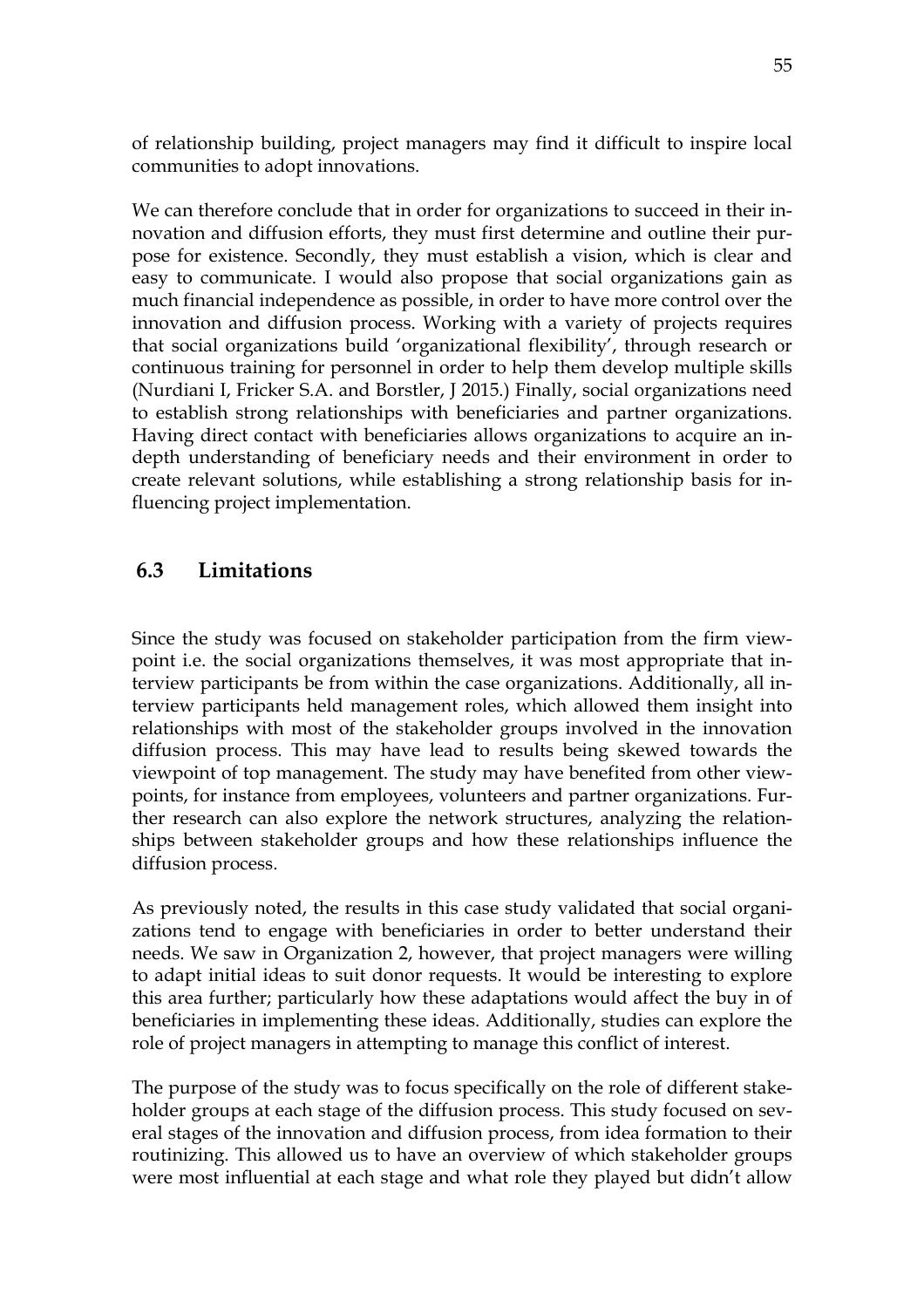for in depth analysis of other environmental factors that may have influenced each stage of the process. For instance, we know that project managers and beneficiaries were the two most influential stakeholder groups at the agenda setting stage, but do not get an exhaustive view of all the factors influencing their decision or their inclination towards one innovation practice over another. Further research can focus on a more thorough study of each stage of the diffusion process in order to understand all the factors that influence decision makers at each of these stages.

The role of employees and volunteers is particularly significant in helping nonprofit organizations achieve their objectives. Two out of the three case organizations relied heavily on volunteers; making up over 90 percent of the organizations' internal stakeholder base. As it is typically the case for social organizations to rely heavily on volunteers, it is particularly important to establish internal buy-in, i.e. adoption within the organization. Further research could delve deeper into diffusion tactics within the organization, and how the organization's leaders engage employees and volunteers to develop a sense of ownership when adopting and implementing ideas. Organizational studies would also benefit from analyzing the role that employees and volunteers play in contributing to innovative ideas, and how those ideas are structurally diffused through the organization. Results would contribute to leadership studies and change management, which would benefit both for-profit and non-profit sectors.

The case companies in this study were deliberately diversified in their selection. While this allowed us to identify common patterns, which could be applied to all social organizations, in some cases, it limited the ability to further delve into some significant results, which may have been observed in one organization. The influence of external donors and governments for instance, was found to be significantly strong in one of the case organizations. The other two case organizations however, neither worked directly with local governments nor did they rely heavily on external funding. The limitation of not being able to compare these results to similar organizations restricts us from making generalizations about how these two stakeholder groups affect diffusion processes in social organizations in general. Further studies, for instance, can provide comparisons between organizations, which are all dependent on external resources in order to establish if this pattern is consistent across similar organization types. Furthermore, studies can focus specifically on diffusion patterns within social enterprises and explore how the ability to finance their own projects influences diffusion patterns within those organizations.

This study focused on one country office of each organization, making conclusion about the entire organization based on the results observed within one office. The local office may not be representative of the entire organization and may be influenced by social and cultural norms within that region. Further studies could focus on diffusion tactics within the same organization across different country offices. Do social and cultural norms influence diffusion tactics?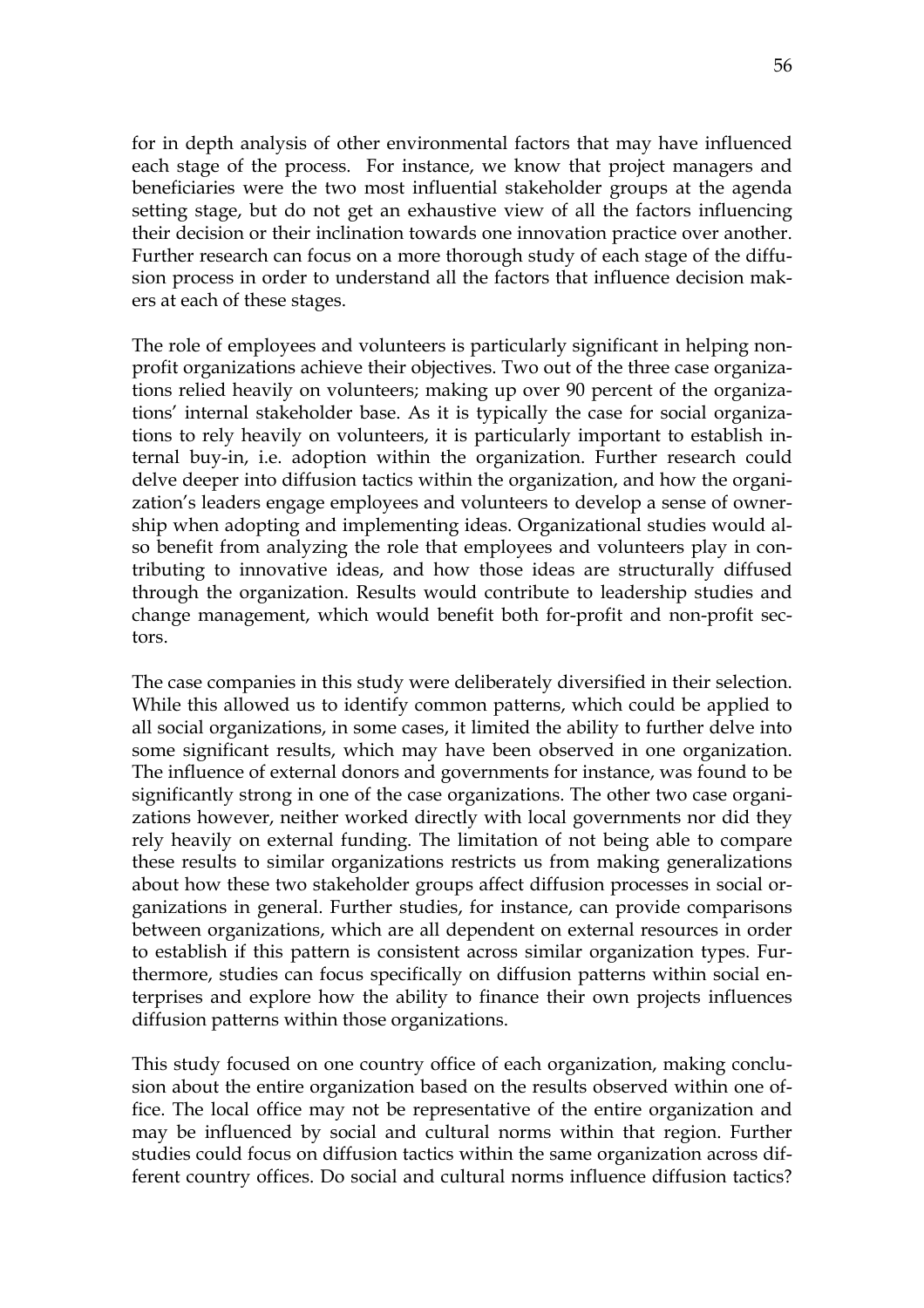Results would allow us to observe the role of business culture in influencing diffusion tactics and whether tactics should be adapted to different regions.

Having only explored patterns of diffusion within three case organizations, the size of the sample may not provide the strongest argument or basis for inferring these results as representing patterns of diffusion within all social organizations. While the study allowed for an in depth investigation of each case organization, the study would have benefited from analyzing a larger sample in order to provide a stronger basis for forming generalizations. The same study can be applied to a larger number of non-profit organization and determine whether similar patterns of diffusion can be found in the results of those studies.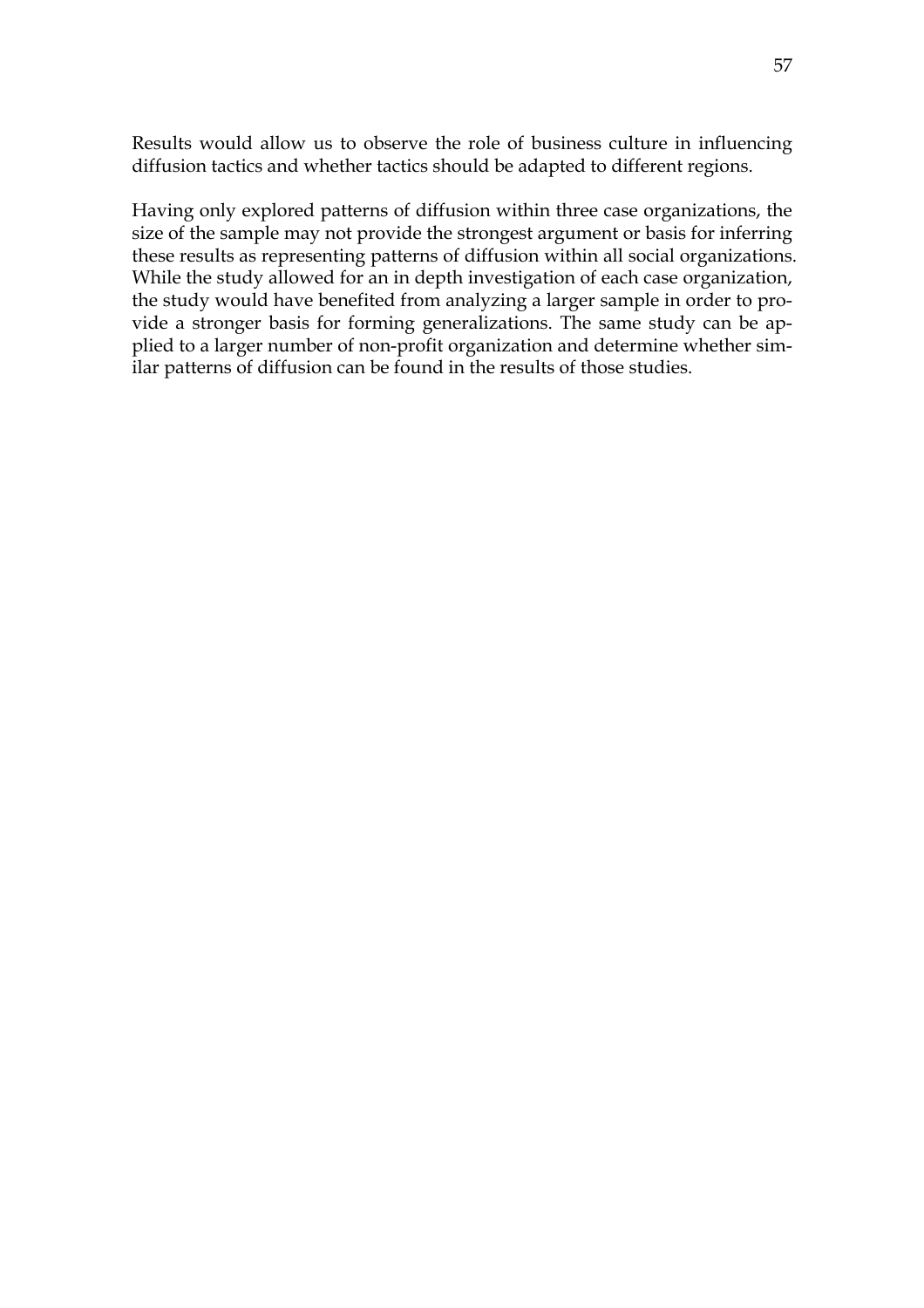# **REFERENCES**

Altuna N, Contri A, Dell'Era C, Frattini F, Maccarrone P, (2015). Managing social innovation in for-profit organizations: the case of Intesa Sanpaolo. *European Journal of Innovation Management, Vol. 18 Issue: 2, pp.258-280.* 

Ambert A, Adler P A, Adler P and Detzner D F, (1995). Understanding and Evaluating Qualitative Research. *Journal of Marriage and Family, Vol. 57, No.4*

Anahita Baregheh, Jennifer Rowley, Sally Sambrook, (2009). Towards a multidisciplinary definition of innovation. *Management Decision, Vol. 47 Issue: 8, pp.1323-1339.* 

André O. Laplume, A 0, Sonpar K, & Litz R A, (2008). Stakeholder Theory: Reviewing a Theory That Moves Us. *Journal of Management 34 (6):1152-1189*

Arena, M Azzone G and Bengo I (2015.) Performance Measurement for Social Enterprises. *International Journal of Voluntary and Nonprofit Organizations. 26(2)*

Austin J, Stevenson H and Wei-Skillern J (2006). Social and commercial entrepreneurship: same, different, or both? *Entrepreneurhip Theory and practice. 30(1): 1-22*

Bacq, S and Janssen, F. (2011). The multiple faces of social entrepreneurship: A review of definitional issues based on geographical and thematic criteria. *Entrepreneurship & Regional Development Journal. 23 (5-6)*

Balan-Vnuk, E & Balan, P (2015). Business model innovation in nonprofit social enterprises. Education and Training 57(6):639-657

Balser & McClusky (2005). Managing Stakeholder Relationships and Nonprofit Organization Effectiveness*. Nonprofit Management & Leadership. 15 (3) 295-315.*

Banks M A, Vera D, Pathak S, and Ballard K, (2016). Stakeholder Management as a Source of Competitive Advantage: A Relationship and Portfolio Perspective. *Organization Dynamics, 14: 18-27.*

Baregheh, A., Rowley, J., & Sambrook, S. (2009). Towards a multidisciplinary definition of innovation. *Management Decision, 47, 1323-1339.*

Bass, F. M. (1969). A new product growth model for consumer durables. *Management Science, 15(1), 215−227.* 

Battilana, J, Mair J, and Cardenas, J (2012). Organizing for Society: A Typology of Social Entrepreneuring Models. *Journal of Business Ethics.111:353–373*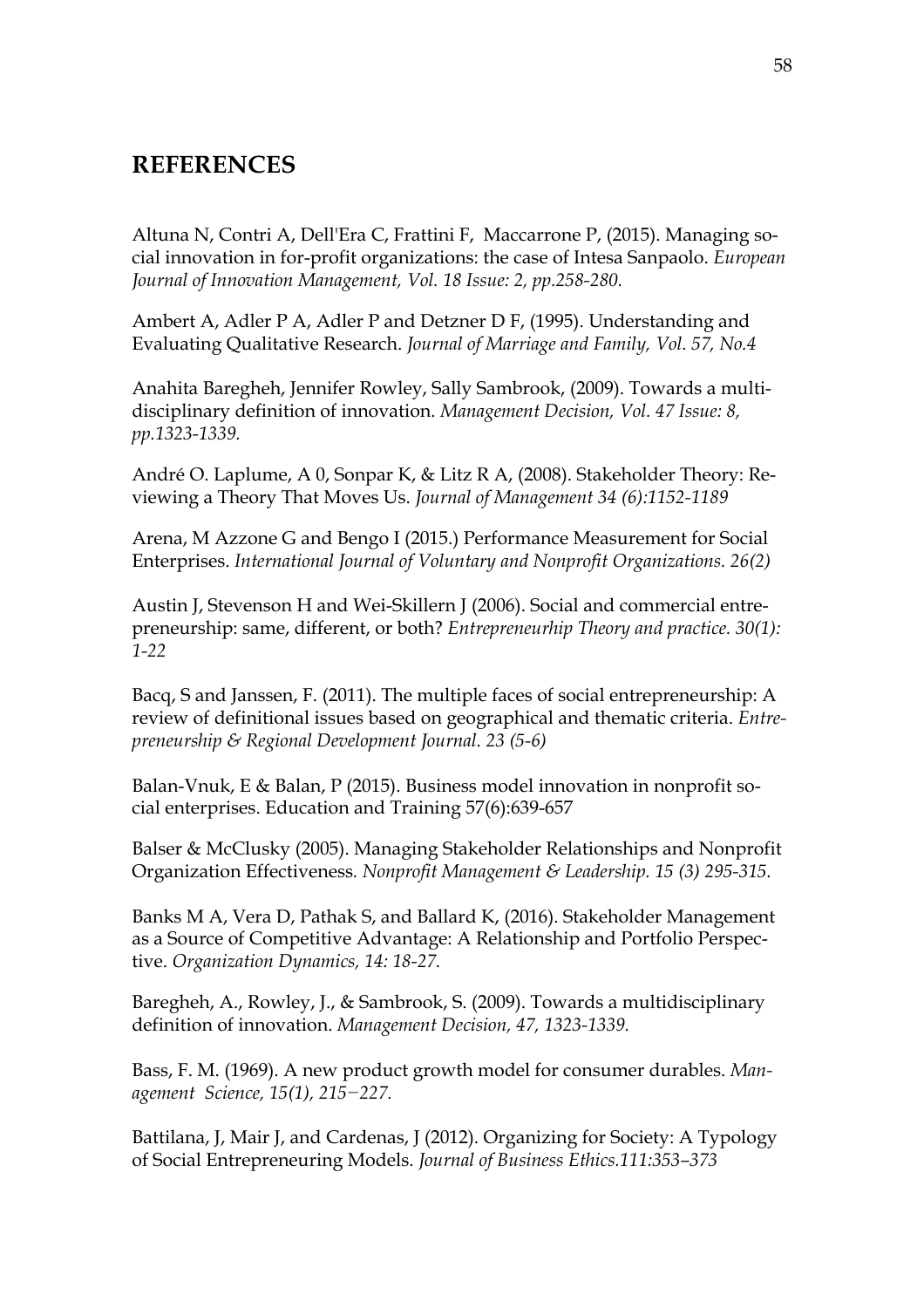Berthon, P, Pitt, L, Plangger, K & Shapiro, D (2012). Marketing meets Web 2.0, social media, and creative consumers: Implications for international marketing strategy. *Business Horizons. Vol 55, no. 3, pp. 261-271.* 

Bidhan L. Parmar, R. Edward Freeman, Jeffrey S. Harrison, Andrew C. Wicks, Lauren Purnell & Simone de Colle (2010). Stakeholder Theory: The State of the Art. *The Academy of Management Annals, 4:1, 403-445.*

Brian S. Cumming, (1998). Innovation overview and future challenges. *European Journal of Innovation Management, Vol. 1 Issue: 1, pp.21-29.* 

Brown, M (2003). Technology Diffusion and the "Knowledge Barrier": The Dilemma of Stakeholder. *Public Performance & Management Review, Vol. 26, No. 4.* 

Bryson J M, Cunningham G L, & Lokkesmoe K J. (2002). What to Do When Stakeholders Matter: The Case of Problem Formulation for the African American Men Project of Hennepin County. *Public Administration Review, Vol. 62, No. 5, pp. 568-584.* 

Bryson, J M (2004). What to do when Stakeholders Matter. Stakeholder Identification and Analysis Technique. *Public Management Review. Vol. 6 Issue1 200421- 53* 

Burga R and Rezania, D (2006). Stakeholder Theory in Social Entrepreneurship: A Descriptive Case Study. *Journal of Global Entrepreneurship Research. Vol. 6 Issue 1 pp. 1-15*

Damanpour F, and Schneider M, (2009). Characteristics of Innovation and Innovation Adoption in Public Organizations: Assessing the Role of Manager. *Journal of Public Administration Research and Theory, Volume 19, Issue 3, Pages 495– 522*

De Gooyert V, Rouwettea e, Van Kranenburga H, and Freeman E, (2017). Reviewing the role of stakeholders in Operational Research: A stakeholder theory perspective. *European Journal of Operational Research, Elsevier, vol. 262(2), pages 402-410.*

Dees (1998). Enterprising Non Profits, The Harvard Review. 76(1):54-67

Dees, J. G., Emerson, J., & Economy, P. (2001). Enterprising nonprofits: A toolkit for social entrepreneurs. New York: Wiley.

Dees, J. G., & Anderson, B. B. (2006). Framing a theory of social entrepreneurship: Building on two schools of practice and thought. In R. Mosher-Williams (Ed.), *Research on Social Entrepreneurship: Understanding and Contributing to an Emerging Field*. *ARNOVA Occasional Paper Series, 1*(3), 39-66.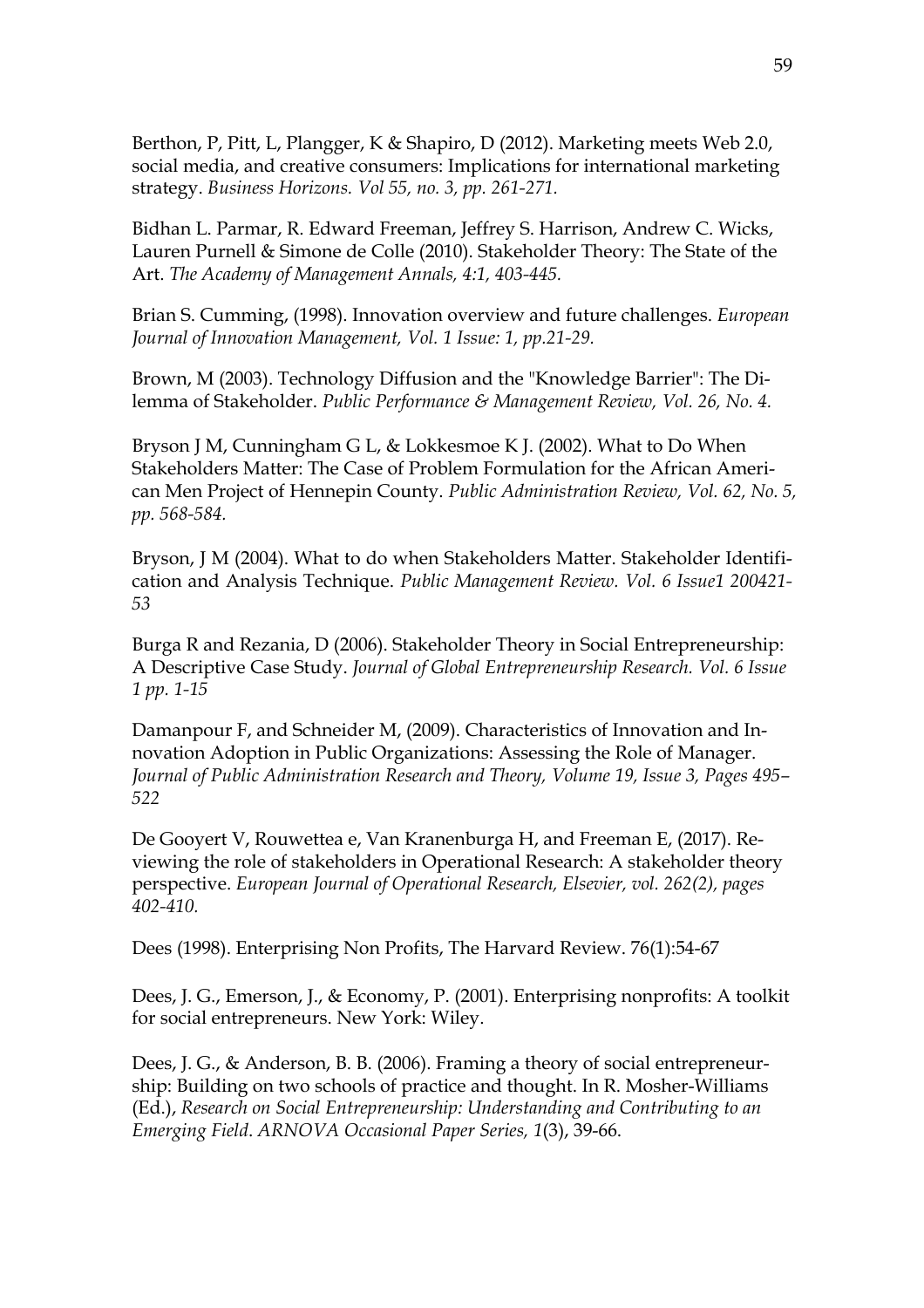DeMarrais, K. B., & Lapan, S. D. (2004). Foundations for research: Methods of inquiry in education and the social sciences. Mahwah, N.J: L. Erlbaum Associates.

Strang, D & Soule S. A (1998). Diffusion in Organizations and Social Movements: From Hybrid Corn to Poison Pills. *Annual Review of Sociology, Vol. 24 (1998), pp. 265-290.* 

Doz, Y (2011). Qualitative Research for International Business. *Journal of International Business Studies. 42, 582–590.* 

Eden, C. and Ackermann, F. (1998). Making Strategy: The Journey of Strategic Management, London: Sage Publications.

Edison, H Wang X, Jabangwe R and Abrahamsson A (2018). Innovation Initiatives in Large Software Companies: A Systematic Mapping Study. *Information and Software Technology, 95:1-14*

Eisenhardt K M (1989). Building Theories from Case Study Research. *Academy of Management Review. 14 (4)*

Elmustapha H, Hoppe T, Bressers H, (2018). Understanding Stakeholders' Views and the Influence of the Socio-Cultural Dimension on the Adoption of Solar Energy Technology in Lebanon. *Sustainability, 10, 364.*

Eric Kong (2010). Innovation processes in social enterprises: an IC perspective. Journal of Intellectual Capital, Vol. 11 Issue: 2, pp.158-178

Fassin, Y (2008). The Stakeholder Model Refined. *Journal of Business Ethics* 84:113–135 DOI 10.1007/s10551-008-9677-4.

Feagin J R, Orum A O, Sjoberg G, 1991. A Case for the Case Study. University of North Carolina Press, Chapel Hill

Fran Ackermann and Colin Eden, (2011). Strategic Management of Stakeholders: Theory and Practice. *Long Range Planning 44(3):179-196*

Freeman, R. E. (1984). Strategic management: A stakeholder approach. Boston: Pitman

Geoff Mulgan (2006). The Process of Social Innovation. *Innovations: Technology, Governance, Globalization. 1 (2): 145-162*

Geoff Mulgan, Tucker S, Ali,R & Sanders, (2007). Social Innovation: What it is, Why it Matters and How it Can Be Accelerated. *Skoll Centre for Social Entrepreneurship.*

Giacomo Boesso, Kamalesh Kumar, (2009). An investigation of stakeholder pri-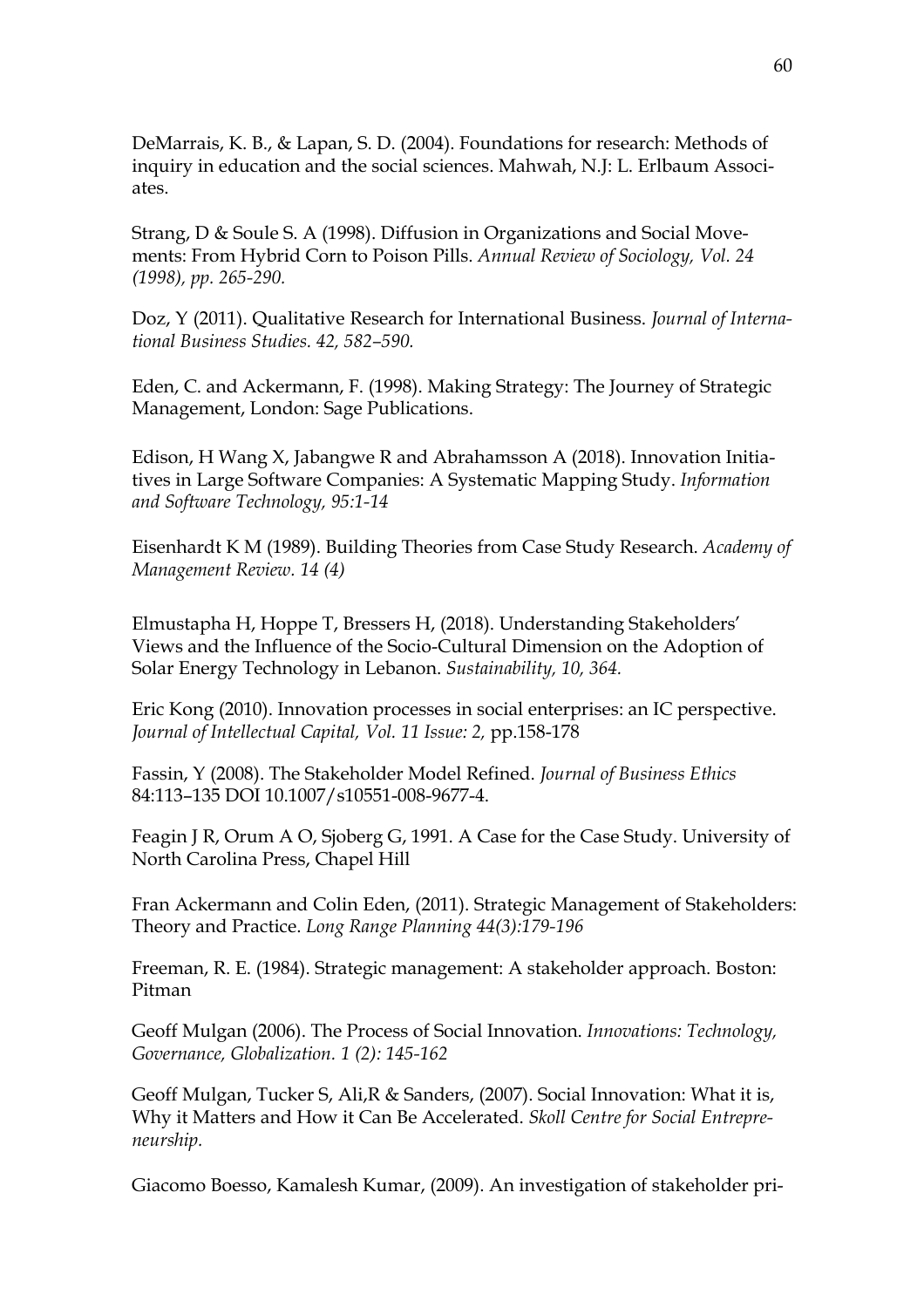oritization and engagement: who or what really counts. *Journal of Accounting & Organizational Change, Vol. 5 Issue: 1, pp.62-80*.

Gibbert, M., & Ruigrok, W. (2010). The ''what''and ''how''of case study rigor: Three strategies based on published work. *Organizational research methods,* 13(4), *710-737.*

Gomm R, Hammersley M, Foster, P (2000). Case Study Method: Key Issues, Key Texts. London: Sage.

Greenhalgh T, Robert G, Macfarlane F, Bate P, Kyriakidou O (2004). Diffusion of Innovations in Service Organizations: Systematic Review and Recommendations. *Millbank Quarterly 82(4):581-629*

Jaskyte, K. (2011). Predictors of administrative and technological innovations in nonprofit organizations. *Public Administration Review, 71(1), 77–86.* 

Johanson, J. & Vahlne, J-E. (1977). The internationalization process of the firm: a model of knowledge development and increasing foreign market commitments. *Journal of International Business Studies 8 (1), 23-32.*

John Kaler (2002) Morality and strategy in stakeholder identification. *Journal of Business Ethics 39 (1-2):91 - 99 (2002).* 

John M Bryson (2004). What to do when stakeholders matter. *Public Management Review, 6:1, 21-53.* 

Johnson, G. and Scholes, K. (2002). Exploring Corporate Strategy (6th edn), Harlow, England: Pearson Education.

Juett R. Cooper, (1998). A multidimensional approach to the adoption of innovation. *Management Decision, Vol. 36 Issue: 8, pp.493-502.* 

Kaplan, A.M. and Haenlein, M. (2010). Users of the world, unite! The challenges and opportunities of social media. *Business Horizons, Vol. 53 No. 1, pp. 59-68.*

Katz E, Levin M L, & Hamilton H (1963). Traditions of Research on the Diffusion of Innovation: *American Sociological Review, Vol. 28, No. 2 (Apr., 1963), pp. 237-252.*

Keegan, B. J.; Rowley, J., (2017). Evaluation and decision making in social media marketing. *Management Decision, Vol. 55 Issue 1, p15-31.* 

Kerlin, J (2006). Social Enterprise in the United States and Europe: Understanding and Learning from the Differences. Lebanon. Tufts University Press.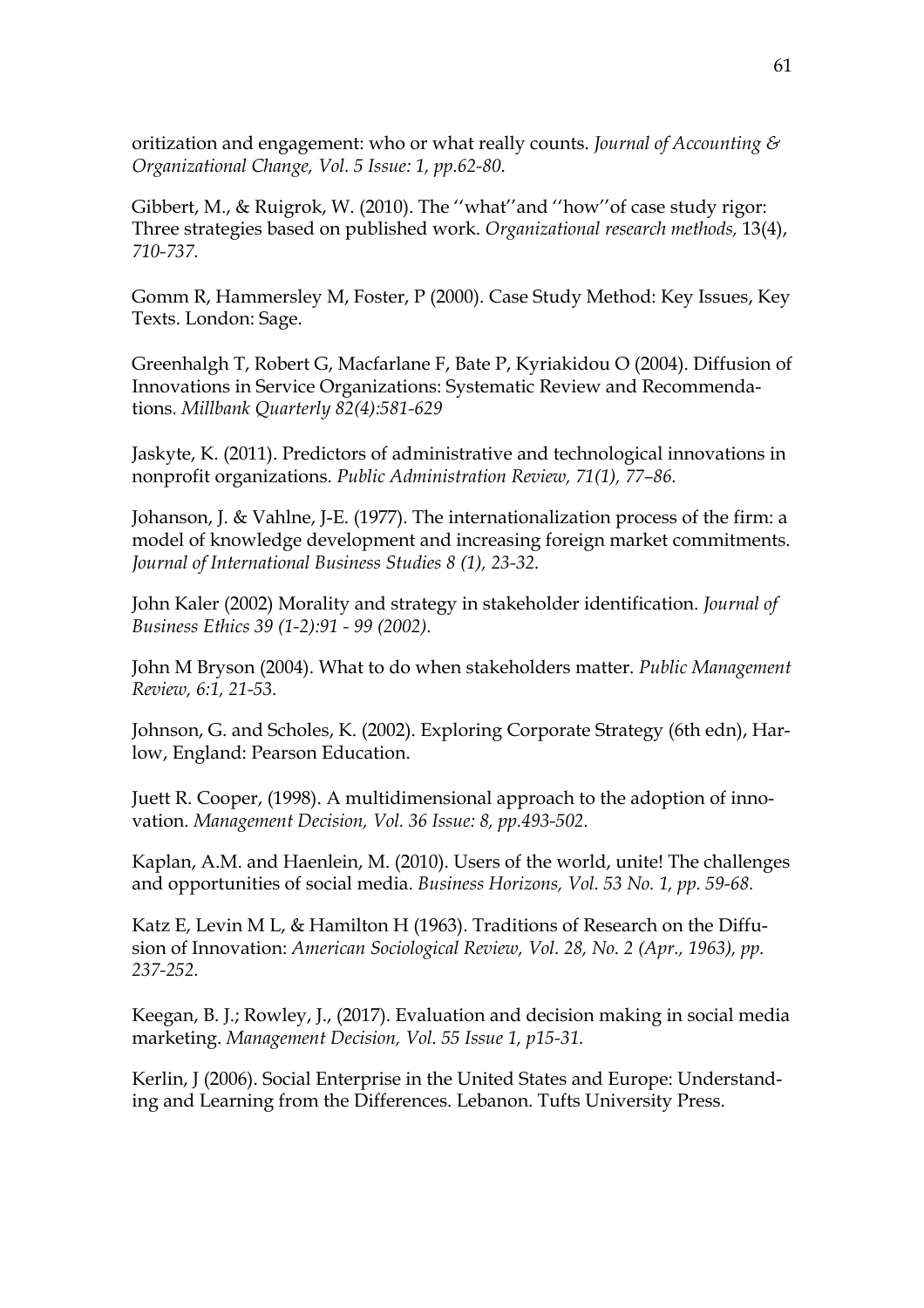Kirk, J., & Miller, M. L. (1986). Qualitative Research Methods: Reliability and validity in qualitative research. Newbury Park, CA: SAGE Publications, Inc. doi: 10.4135/9781412985659

Knox, S. & Gruar, C. (2007). The application of stakeholder theory to relationship marketing strategy development in a non-profit organization. *Journal of Business Ethics*, 75(2), 115-135.

Kolleck, N (2013). Social network analysis in innovation research: using a mixed methods approach to analyze social innovations. *European Journal of Futures Research.* doi; 10.1007/s40309-013-0025-2

Krefting, L (1991). Rigor in Qualitative Research: The Assessment of Trustworthiness. *American Journal of Occupational Therapy. 45(3): p. 214-222.*

Kumar, A & Dash, MK 2015. Fuzzy Optimization and Multi-Criteria Decision Making in Digital Marketing. Hershey, Pennsylvania, USA.

Lepoutre J, Justo R, Terjesen S and Bosma N (2011). Designing a global standardized methodology for measuring social entrepreneurship activity: The Global Entrepreneurship Monitor social entrepreneurship study*. Small Business Economics. 40(3)693-714*

Lin and Chen (2016). The Impact of Societal and Social innovation: A Casebased Approach, Springer, New York.

Linda G. Schwarzbach. (1999). A Process Study of the Diffusion of Career Development. *Virginia Polytechnic Institute*

Lindberg, J & Palmås, K (2013). Winning the Hearts and Minds of Farmers: Institutionalized Innovation Diffusion in Sri Lanka. *Geografiska Annaler: Series B, Human Geography, 95: 339-353.* 

Lynda Bourne, Derek H.T. Walker, (2005). Visualising and mapping stakeholder influence. *Management Decision, Vol. 43 Issue: 5, pp.649-660.* 

M. Jawahar and Gary L. McLaughlin (2001). Toward a Descriptive Stakeholder Theory: An Organizational Life Cycle Approach. Source: The Academy of Management Review, Vol. 26, pp.397-414.

Mahajan V., Muller E., Bass F.M. (1991). New Product Diffusion Models in Marketing: A Review and Directions for Research. In: NakićenovićN., Grübler A. (eds) Diffusion of Technologies and Social Behavior. Springer, Berlin, Heidelberg.

Mahajan, Vijay, et al. "Determination of Adopter Categories by Using Innovation Diffusion Models." *Journal of Marketing Research*, vol. 27, no. 1, 1990, pp. 37– 50.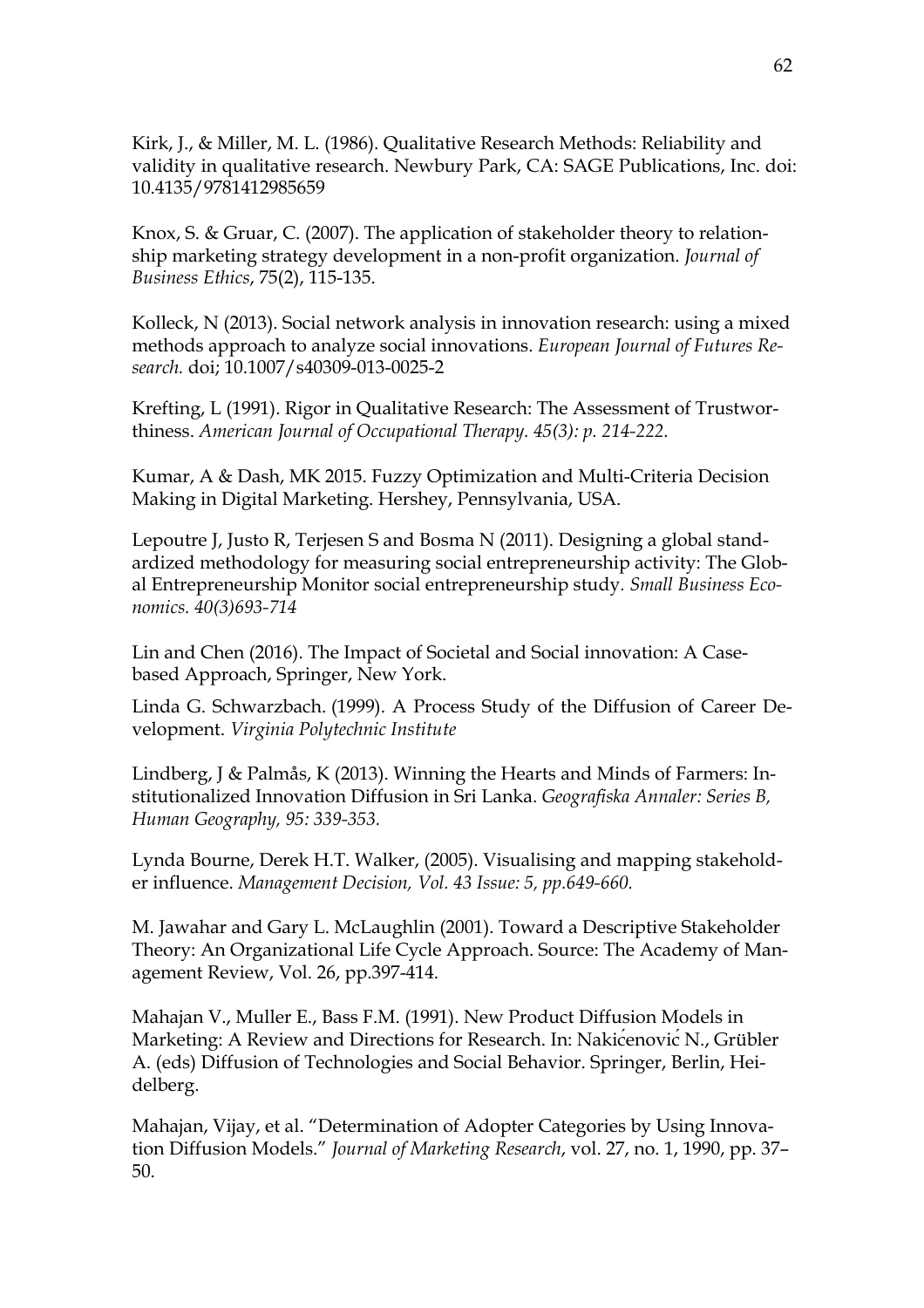Mahoney & Goertz, G. (2006). A tale of two cultures: Contrasting qualitative and quantitative research. *Political Analysis, 14(3): 227-249.* 

Marques, P., Morgan, K., & Richardson, R. (2018). Social innovation in question: The theoretical and practical implications of a contested concept. *Environment and Planning C: Politics and Space*, *36*(3), 496–512.

Mathews, S., Healy, M., & Wickramasekera, R. (2012). The internetalisation of information, knowledge, and interaction components of the firm's internationalisation process. *Journal of Marketing Management, 28(5-6), 733- 754.*

Meade, N and Islam T. (2006). Modeling and forecasting the diffusion of innovation – A 25-year review. *International Journal of Forecasting Volume 22, Issue 3 pages 519-545.* 

Robert Newcombe (2003). From client to project stakeholders: a stakeholder mapping approach, Construction. *Management and Economics, 21:8, 841-848* 

Nooteboom and Went (1923). Micro-foundations for Innovation Policy Chapter 8. *Amsterdam University Press.*

Nurdiani I, Fricker S.A. and Borstler, J (2015). An Analysis of Change Scenarios of an IT Organization for Flexibility Building. *In proceeding of the 23rd Euroean Conference in Information Systems (ECIS 2015.)*

O'Neill H O, Pouder R W & Buchholtz A K (1998) Patterns in the Diffusion of Strategies across Organizations: Insights from the Innovation .*The Academy of Management Review, Vol. 23, No. 1 (Jan., 1998), pp. 98-114.* 

P. Gill,1 K. Stewart, E. Treasure and B. Chadwick, 2008. Methods of data collection in qualitative research: interviews and focus groups. *British Dentist Journal. 204, pages 291–295.*

*Peshkin, A (1993). The Goodness of Qualitative Research. Educational Researcher. 22. 23-29.*

Pfeffer, Jeffrey and Salancik, Gerald R., (1978). The External Control of Organizations: A Resource Dependence Perspective. University of Illinois at Urbana-Champaign's Academy for Entrepreneurial Leadership Historical Research Reference in Entrepreneurship.

Phills Jr., J.A., Deiglmeier, K. and Miller, D.T. (2008) Rediscovering Social Innovation. Stanford Social Innovation Review.

Popadiuka, S and Choo, W C (2006) Innovation and knowledge creation: How are these concepts related? *International Journal of Information Management 26 (2006) 302–312.*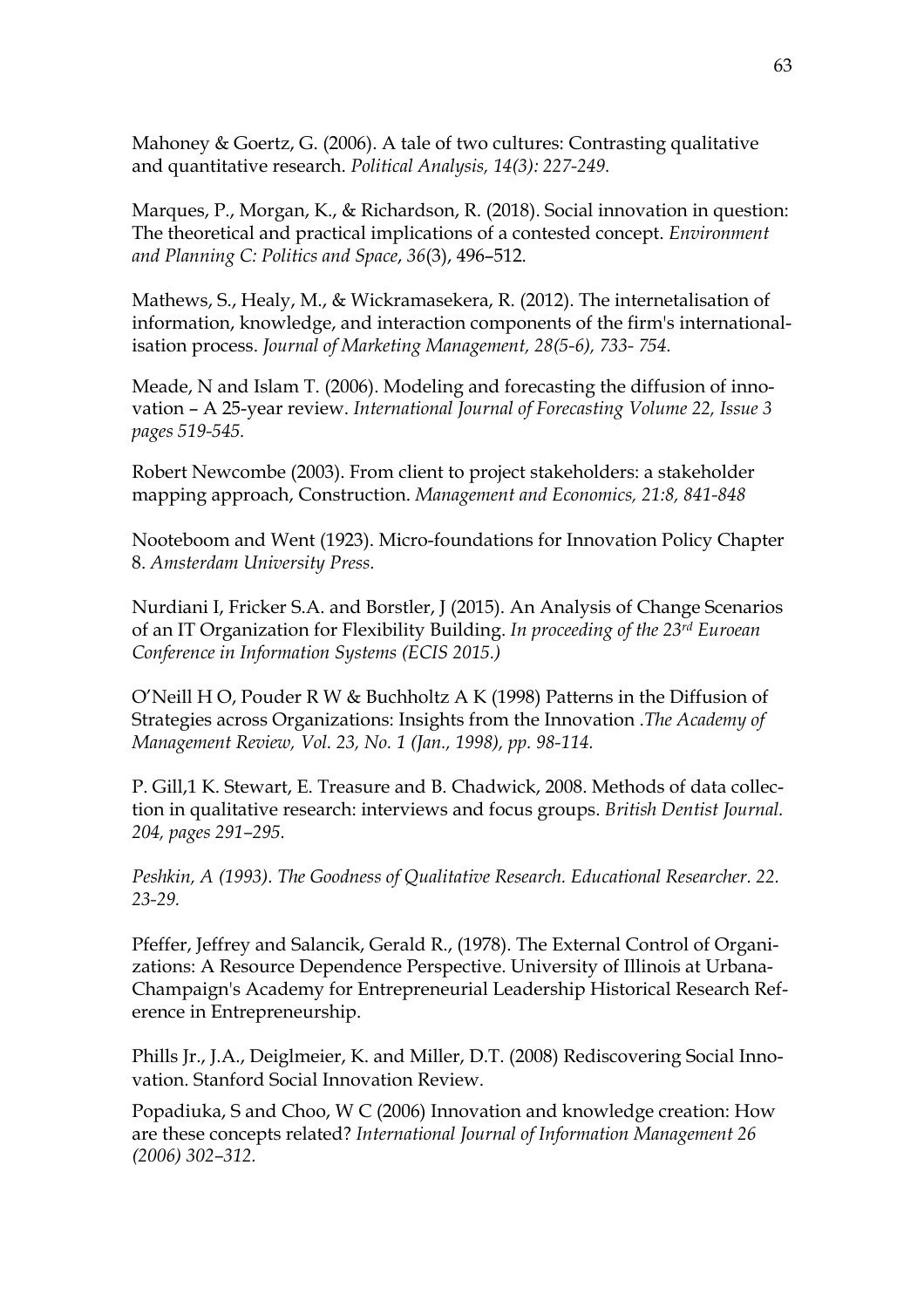Prabhu, G (1999). Social Entrepreneurial Leadership. *Career Development International, Vol. 4 Iss: 3, pp.140 – 145* 

Ranängen, H. (2015). Stakeholder management in reality : Moving from conceptual frameworks to operational strategies and interactions. *Sustainable Production and Consumption, 3, 21–33. https://doi.org/10.1016/j.spc.2015.07.008*

Rich M, & Ginsburg K R, 1999. The Reason and Rhyme of Qualitative Research: Why, When, and How to Use Qualitative Methods in the Study of Adolescent Health. *Journal of Adolescent Health. Volume 25, Issue 6, Pages 371–378.*

Robert Grimm, Christopher Fox, Susan Baines & Kevin Albertson (2013) Social innovation, an answer to contemporary societal challenges? Locating the concept in theory and practice. *Innovation: The European Journal of Social Science Research, 26:4, 436-455,* 

Rogers, E ( 2003) Diffusion of Innovations, 4th Edition. The Free Press, New York, NY, USA.

*Rogers, E.M. 2010.* Diffusion of Innovations*.* 4th Edition, Simon and Schuster, New York.

Rogers, E.M., 1983. *Diffusion of Innovations, 3rd edition*, The Free Press, New York, NY, USA.

Ronald K. Mitchell, Bradley R. Agle, James J. Chrisman, and Laura J. Spence (2011) Toward a Theory of Stakeholder Salience in Family Firms. *Business Ethics Quarterly. 21.2.pp .235-255*

Rowley, T J (1997) Moving beyond Dyadic Ties: A Network Theory of Stakeholder Influences: *The Academy of Management Review, Vol. 22, No. 4.*

Salamon (1994) The Rise of the Nonprofit Sector. *Foreign Affairs. Vol. 73, No. 4 pp. 109-122*

Shea, McCall and Ozdogru, 2006. Adoption of the Multimedia Educational Resource for Learning and Online Teaching (MERLOT) Among Higher Education Faculty: Evidence from the State University of New York Learning Network. *MERLOT Journal of Online Learning and Teaching*. *Vol. 2, No. 3. p.136-156*

Simon Knox Colin Gruar (2007) The Application of Stakeholder Theory to Relationship Marketing Strategy Development in a Non-profit Organization. *Journal of Business Ethics (2007) 75:115–135 DOI 10.1007/s10551-006-9258-3.*

Stavreva-Kostadinova, Polina. (2018). Training of social management specialists for participation in social innovation teams. TEM Journal. 7. 348-354. 10.18421/TEM72-16.